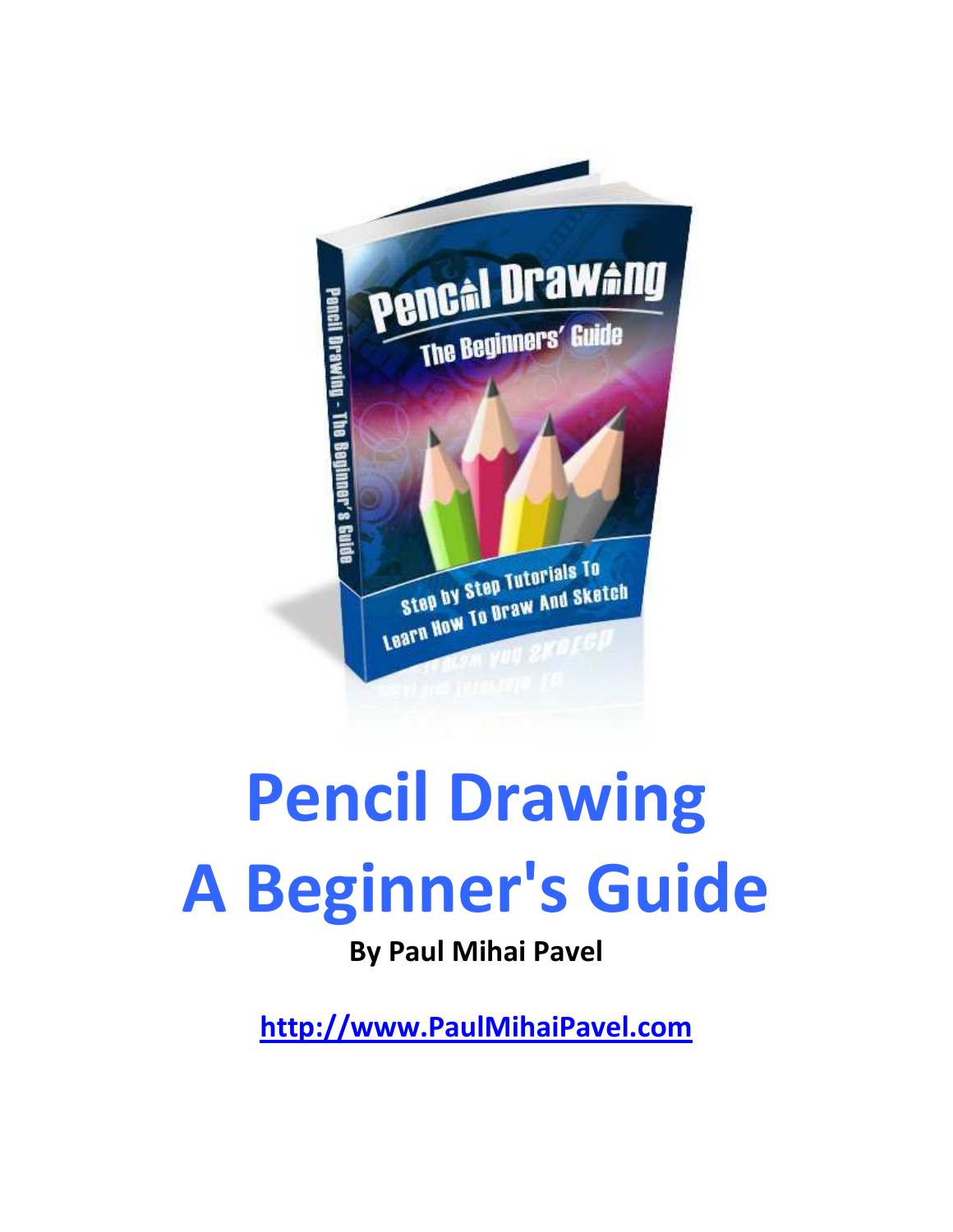#### **LEGAL NOTICE**

The Publisher has strived to be as accurate and complete as possible in the creation of this report, notwithstanding the fact that he does not warrant or represent at any time that the contents within are accurate due to the rapidly changing nature of the Internet.

While all attempts have been made to verify information provided in this publication, the Publisher assumes no responsibility for errors, omissions, or contrary interpretation of the subject matter herein. Any perceived slights of specific persons, peoples, or organizations are unintentional.

In practical advice books, like anything else in life, there are no guarantees of income made. Readers are cautioned to reply on their own judgment about their individual circumstances to act accordingly.

This book is not intended for use as a source of legal, business, accounting or financial advice. All readers are advised to seek services of competent professionals in legal, business, accounting, and finance field.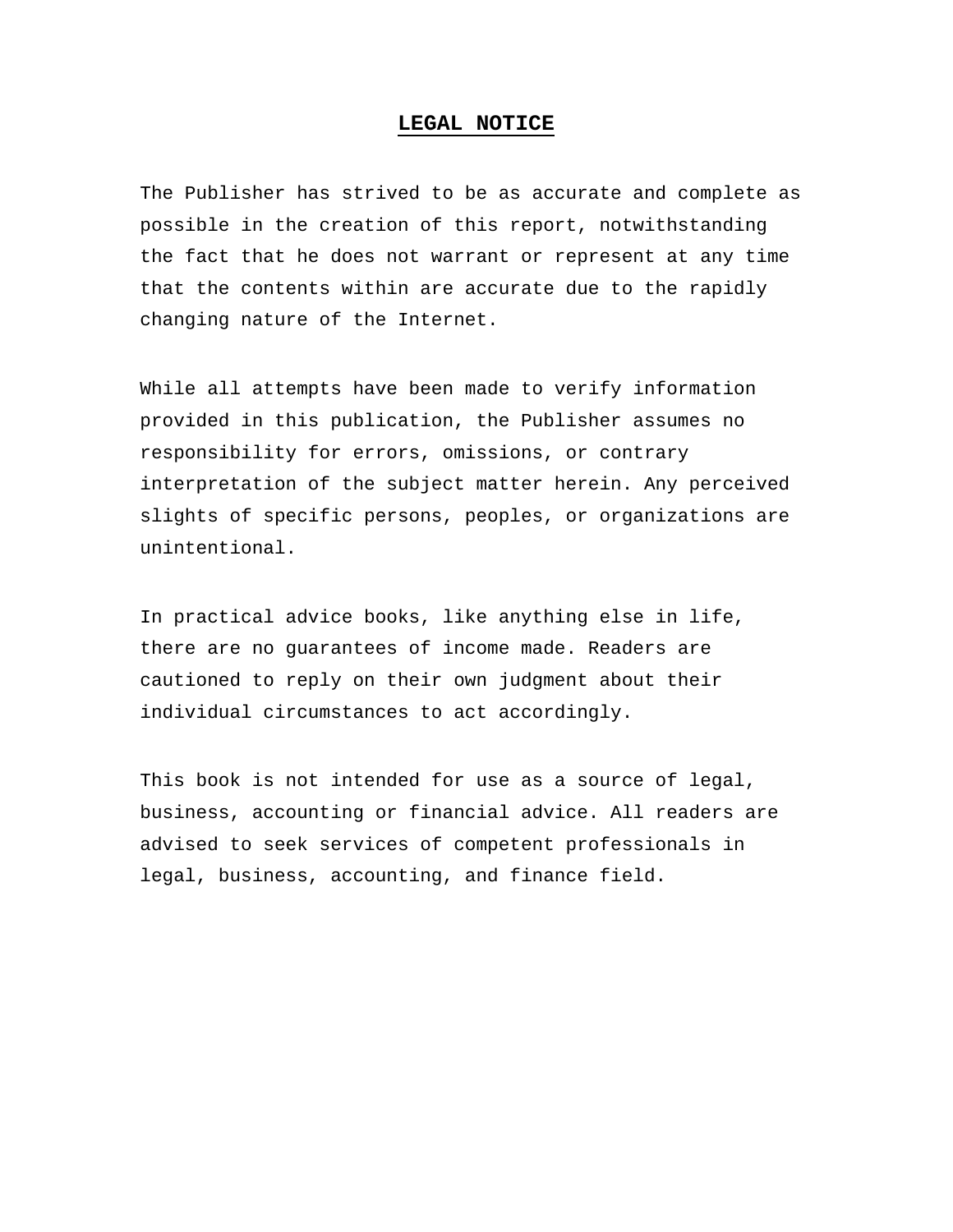# Table of Contents

| What it takes to be a Good Artist<br>Advantages and Disadvantages of Pencil Drawing                                                                                               |
|-----------------------------------------------------------------------------------------------------------------------------------------------------------------------------------|
| Famous Pencil Drawing Artists and their Works<br>The Story of the Pencil                                                                                                          |
| Materials and Tools: Choosing the Right Kind and Quality<br>Pencil<br>Eraser<br><b>Drawing Pad</b><br>Drawing board<br>Paper Stumps or Cone Blenders<br>Pencil Sharpener<br>Ruler |
|                                                                                                                                                                                   |
| How to Hold the Pencil: The Different Pencil Grips<br><b>Tripod Grip</b><br><b>Extended Grip</b><br><b>Underhand Grip</b><br>Overhand Grip                                        |
| How to Draw Lines<br><b>Flat Lines</b><br><b>Accent Lines</b><br><b>Contour Lines</b><br>Scumble/Scribbling<br><b>Cross Hatch Line</b><br>Smudge<br>Pointillism                   |
| 23<br>An Introduction on Perspectives<br>Linear perspective<br>Zero Point Perspective                                                                                             |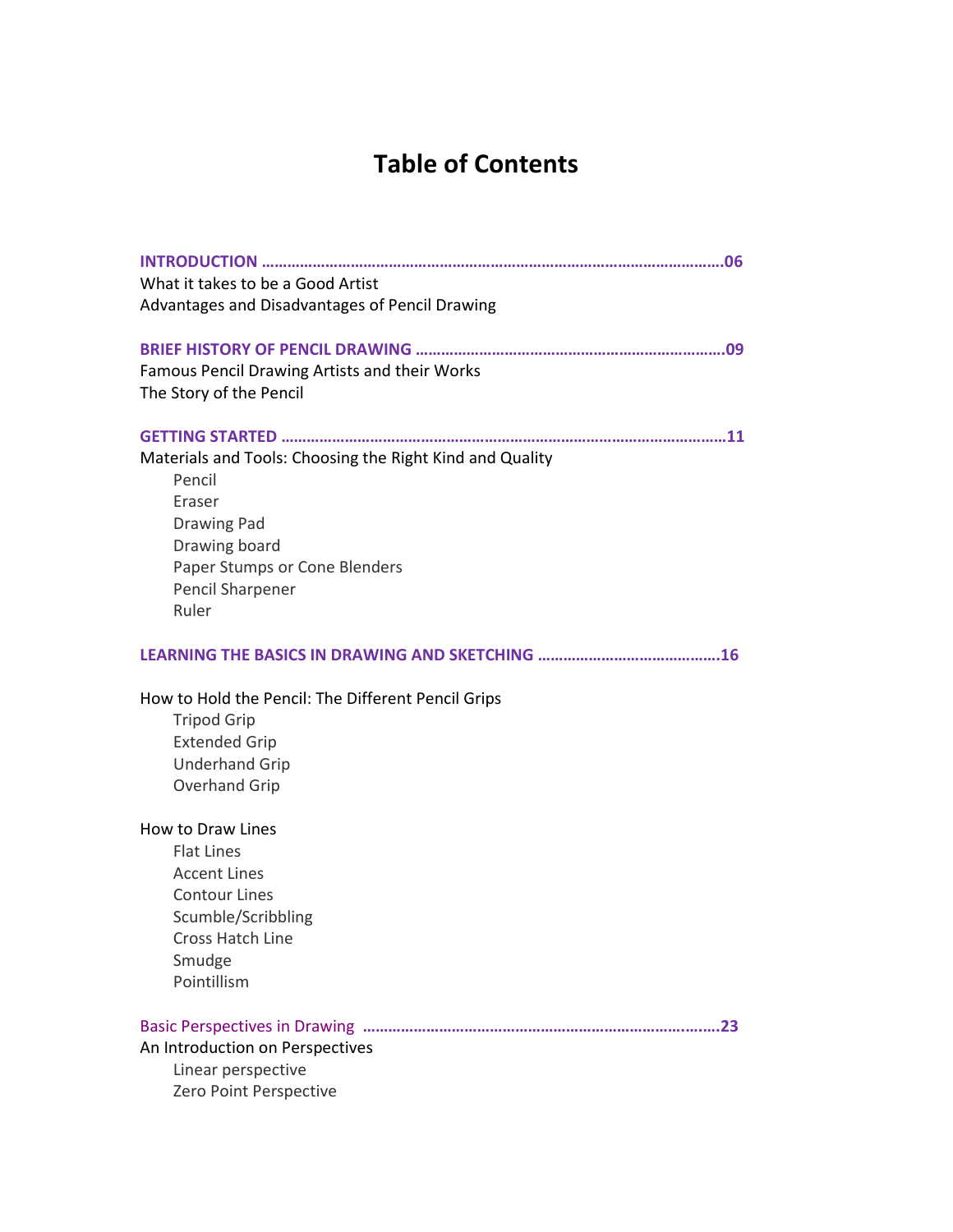| One Point perspective                                            |
|------------------------------------------------------------------|
| Two Point Perspective                                            |
| Three-Point perspective                                          |
| <b>Isometric Perspective</b>                                     |
| <b>Atmospheric Perspective</b>                                   |
|                                                                  |
|                                                                  |
| Light, Shadows and Shadow Box                                    |
| Constructing a Simple Shadow box                                 |
| Kinds and Quality of Light                                       |
| Hard Light                                                       |
| Soft light                                                       |
|                                                                  |
| The Highlight or Full Light                                      |
| The Cast Shadow                                                  |
| The Halftone                                                     |
| The Reflected Light                                              |
| The Shadow Edge                                                  |
| <b>Different Shading Techniques</b>                              |
| <b>Regular Shading</b>                                           |
| <b>Irregular Shading</b>                                         |
| <b>Circular Shading</b>                                          |
| <b>Directional Shading</b>                                       |
| How to Add Tones and Values                                      |
| Some Tips on Tones and Values                                    |
| Some Examples on Shading                                         |
|                                                                  |
| <b>Erasing and Dusting</b>                                       |
|                                                                  |
| How color pencil can bring wonders in your black and white world |
| Using Watercolor Pencils and Oil Pencils                         |
| <b>Watercolor Pencils</b>                                        |
| <b>Oil Colored Pencils</b>                                       |
|                                                                  |
| Pen and Ink Drawing                                              |
| How Pencil Drawing Can Help in Your Wall Painting                |
| <b>Cartoon Drawing</b>                                           |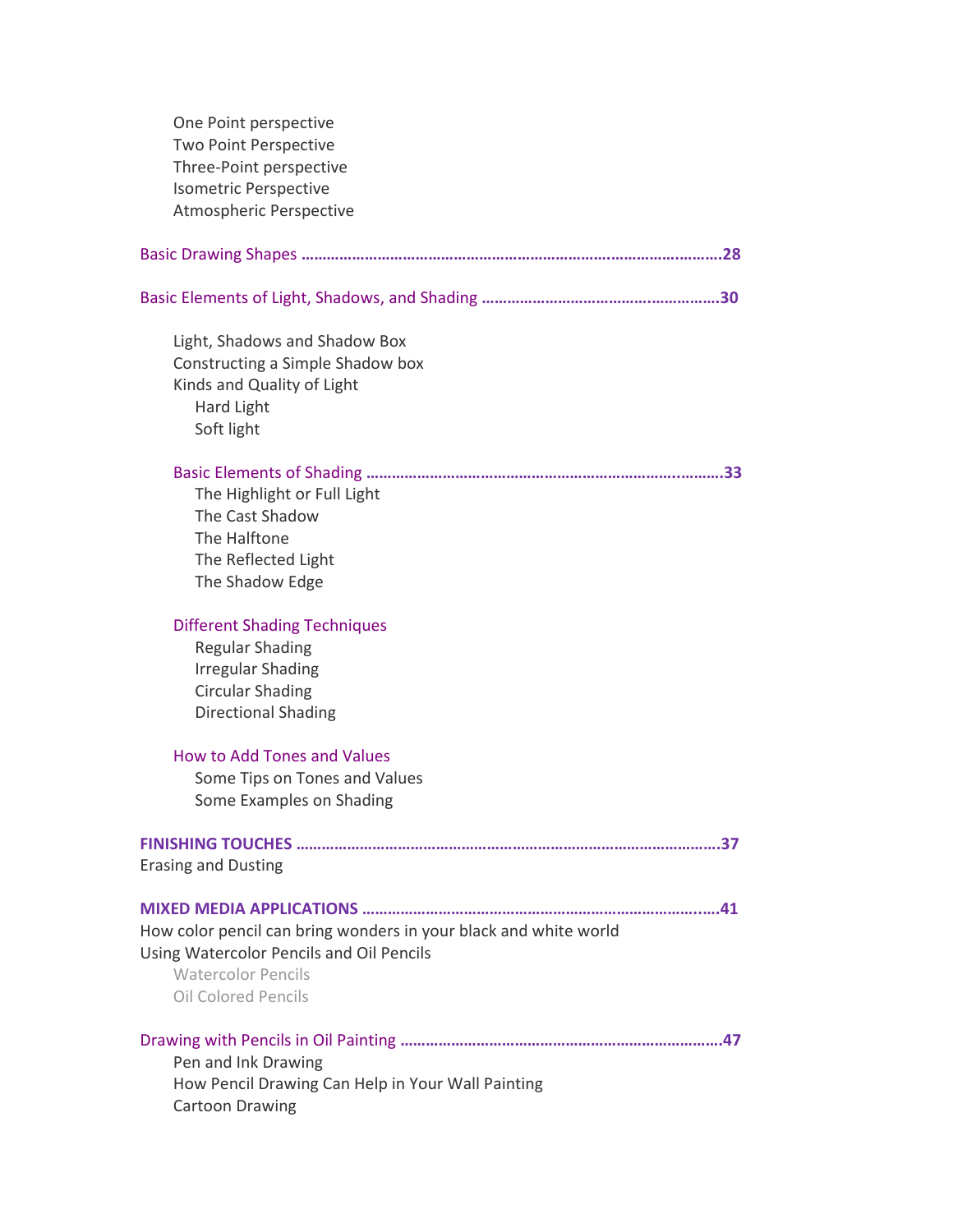Tips on How to Draw Faster

CONCLUSION ………………………………………………………………………………………….……….57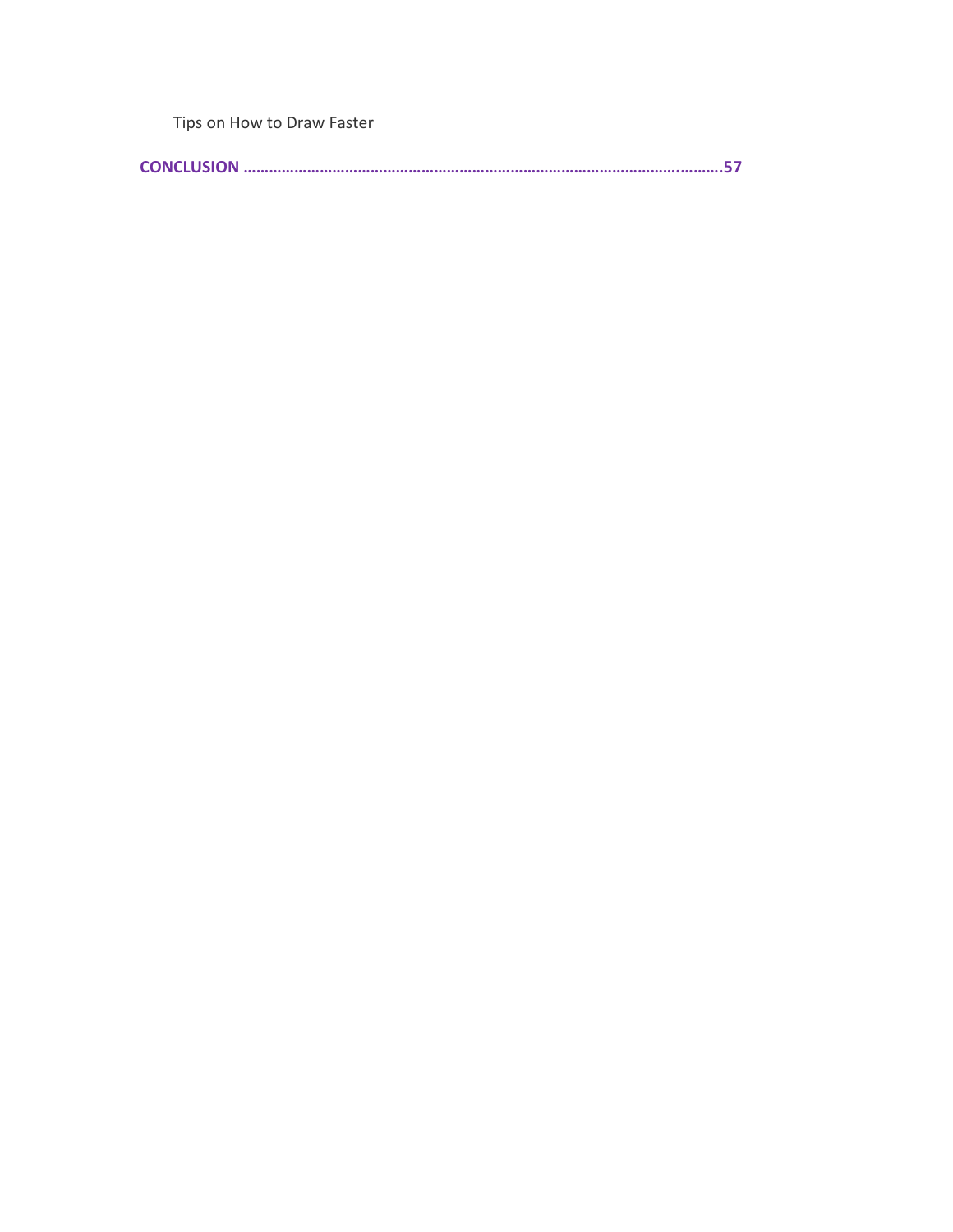# INTRODUCTION

Anyone can draw but not everyone can make good drawings. Pencil drawing is a skill that needs a good foundation on theories because pencil drawing is a blend of theory and proper execution of these theories.

Practice makes drawing perfect but foundation on the theories and techniques in drawing paves the way for better drawings.

This ebook mainly targets beginners in pencil drawing and those who wish to enhance their pencil drawing skills through other techniques and insights that one may find here.

Anyone may use this ebook to hone his or her drawing skills with the end goal of becoming a better pencil-drawing artist through this small tribute.

This ebook, written in non-technical language, seeks to promote better understanding. It covers the basics of pencil drawing, providing for a good foundation for pencil drawing and some practical tips.

This ebook contains articles on pencil drawing, and it shows how to draw step-by-step common objects such as people, cars and animals.

Since drawing is visual, chapters are short providing for more illustrations and application of drawing theories.

The maker of this ebook hopes to inspire individuals to pursue the art of pencil drawing and unleash their artistic mind.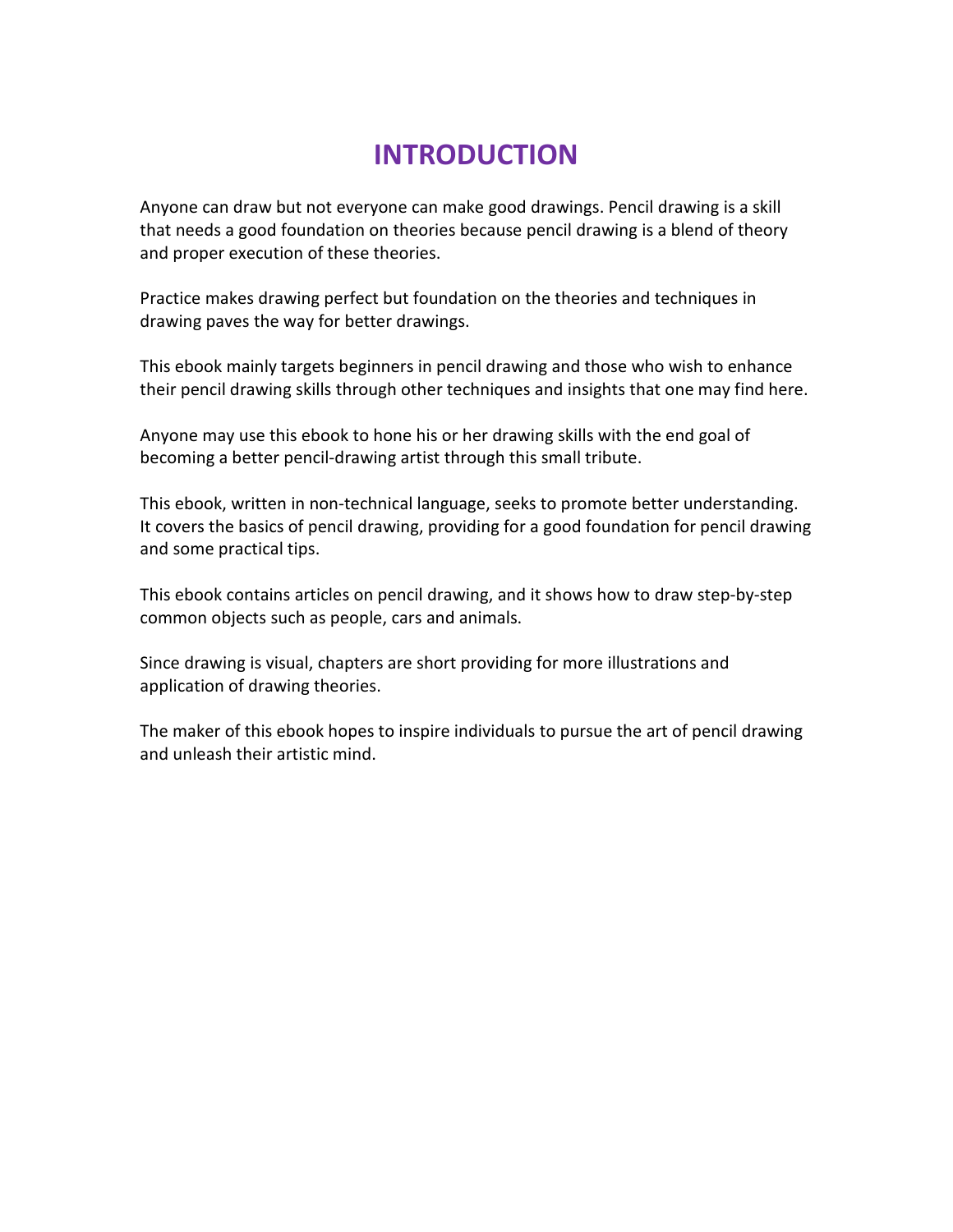#### What it takes to be a Good Artist

 Artists are made not born. Unlike medicine or law that one has to have proper education to be equipped with the I'm not an degree of knowledge, most of the artists around today artist... I just look are self-taught artists. Going to a formal art school is not a like one! pre-requisite before one becomes an artist. Unless if one desires to be a commercial artist or one that works for companies or newspapers.

The artist's journey starts with the desire to express themselves through drawing and art. In fact, they can express themselves better than they do with words. Drawing comes naturally for them.



Some could express themselves through cartoons or comic strips while others make abstract paintings. Just because drawing comes naturally for them, it doesn't mean that they dealt away with the basics of drawing. They still learned the basics of drawing, but they adopted their own style in drawing.

Having technical skills in drawing is good but drawing should be more on self expression. In drawing, there is no correct or wrong style because drawing is self expression. It is up to the viewer to appreciate that particular self expression or not.

These artists were curious and discerning about the world around them. They have an eye for details and how objects and scenery were composed by nature. Having the drive and persistence to imitate nature and give life to their vision, artists constantly practice to perfect their craft. Deciding to become an artist is an easy decision but becoming one is not quite as such.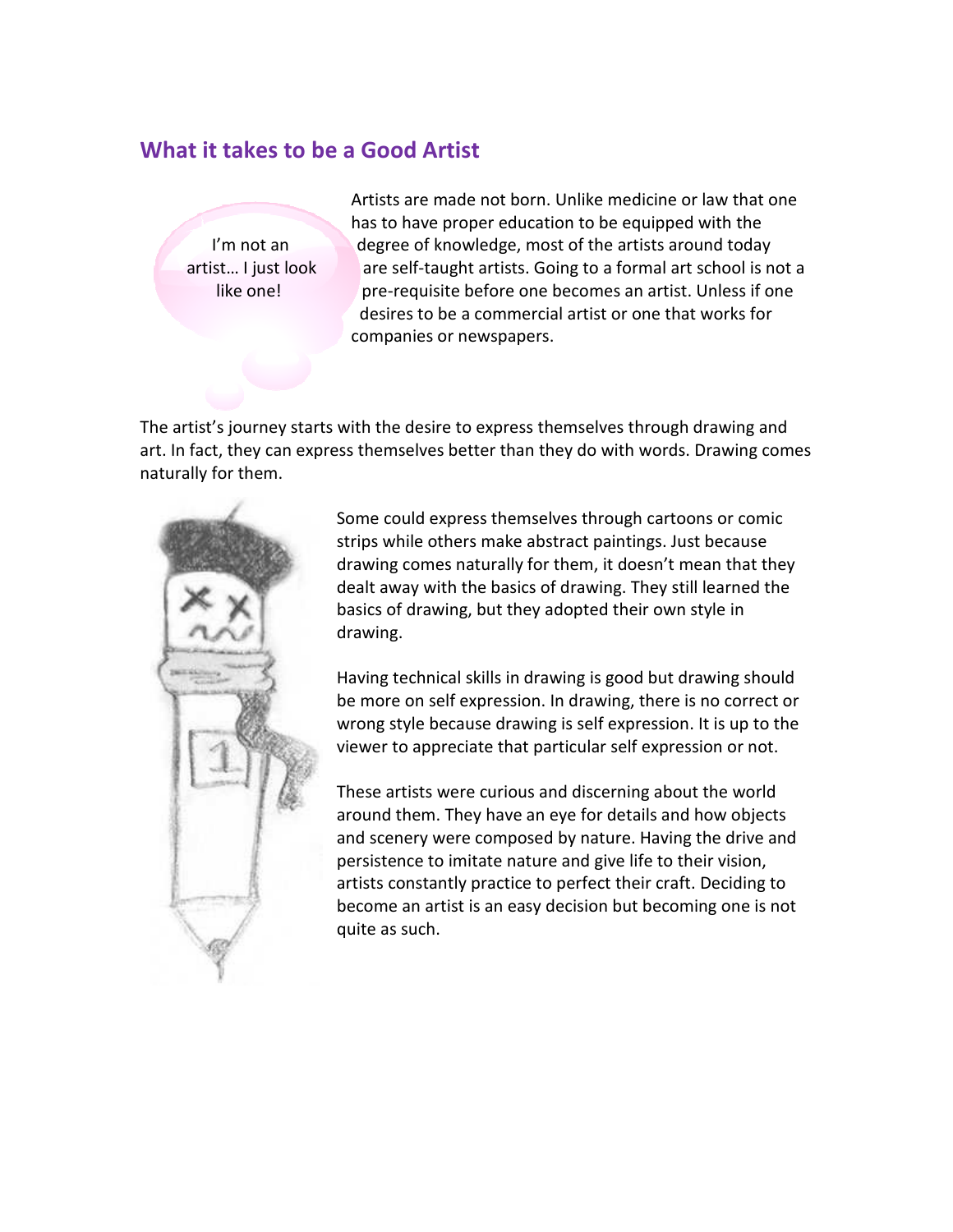#### Advantages and Disadvantages of Pencil Drawing

The advantage of using a pencil when drawing as opposed to using a pen is that you can easily erase mistakes when you use a pencil for drawing. Artists can make mistakes and not have to start all over again. Erasing is not just for mistakes.

Pencil drawing is a process, artists start drawing by making light outlines that help them create a drawing.

You can also erase later on the outlines and people will hardly notice that the drawing came from simple lines. Using pencils in drawing is inexpensive because you will just need a pencil and paper to create a basic drawing.

Pencils and papers are easy to carry around that you do not have to confine yourselves to your studio when making a drawing.

Pencils are affordable and sold in most stores. You do not have to worry about the pencil drying up or reaching its expiry date. It can be stored anywhere and maintaining it is hassle free.

Unlike using paints and other media that give off nasty fumes, pencils are odorless. Manufacturers made pencils versatile depending on the artist's needs, one get very black to light gray. Pencils can also be very soft, which makes it easy for shading or hard, which makes it perfect for fine details.



Pencil drawings have a tendency to smudge if you touch or rub them. Those once fine details will look like a smear. It is important to keep hands away from the paper while drawing or cover your drawing with another piece of paper while trying to complete the work.

Once the drawing is completed, seal the drawing to prevent from smudging. Sealing is also

important because of the temporary nature of pencil drawings, and you can use a sealing or a fixative spray for this. Others use hair sprays that are perfume free. Artists lightly spray on these on their work.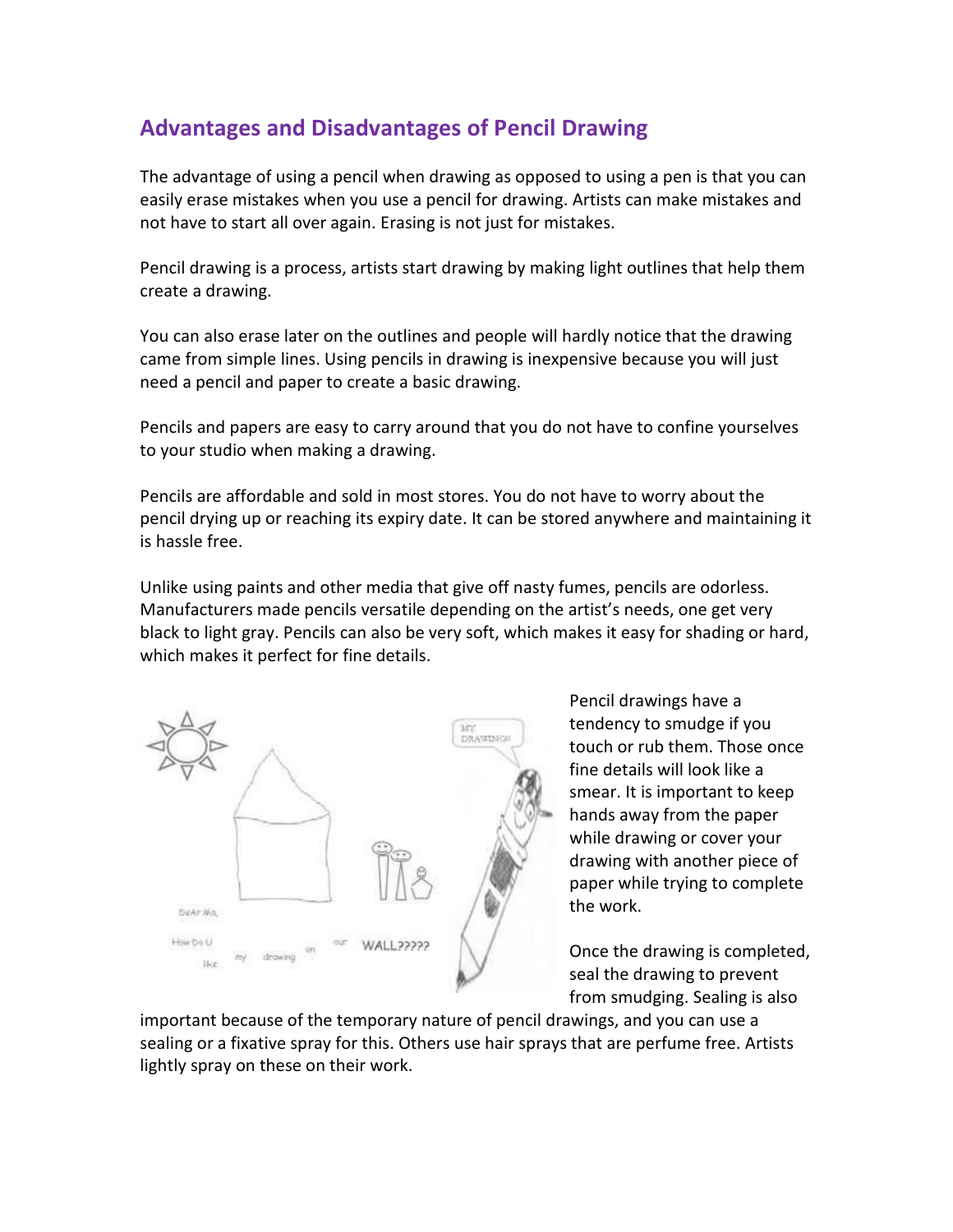# BRIEF HISTORY OF PENCIL DRAWING

#### Famous Pencil Drawing Artists and their Works

Using a pencil has many advantages, one of which is that it is very easy to erase one's mistakes. There are famous people in the world who preferred to use pencils.

Vincent van Gogh, a notable artist used Faber-Castell pencils. According to him, these pencils were superior. He liked its blackness and found it easy to use.



Pablo Picasso used a pencil with his works of art. Jean Auguste- Ingres made the Portrait of Mme Guillaume Guillon Lethiere. John Constable used a pencil and a sepia wash in his Trees and a Stretch of Water on the Stour.

These works are in different famous art galleries and museums around the world.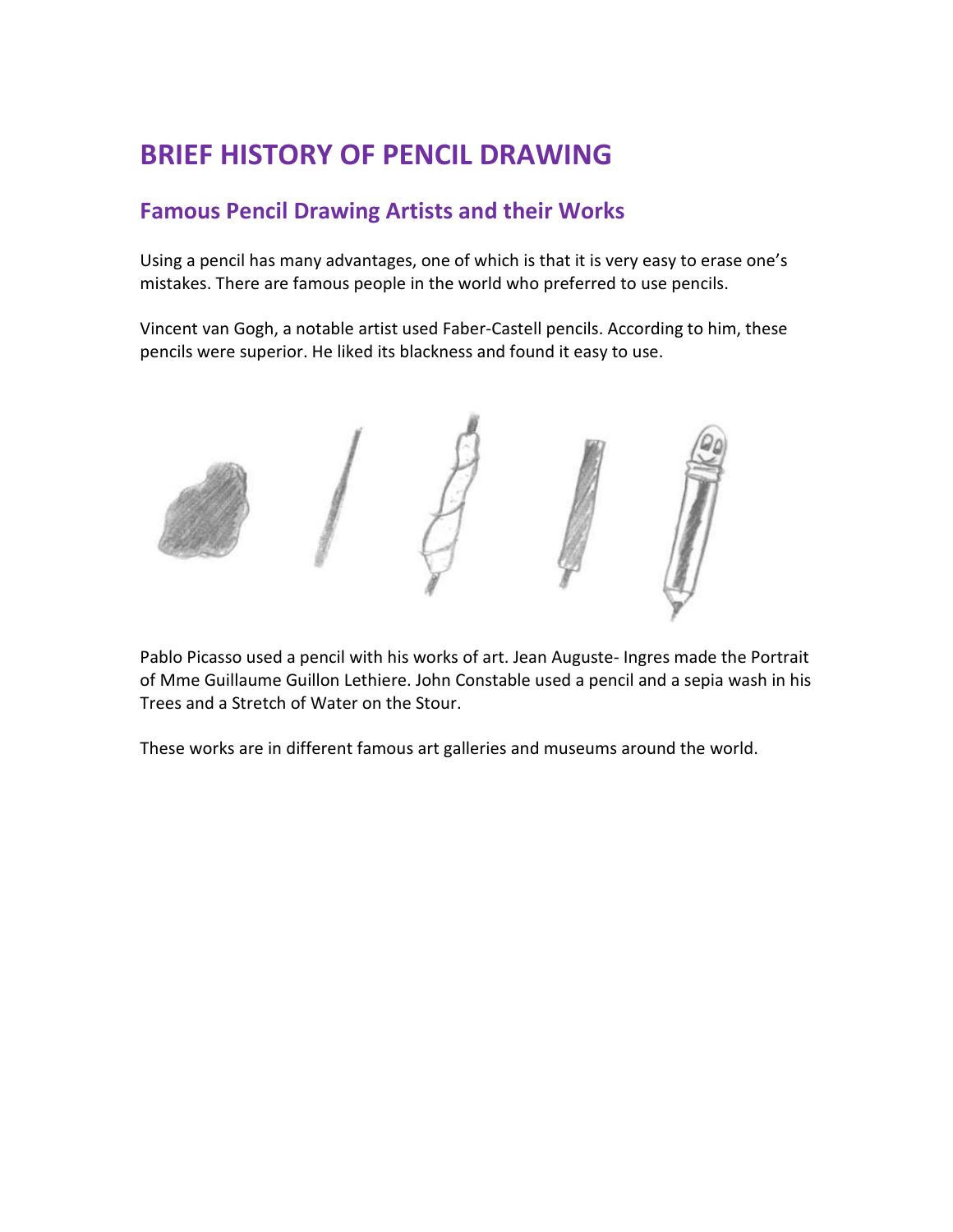#### The Story of the Pencil

Long time ago, Greek artists used to draw on papyrus using a metal stylus. In Cumbria England, there were large deposits of graphite. Locals used the graphite for marking sheep. Although graphite was solid, it was soft that it needed a case before you can use it easily.

Early civilization used sheepskin to wrap the graphite. England continued to produce pencils while in 1662; Nuremberg Germany attempted to manufacture pencils using a mixture of graphite, antimony and sulphur. Italy was the first to use wooden holders.

**In** 

They carved two wooden halves and inserted the graphite stick. The wooden halves were then glued together.

Many years later, Ebenezer Wood in America automated the process of pencil making. Joseph Dixon found a way to mass produce pencils. Hymen Lipman attached the eraser to the pencil.

Today, annual production of a pencil is at around 14 billion pencils.

These pencils may be round-shaped, triangular or hexagonal. There are even bendable pencils. Pencil variations include mechanical pencils, which has a mechanism that pushes the lead through the end. A Quadra chromic pencil has four colors at its tip.

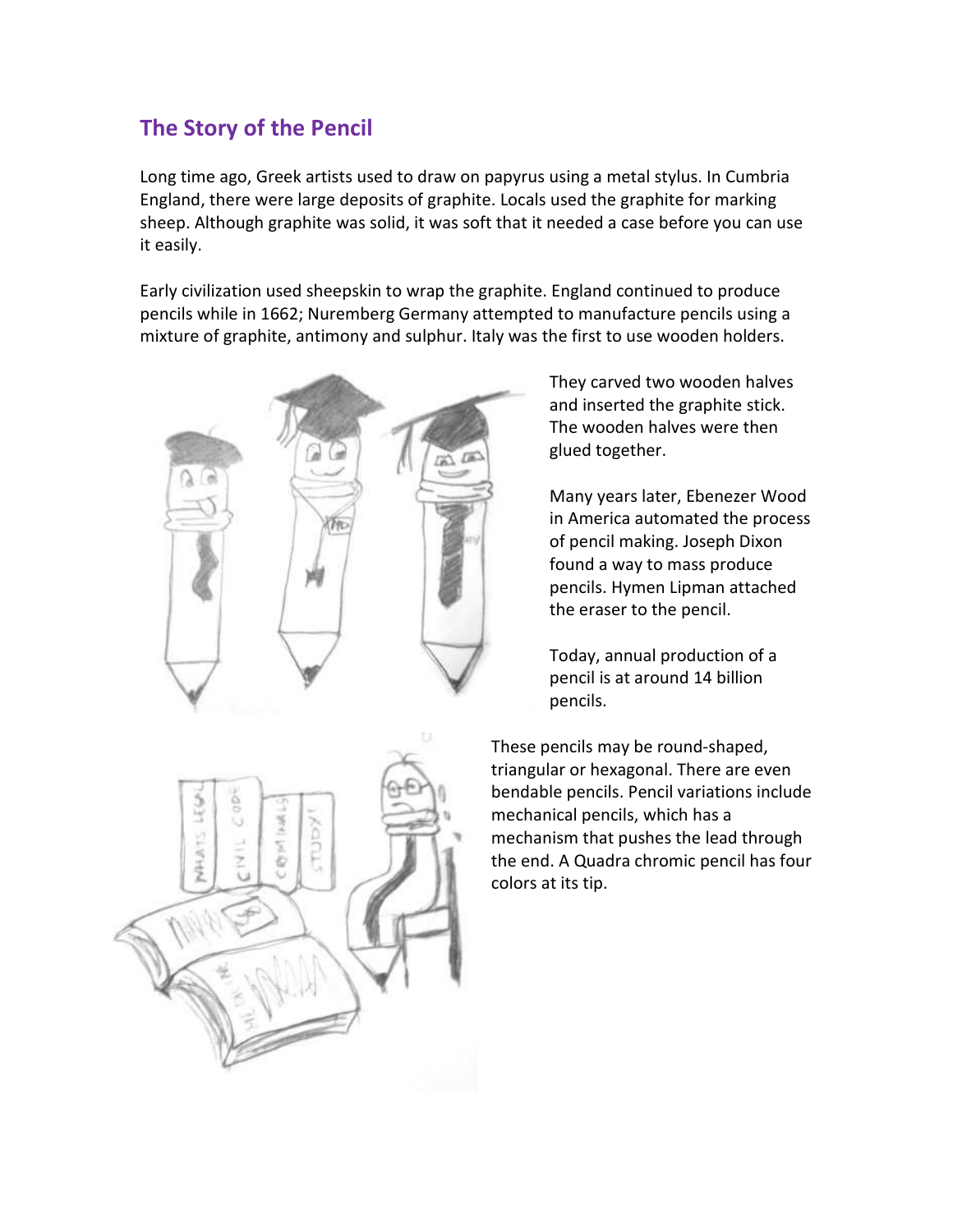# GETTING STARTED

#### Materials and Tools:

#### Choosing the Right Kind and Quality



problem of not having enough materials is this:

The age old debate about the artist's skills' versus high quality materials is still applicable even until today. Quality of tools and materials used affects the artwork.

One cannot aspire to own and use top quality art materials, especially when one is just beginning. The best attitude towards the

It is more miserable to have no skills in art but have the best materials and tools available than to have mediocre materials but have excellent artistic skills.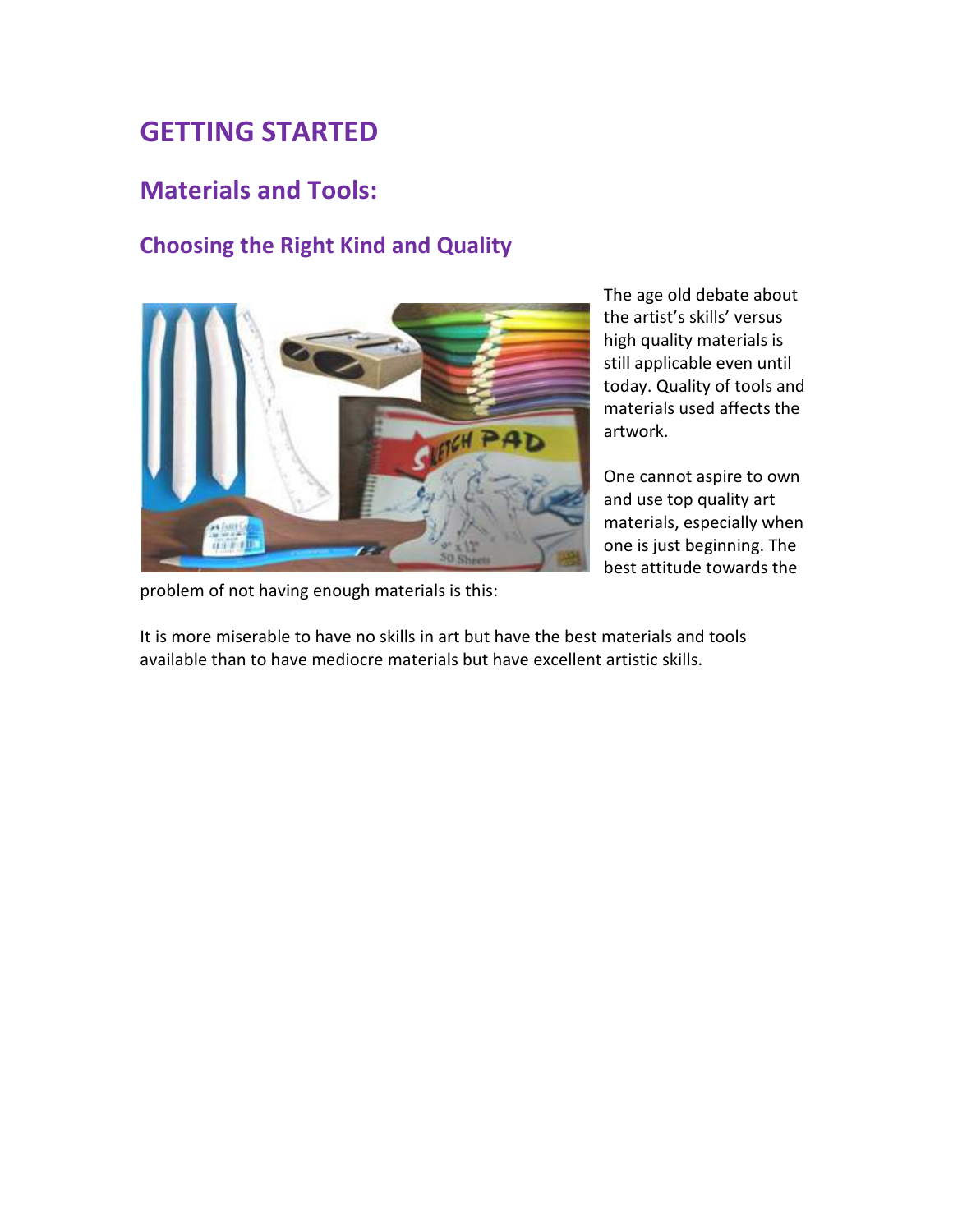#### Pencil

The pencil is an instrument commonly used to drawing. A stick of graphite or a mixture is encased in wood. At one end of the pencil is an eraser. There are many kinds of pencils.

Manufacturers use "H" for hardness, "B" for blackness, "F" for a fine point. Pencils can be very dark or very light. Artists may need different pencils for making grays and blacks.

Pencils can also be hard or soft. Hard pencils are needed by engineers because it gives them better control in making precise lines. For users who cannot decide which one to use, the safest is HB. Some artists use the non photo blue pencil. It is a pencil used mainly for outlining. It comes in a very light blue color, a shade that cameras cannot catch. Artists can save time with this pencil because they do not have to erase it.

Mechanical pencils are available in .5mm or .7mm lead. Mechanical or automatic pencils do away with the need to sharpen the pencils. The downside of using mechanical pencils is the lack of variety of grades.

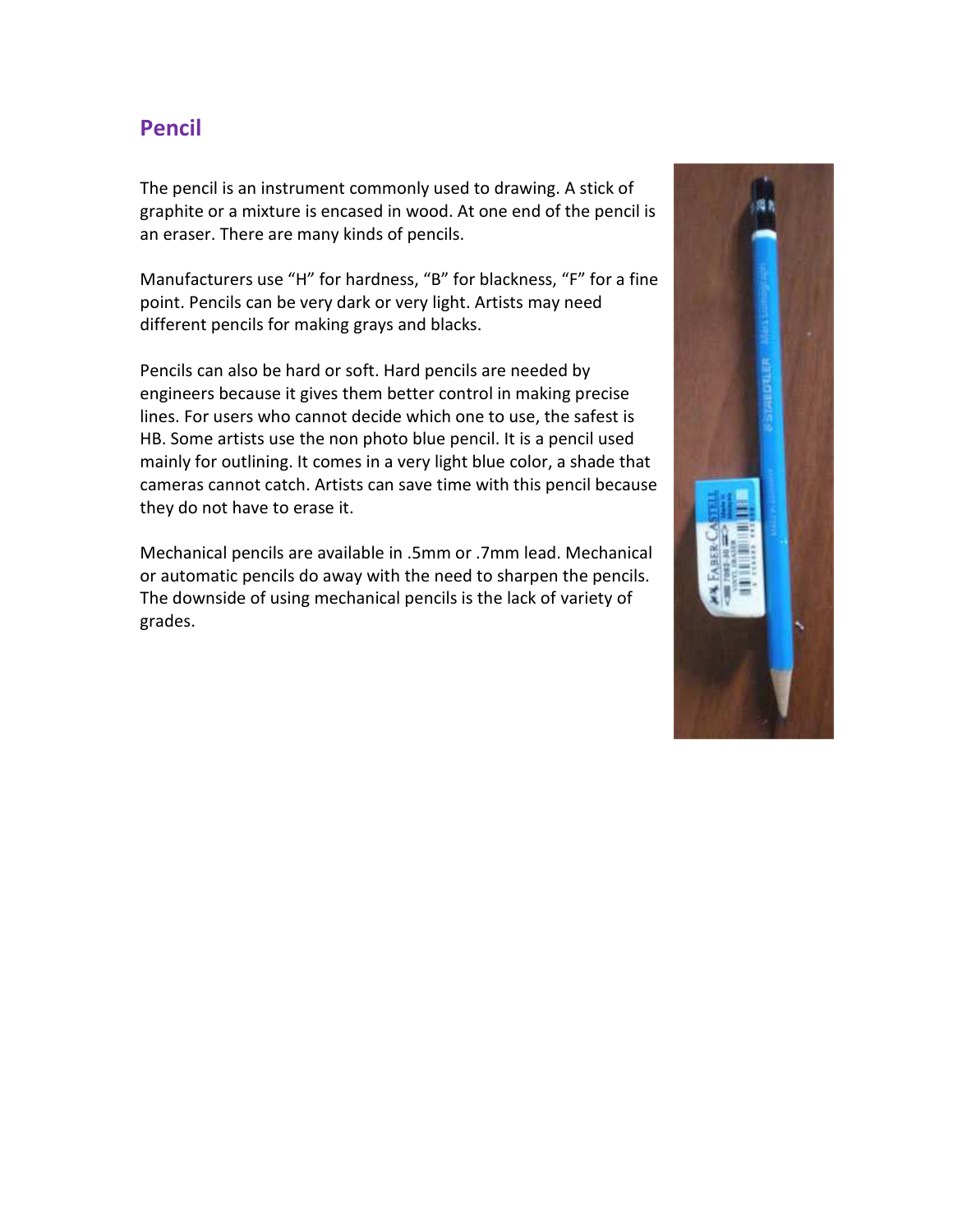#### Eraser

It is impossible not to make a mistake while drawing. More often than not, one consumes the eraser at the tip of the pencil before the pencil. An eraser is an essential tool in an artist's toolbox.



Erasers may come from pulverized pumice. Do not use this type of eraser to heavily, or it will damage the paper. After erasing, brush away the residue that this type or eraser will leave.

Soft vinyl erasers are softer and

cause lesser damage on paper than erasers made from pumice. This eraser is good for precision erasing and erasing light marks.

The kneaded eraser reminds people of chewing gum. Unlike the eraser made from pumice, this type of eraser does not leave any residue. With the use of your fingers, you can shape kneaded erasers making it easy to erase little details. This eraser is difficult to use in large areas.

An art gum eraser is another type of eraser that is widely used among artists. Unlike the kneaded eraser, removing large areas is easier with this eraser. The downside of using a gum eraser is that it is not precise in erasing fine mistakes.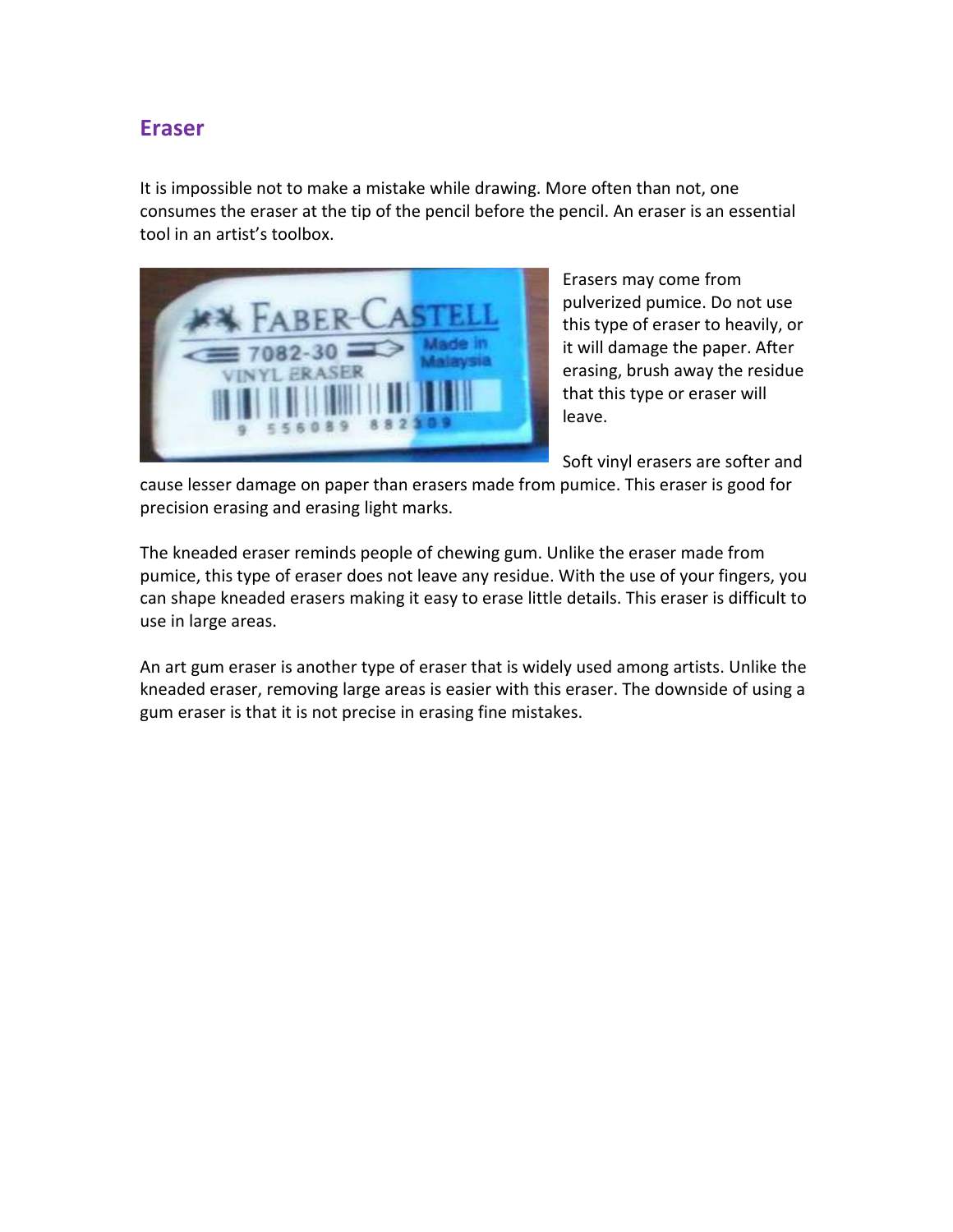#### Drawing Pad



A drawing pad is also known as a sketch pad. It is made up white paper bounded in one book. It can be used for drawing and scrap booking. Drawing pads come in different sizes. It's always important to have a sketch pad to contain all your drawings.

Practice bringing a small sketch pad around, so that

you can easily draw what captures your attention. Leonardo da Vinci always had a sketch pad or a notebook with him. It allowed him to draw everyday objects and movement with ease.

#### Drawing board

A drawing board can be used for several purposes. It can be used for writing, reading large documents and making large sketches. This equipment is highly optional, unless you aim to draw in large scale.

#### Paper Stumps or Cone Blenders

Blending is a big part in drawing. Do not use fingers because fingers leave oil on the paper which can be visible in certain light. Artists use blending stumps or paper stumps to blend large areas.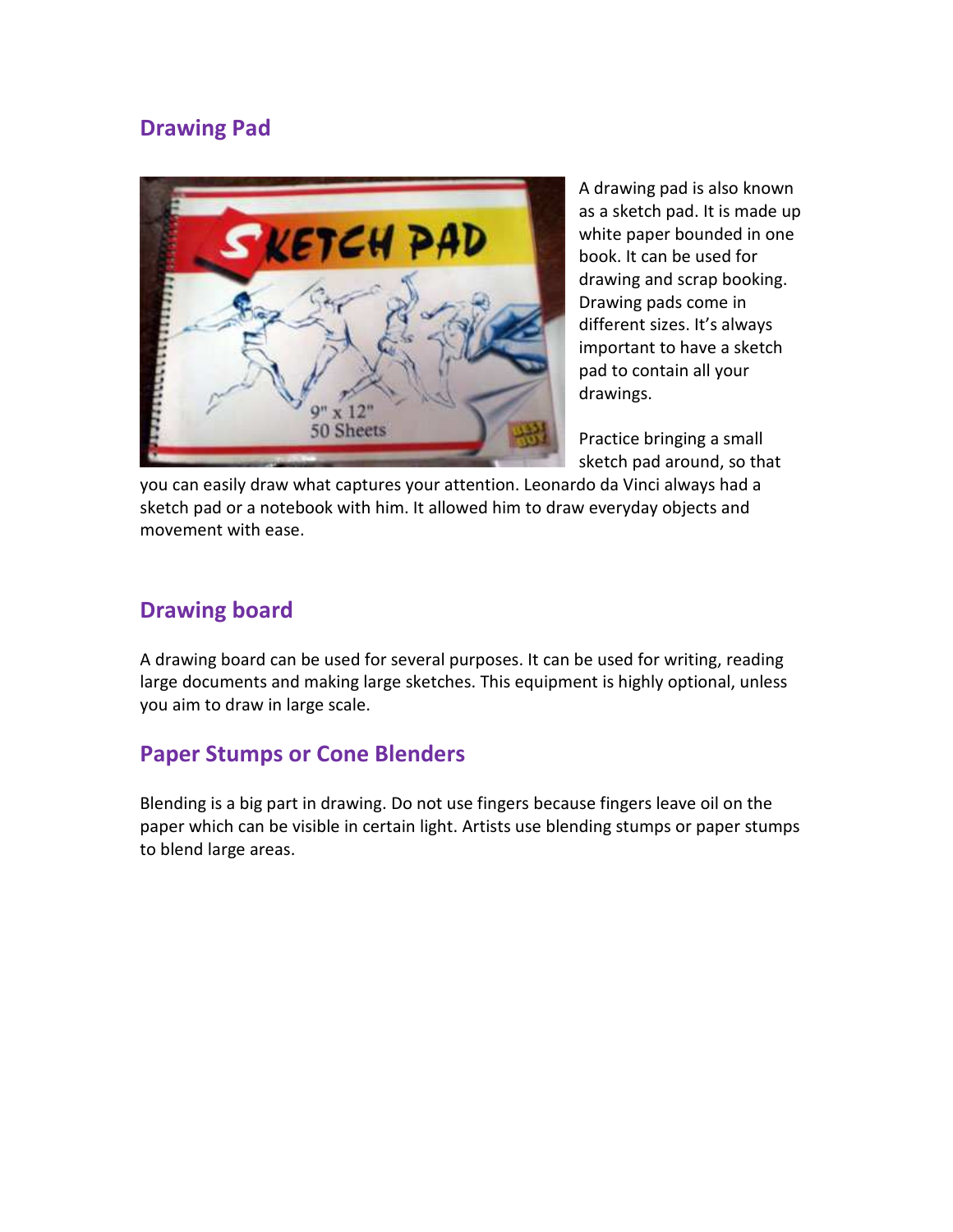#### Pencil Sharpener



Another essential tool that should be found in the artist's toolbox is the pencil sharpener. This is a device that shaves the end of the pencil thereby sharpening its point.

Some artists may use sandpaper block and use a knife for the wooden part of the pencil. A large part of pencil drawing depends on keeping a sharp pencil.

#### Ruler

A ruler is used in technical drawing, engineering and geometry. Rulers help you make straight lines or make precise measurements. On the topic of perspective, the ruler will be frequently used.

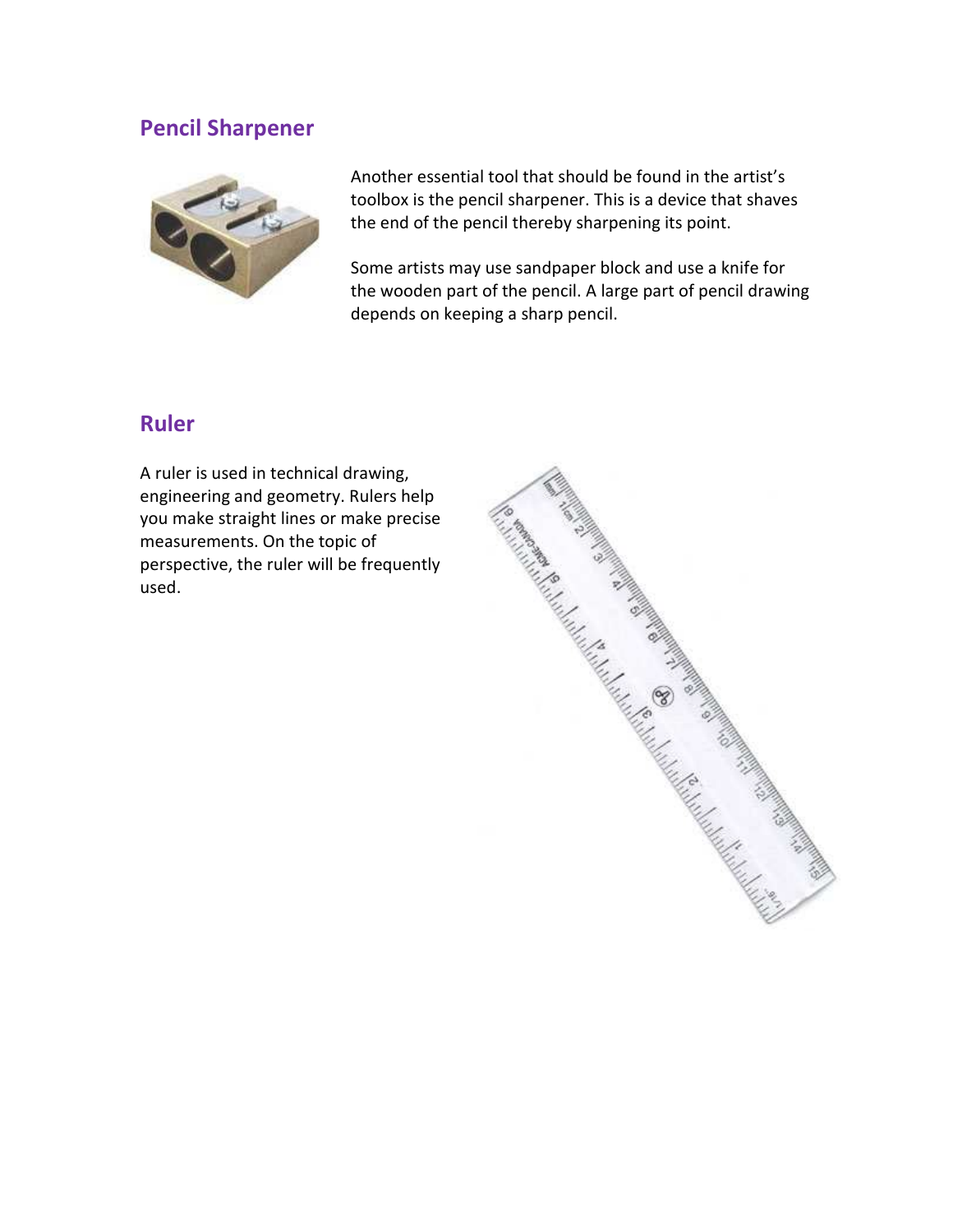# LEARNING THE BASICS IN DRAWING AND **SKETCHING**

### How to Hold the Pencil? - The Different Pencil Grips

#### Tripod Grip



The tripod grip is the most common way of holding a pen or a pencil. Although it might be the common way of holding a pencil, many people are not doing the tripod grip correctly. The correct way to make a tripod grip is to position the pencil applying equal pressure between the side of the middle finger, the tip of the index finger and the thumb.

Do not grip the pencil too firmly. Holding a pencil too tightly or too lightly will limit your flexibility in drawing because the fine-motor skills are weakened.

The index finger rests on the tip of the pencil which shows the lead while the tip with the eraser must be pointing toward the shoulder.



Do not hold the pencil vertically. Check if the thumb and the underside of the forearm are in a straight line.

The most important and apparent advantage of this type of grip is that a person can write more quickly and easily. The correct grip maximizes one's motor skills, which are needed for drawings. Also, it reduces the risk of physical problems, especially the carpal tunnel syndrome.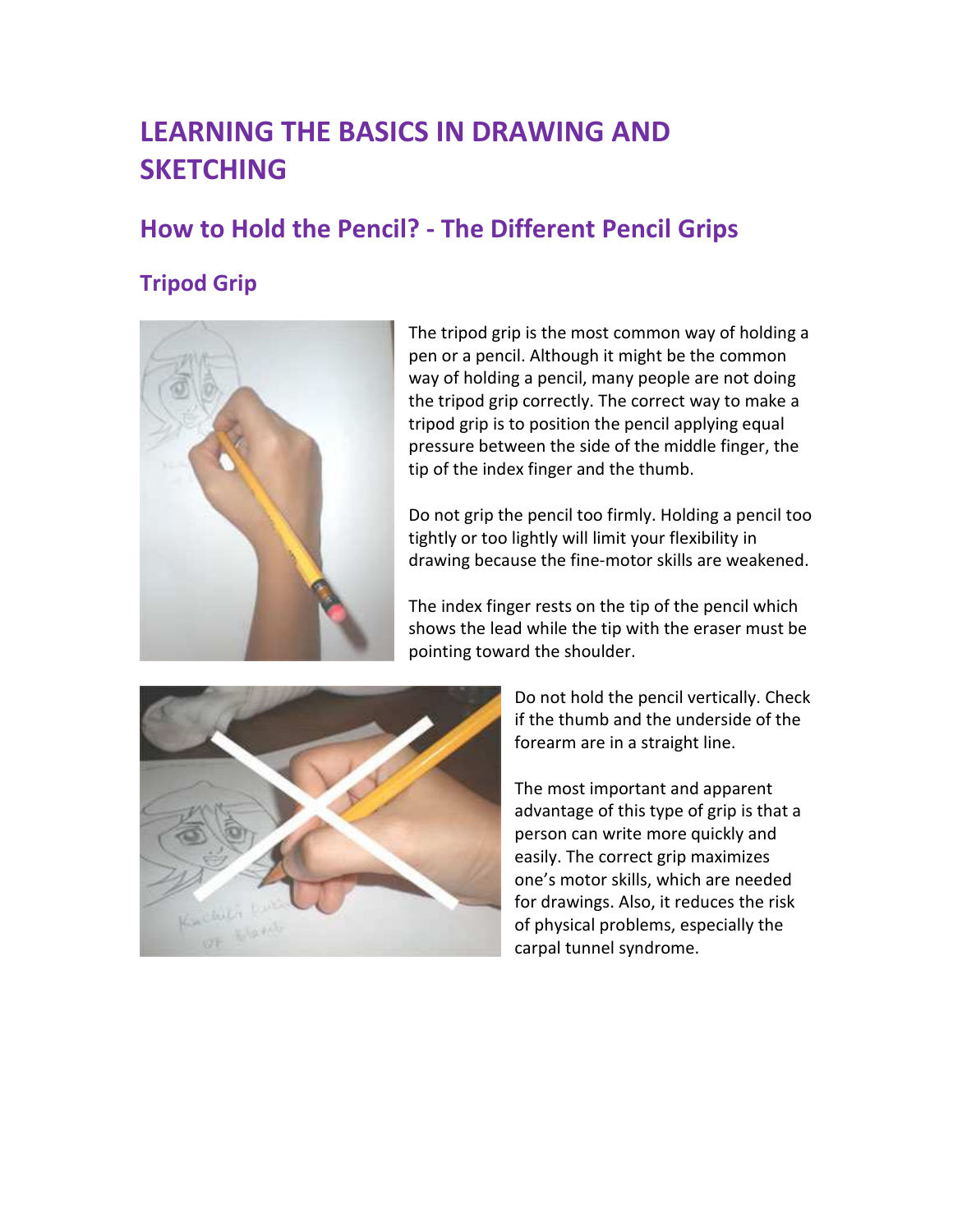#### Extended Grip

The extended tripod grip is a variation of the tripod grip. The tripod grip is still used, but you will hold the pencil at bit further at the end or near the tip that has the eraser. Because your control is at the other end of the pencil, small movements of your hand make larger effects on the other end.



#### Underhand Grip



Another variation of the tripod grip is the underhand grip, there is also an underhand grip. This is another relaxed way of holding a pencil. This grip is best suited for broad sketching. The pencil is positioned in a 'V' with the middle and index finger controlling the movement. Using this type of grip will help you make firm lines and small linear details.

#### Overhand Grip

For sketching, most artists use the overhand grip. The aim of the overhand grip is to have a relaxed grip on the pencil but not too relaxed that the grip would not be secure.

You can draw sitting or standing, make sure that your arm has full range movement. Shading is easier with the overhand grip.

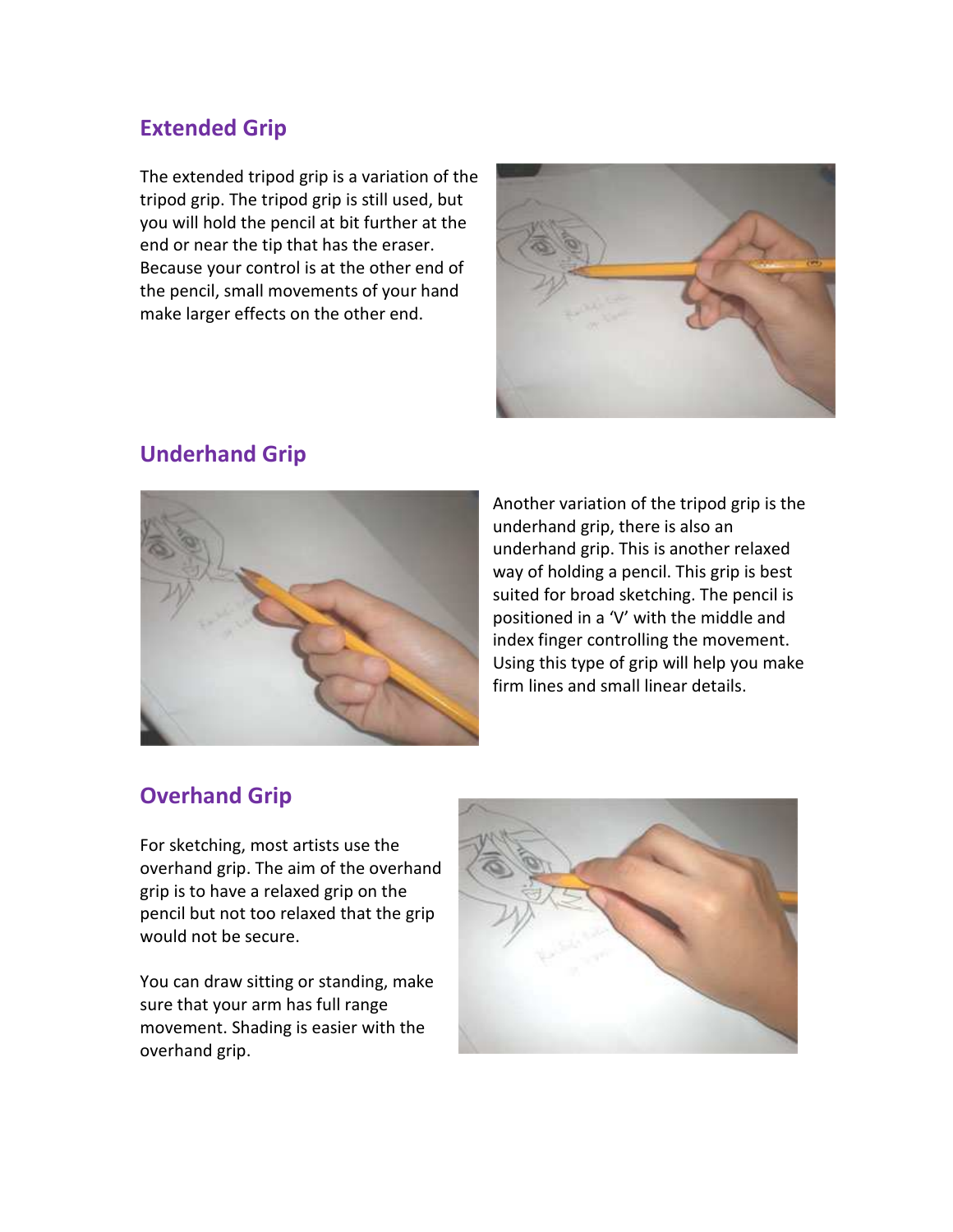#### How to Draw Lines?

In truth, lines do not exist and those that you see as lines are but your observations of an object's edge. Lines are indeed man's creation used to represent and mimic the objects and figures that he sees. It is a basic element of art that you would never conceive a single work of art without the application of lines. Lines enable artists to create both space and image.

There are so many kinds of lines and these lines vary in terms of length, width, value and in many other ways. In form, there can be straight, curved, wavy, jagged and many others. The range of values of lines from light to dark is a product of pressure placed while drawing these lines. Here are some of the basic lines used in pencil drawing.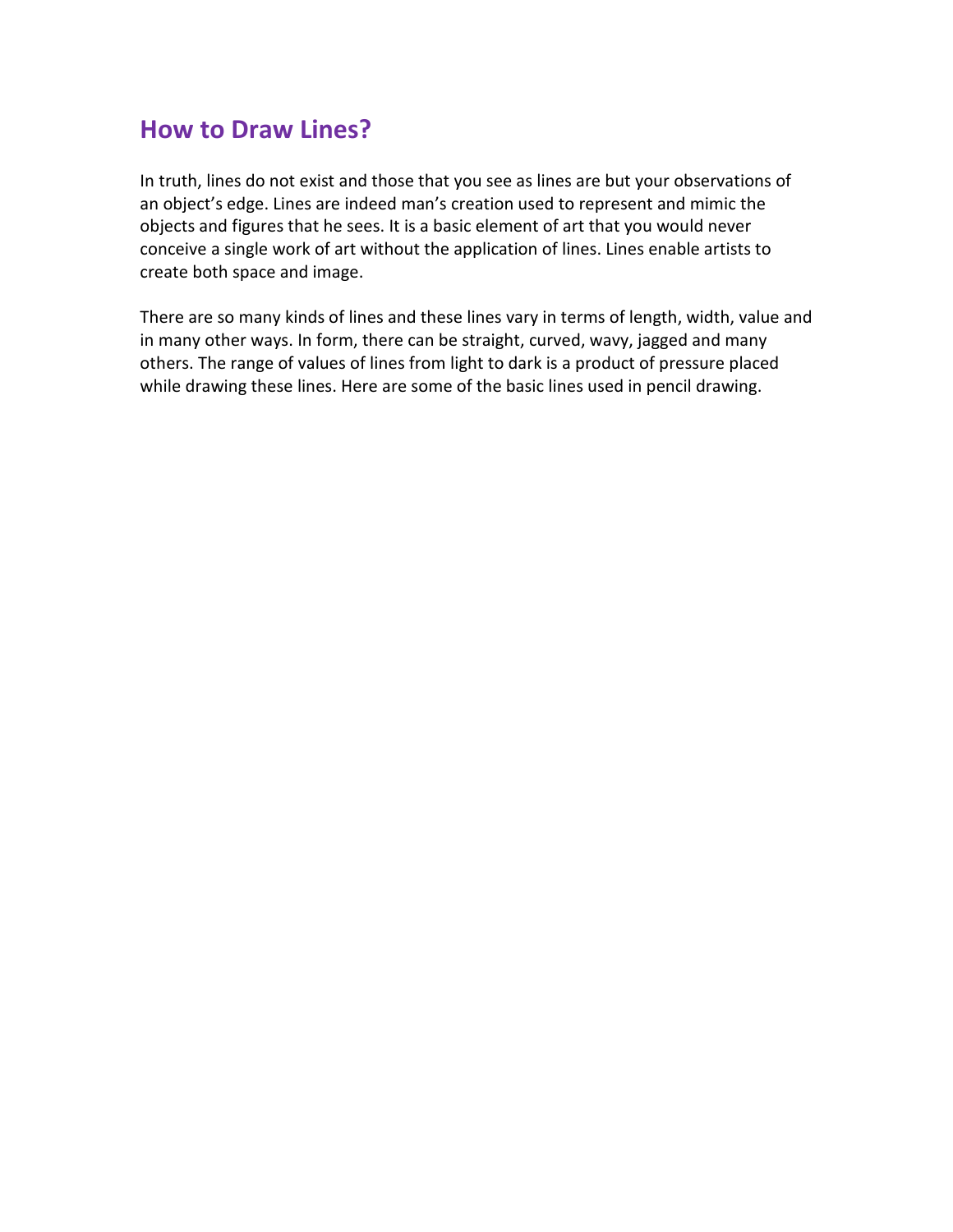#### Flat Lines



Flat lines, also commonly known as the straight lines, are helpful in expressing emotional states and evoking emotional responses and providing illusion on the viewers' eyes.

You can start on a horizontal direction, a vertical direction, or a diagonal direction depending on how you want your image to look like.

Generally, the horizontal approach gives your image a wider look while the vertical direction gives your image a leaner and thinner look.

In terms of emotions, horizontal lines invoke serenity and stability and vertical lines invokes poise and stillness.

In fact, artists employ vertical lines to show strength and dignity with the use of height often reflected through vertical lines.

Diagonal lines, on the other hand, invoke movement, unrest, change, instability and variation.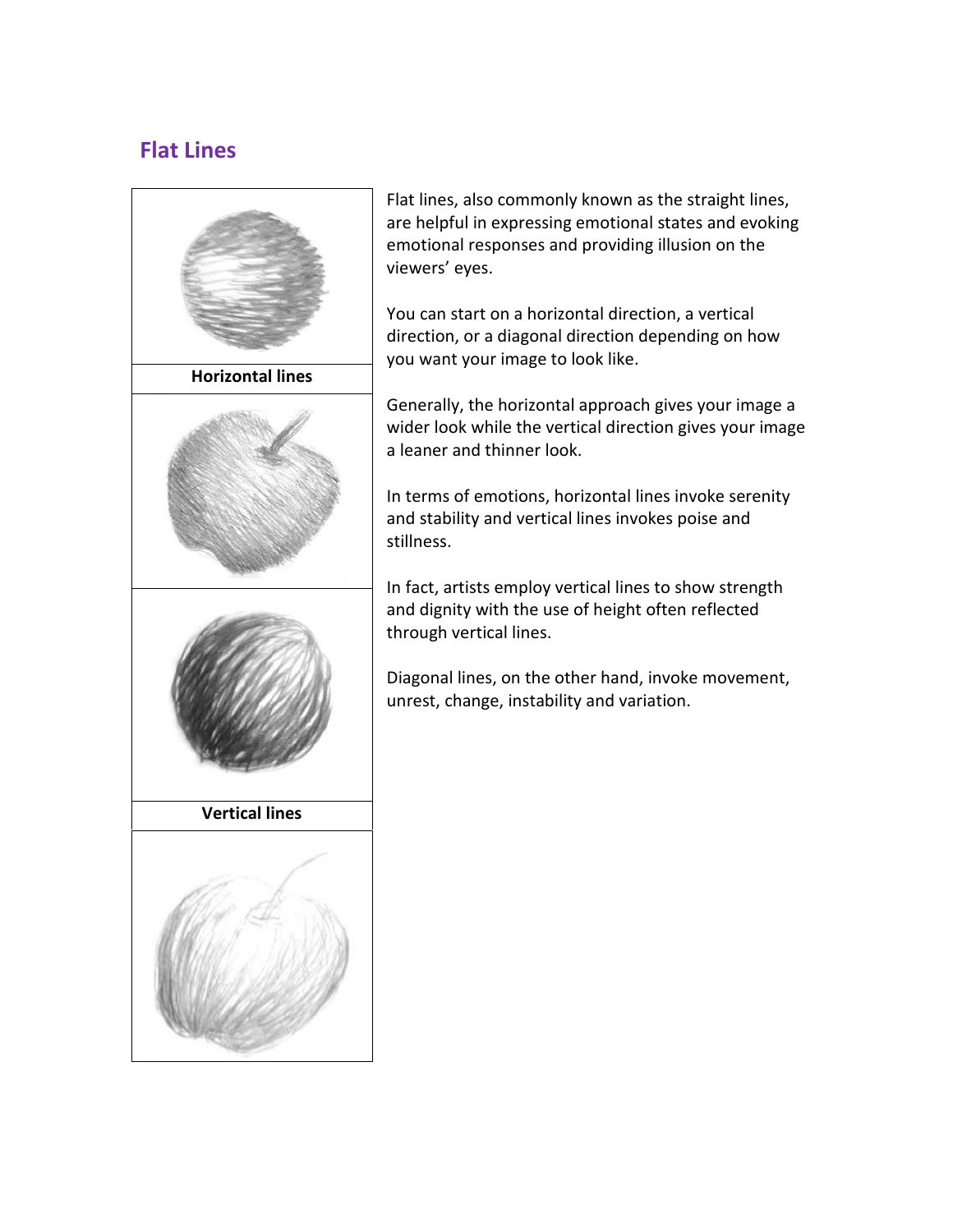#### Accent Lines

Accent lines find significance in putting certain emphasis or accent in some portions of your drawing. It, specifically gives special emphasis on your certain portion through changes and variations in your lines.

#### Contour Lines



One of the striking characteristics of contour lines is the purity of the line, which even without the use of color, distinctively display shape and beauty of the image. In outlining and in sketching, what you follow is only the important edges, outlines and contours of the object you want to draw.

#### Scumble/Scribbling



Scribbling or scumble drawing is a drawing merely composed of abstract and random lines.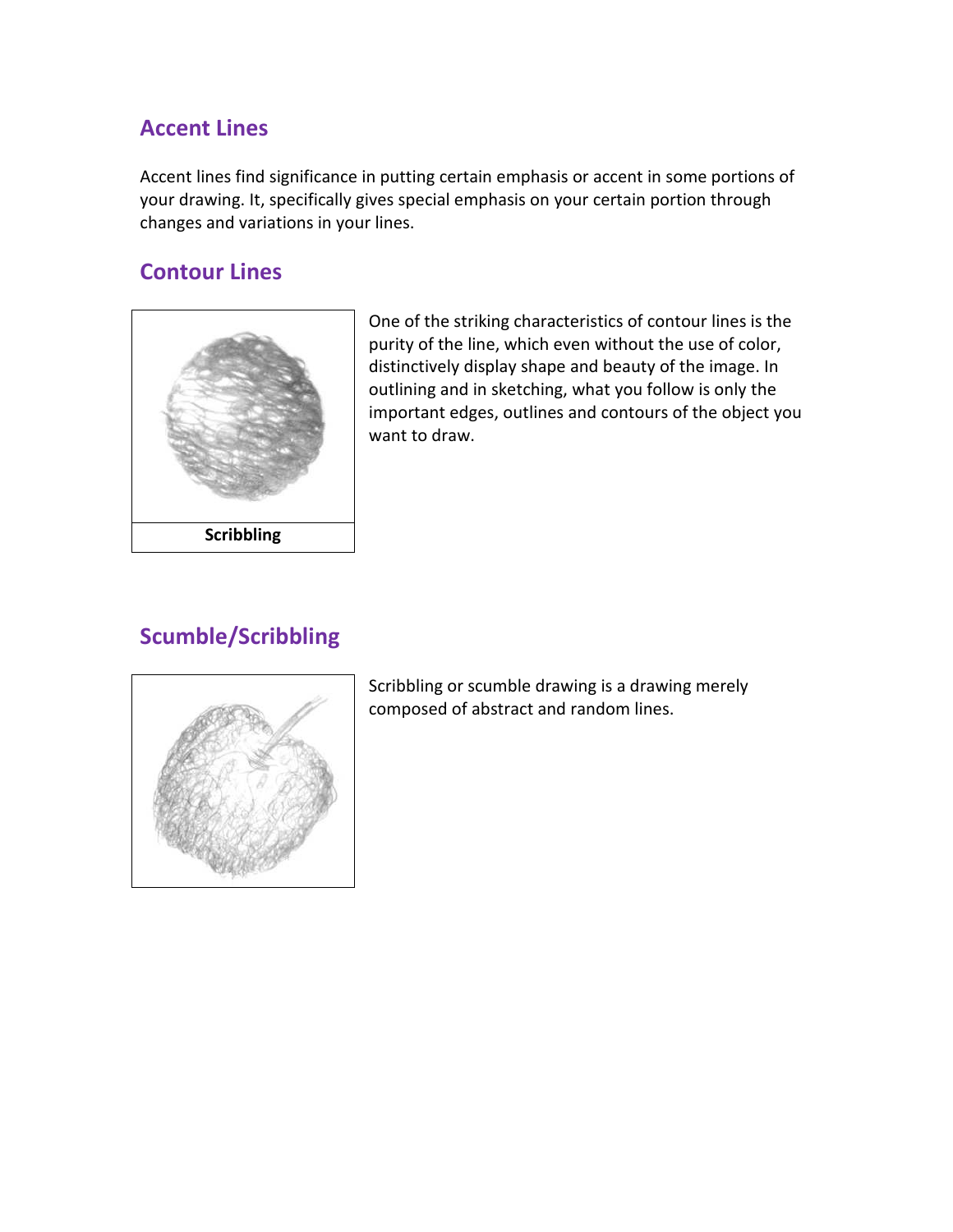#### Cross Hatch Line



Another kind of line often used in cartoon works is crosshatching.

The shading technique is often different from the lines used in making the drawing but certain cartoonists make use of the lines in creating shading effect.

With crosshatching, interlacing or interweaving parallel lines often in different densities are able to create the effects of light and shadows in their drawings thereby creating shading on the images.

Another application of cross hatch lines is in creating lineal definition and texture on the drawing.

Most drawings of walls, fabrics and other textured materials have the application of crosshatching technique in drawing the lines.

Parallel crosshatched lines provide a flat image while the use of curved lines creates an illusion of plumpness and mass.

Thus, two similar objects may have different illusions due to the use of lines.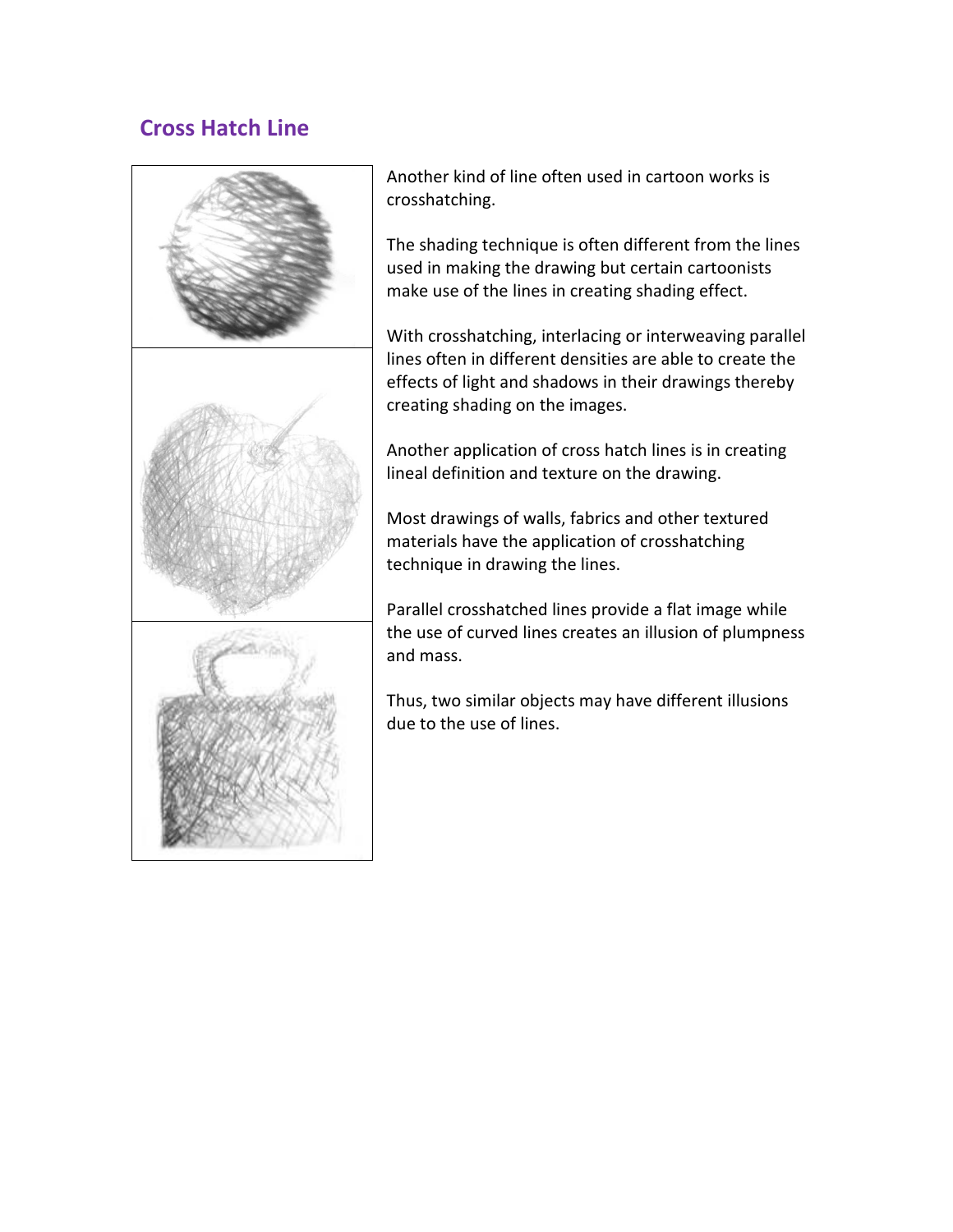#### Smudge

Smudging is a drawing technique dealing with proper blending. Smudging is easy to do; you simply draw an object and start shading it with the kind of value you want it to have and blending it properly with the use of a tissue, cotton puffs or paper towel.

#### Pointillism

Pointillism known otherwise as divisionism or stippling is a technique of grouping together dots to create an image or filling an image using dots.

The rule of the thumb is that the closer that you position the dots, the darker that portion that is in your drawing. Pointillists do the reverse by drawing the foreground before filling the inside.

Pointillism is a very slow form of art because technically speaking, filling an image with the use of dots is a very monotonous process.

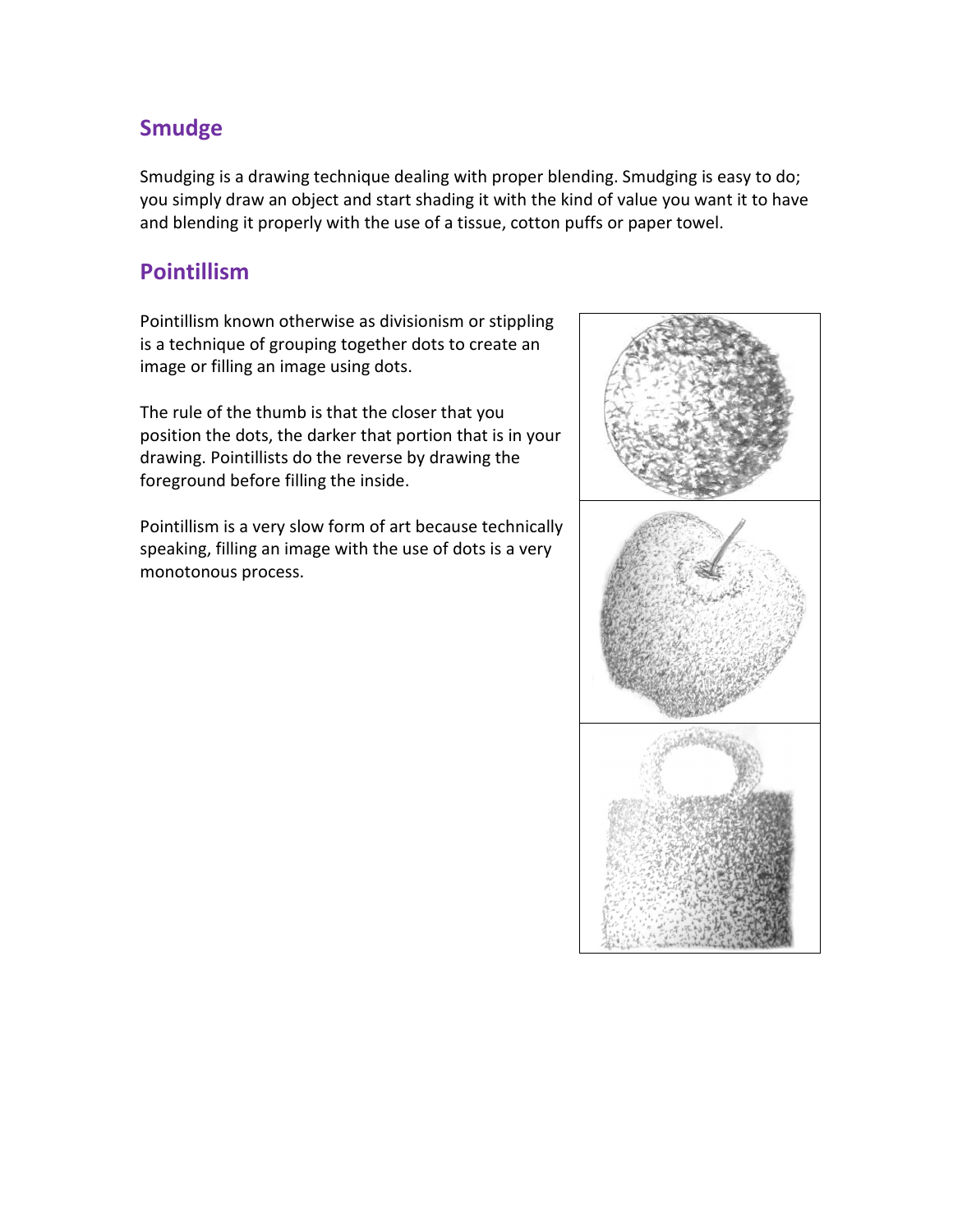# Basic Perspectives in Drawing

# An Introduction on Perspectives

One can see realism in a drawing with the application of perspectives in drawing. The idea or concept of perspectives came with the idea of having sets of images that appear coherent and consistent in one piece of art.

#### Linear Perspective

Linear perspective is a realistic method of portraying objects with a visual depth. The rule of the thumb though is that the farther the object is, the smaller it becomes and conversely, the nearer the object is, the bigger it becomes.



In linear perspective, there are parallel lines receding into a

particular distance where the lines seem to converge until these parallel lines meet at a point in a horizon where they disappear, called the vanishing point.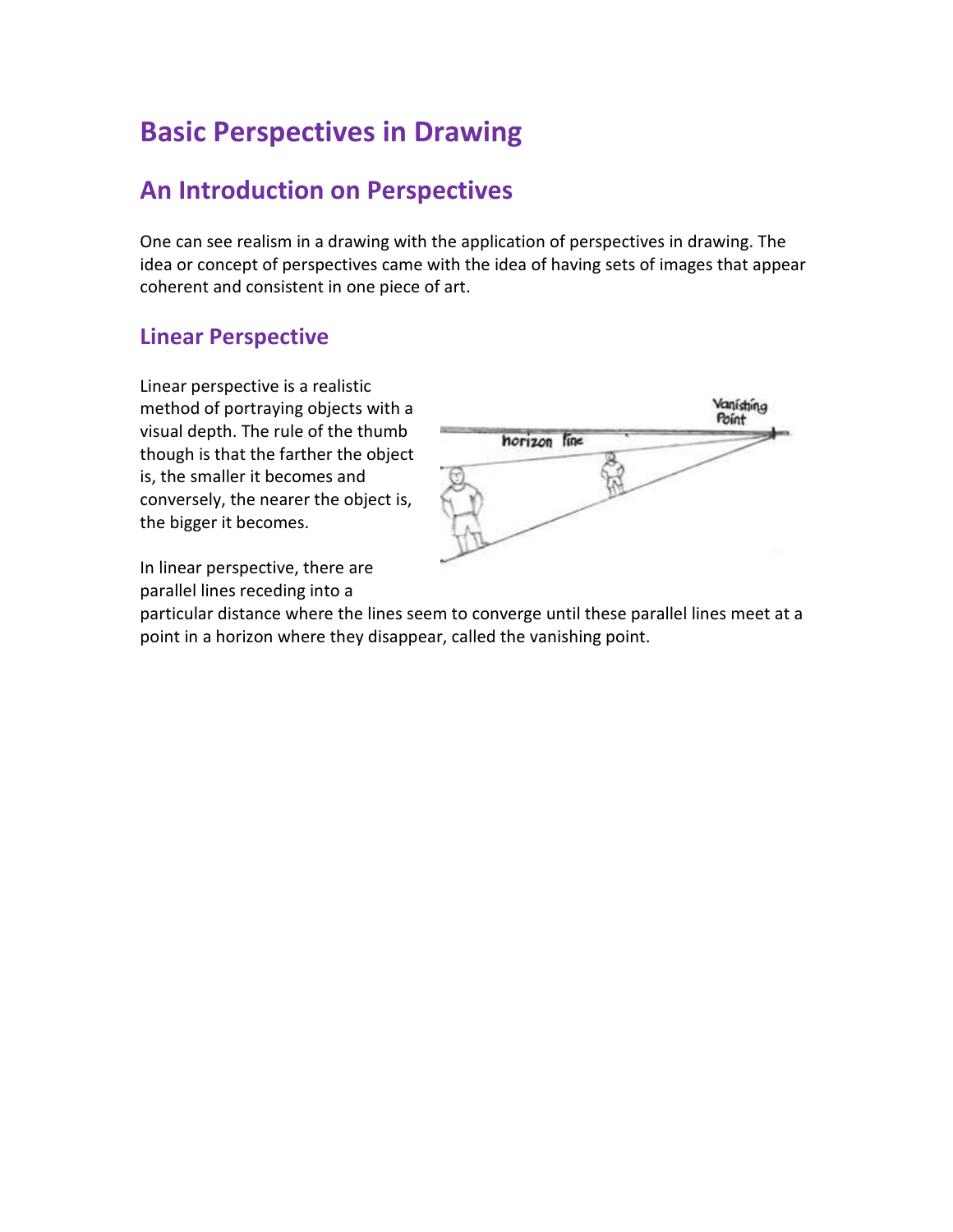#### Zero Point Perspective

Since vanishing points exist only with the presence of parallel lines, then for non-linear illustrations where there are parallel lines in the scene, then there could be no vanishing points and thus called zero perspective drawings. Most natural scenes like a range of mountains are typical illustrations of zero perspective drawings though these drawings may still create an illusion of depth on the viewer's eyes.

#### One Point Perspective

One-point perspective drawings refer to those with only one vanishing point that are often than not directly opposite to the eye of the viewer. In one-point perspective, parallel lines, parallel to the eye of the viewer, retreat towards a certain point in the space called a vanishing point. This often illustrated by illustrations of roads and



railway tracks, and hallways that recede at a vanishing point as illustrated.

Sample drawing of a box with the use of one point perspective.

1. Draw a horizon line or that line in the plane where the sky meets the earth.



2. From your horizon line, choose a vanishing point that can be the center, near right or near left.

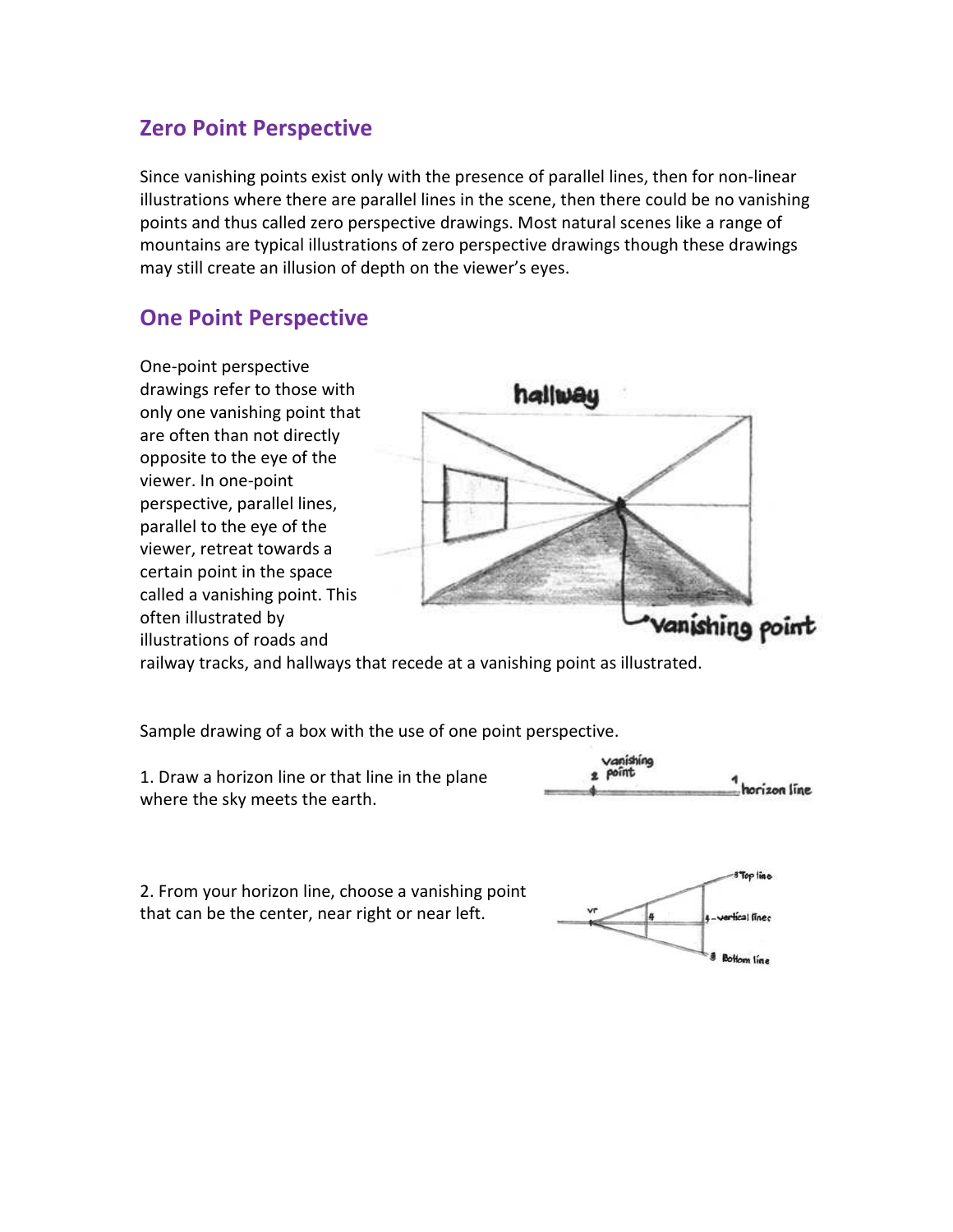3. From your vanishing point, draw one top line and one bottom line with the top line much longer than your bottom line and this would create the illusion of depth later on. These lines will form the sides of the box.



4. Draw two vertical lines that would connect your top line and your bottom line.

5. Then draw the front of the box by drawing two horizontal lines of same length from the top to the bottom to the closest wall to it.

6. Then connect these two horizontal lines by dropping a vertical line on the other side.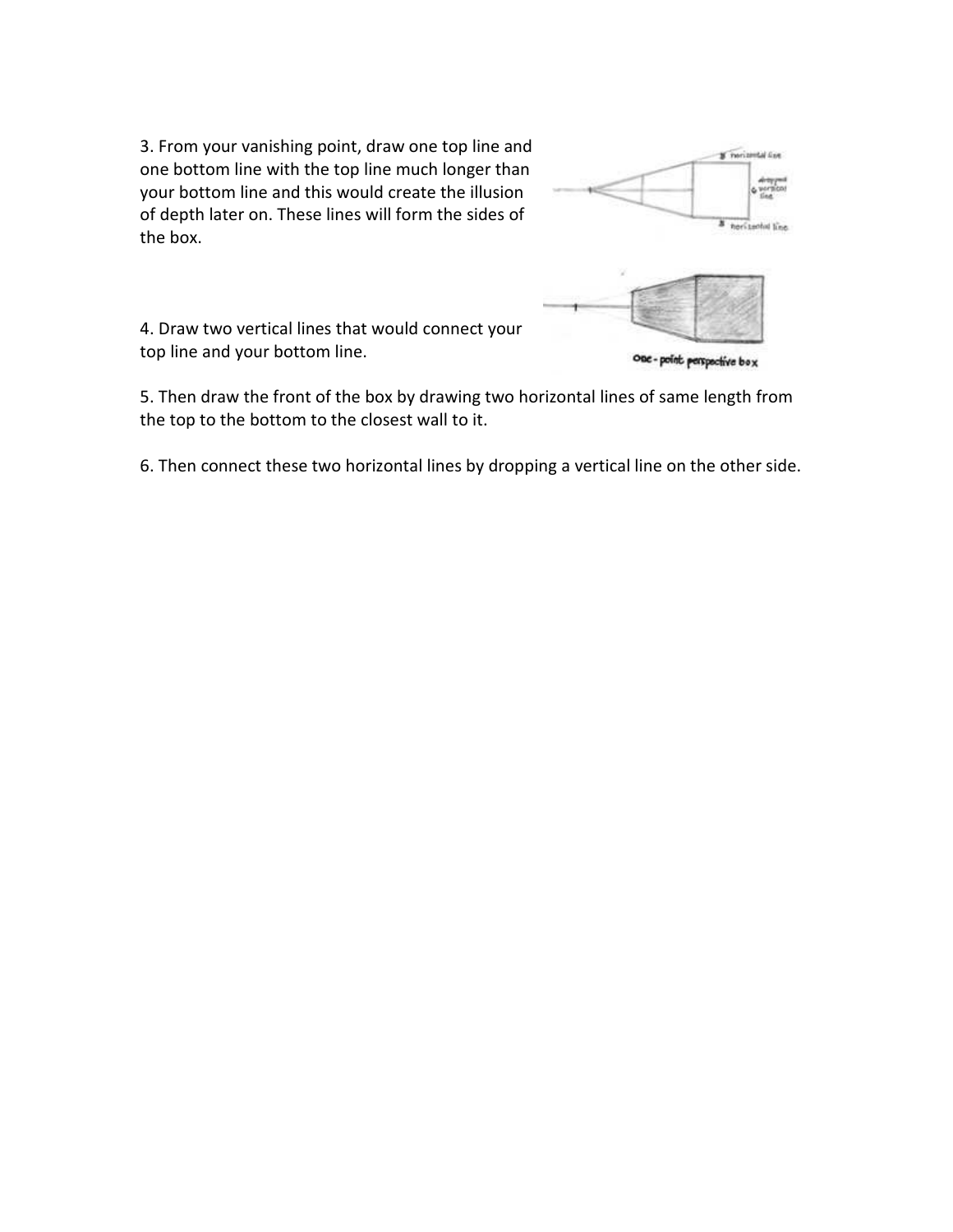#### Two-Point Perspective

1. Draw your horizon line on the plane.

2. Instead of one point, mark two points, which will serve as your vanishing points on the horizon line preferably on the right and the left side of the horizon line.

3. Draw your construction grid by finding below your horizon line the middle. The middle is the point where all the lines coming from the vanishing points meet.

4. Draw six lines coming from each of the vanishing points passing the middle.

5. Draw your middle vertical line that is at 90 degree angle with your horizon line, which will serve as the corner of your box.

6. Draw the top and the bottom lines connecting your middle vertical line to each of your vanishing points.

7. From your middle vertical line, draw one vertical line to the right and another to the left depending on how you want your box to look, as these would determine the length and width of your box.

8. From your vanishing points, draw the line connecting your right vanishing point to the left vertical line and your left vanishing point to the right vertical line.

By now, you figure out the two-point perspective box. You may now start shading your two-point perspective box and erase grid lines passing inside the box.

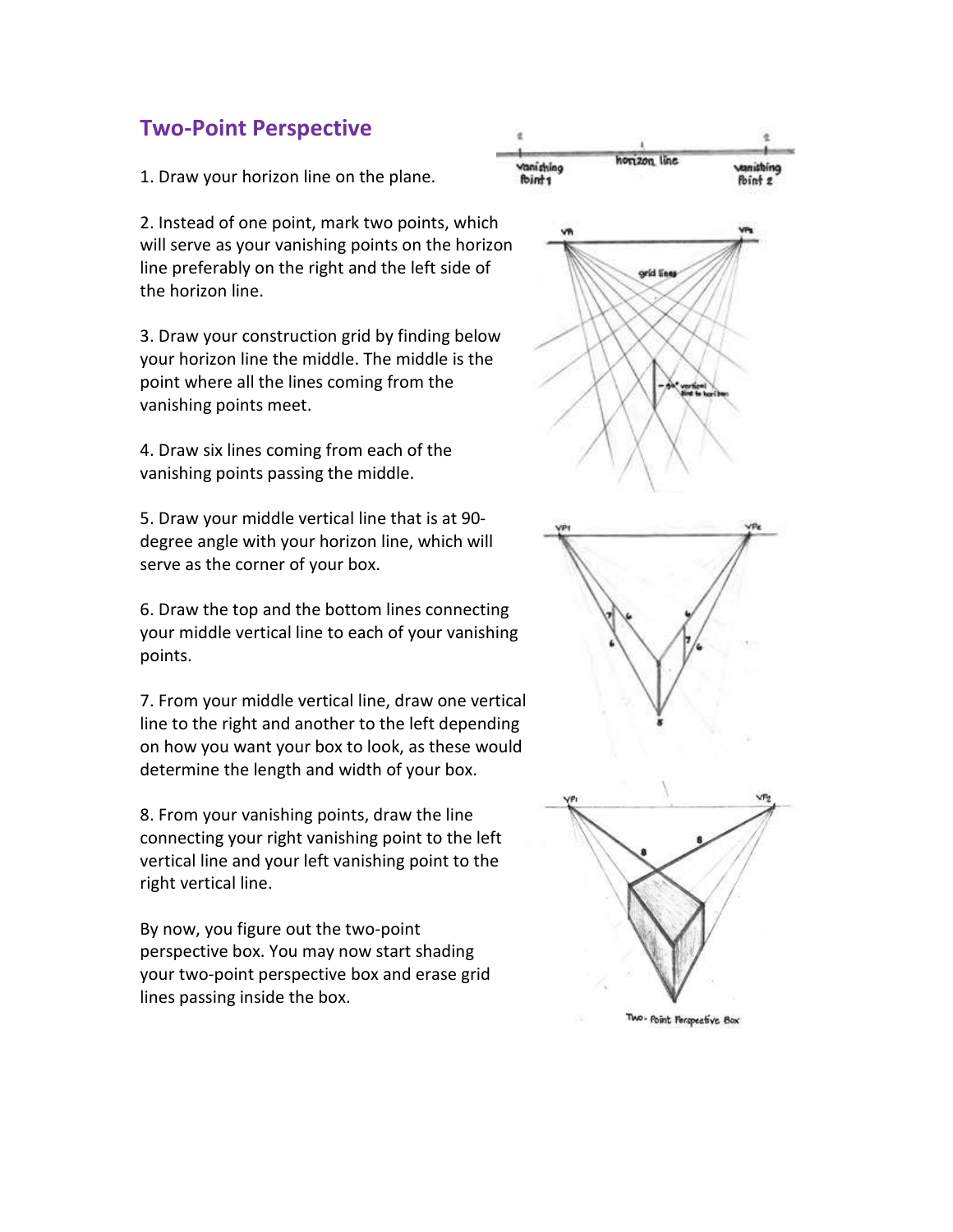#### Three Point Perspective

Three-Point Perspective is often used in architectural drawing using lines parallel to the Cartesian axes x, y, and z. This perspective finds relevance in drawing buildings.

#### Isometric Perspective

This refers to a perspective where distant objects and figures become smaller but the parallel lines do not converge. What happens to be that lines that are perpendicular to the plane become sharp diagonals as drawn thus turning the squares or rectangles into parallelogram.



Three-point Perspective Box



#### Atmospheric Perspective

Atmospheric perspective or aerial perspective expresses nature in their distance. It simply stated, objects perceived to often appear as blurred, misty looking, and in distinctive or hazy looking to the eye.

As shown in landscape drawings, distant objects appear in purple or bluish color and the same is true with respect to the color of the sky. Color pencil drawings and watercolor pencil drawings often use this kind of perspective.

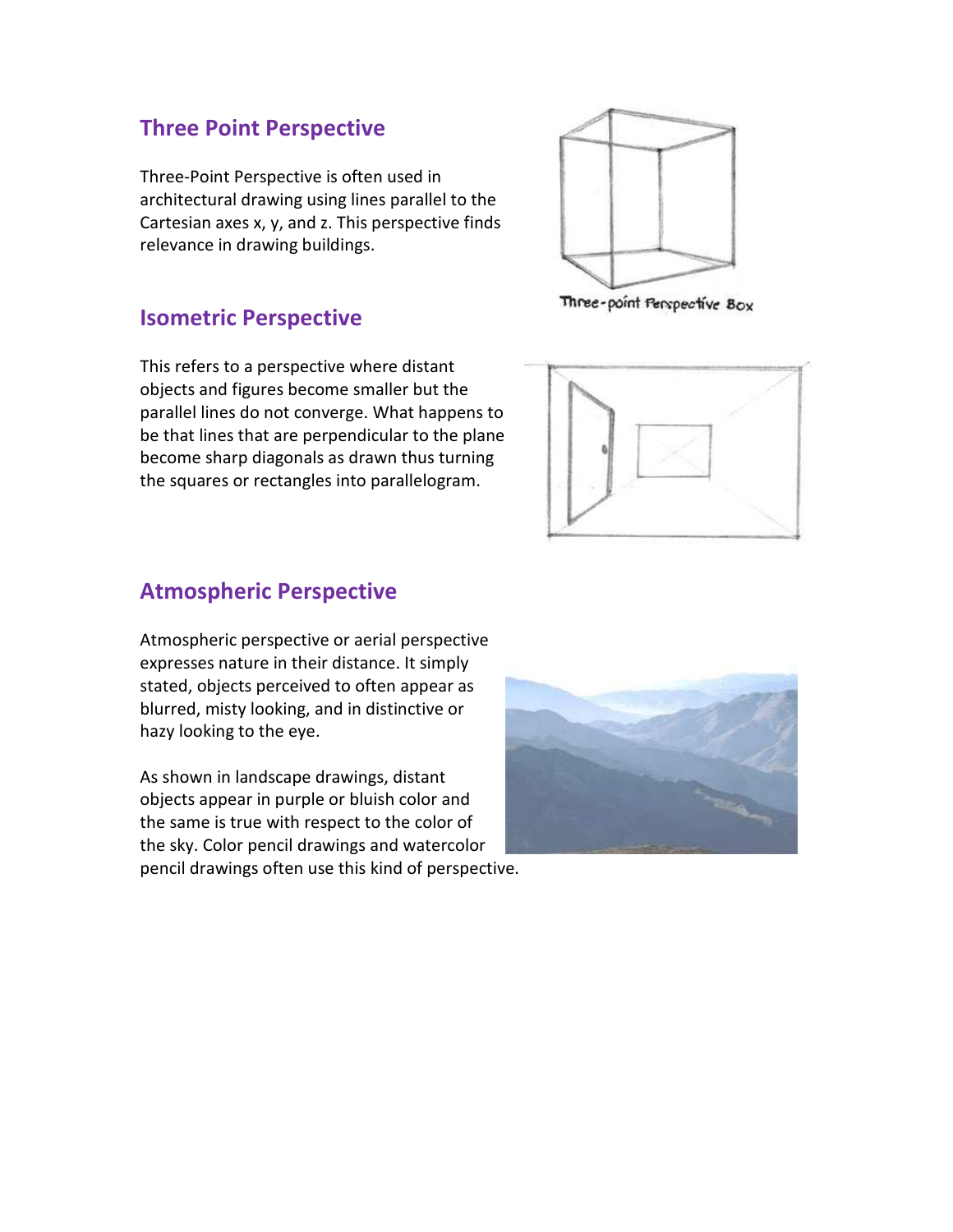#### Basic Drawing Shapes

Using basic shapes will help you create drawings. Break down the object that you are trying to draw into basic shapes.

Since, these basic shapes will serve as your outline; do not make these basic shapes dark.

Making the outline light will make it easier to erase it. Sometimes, you do not even have to erase it if it is too light!

Once you have drawn the basic shapes, do not closely follow the basic shapes. If you draw following the basic shape down to the last detail, your drawing will look very rigid and amateurish.

Remember that the outline is not the product of the drawing; it is there to guide you to draw the object in a more precise.

You can deviate a little from your outline. Here are drawings using the basic shapes of a rectangle, trapezoid and circles.





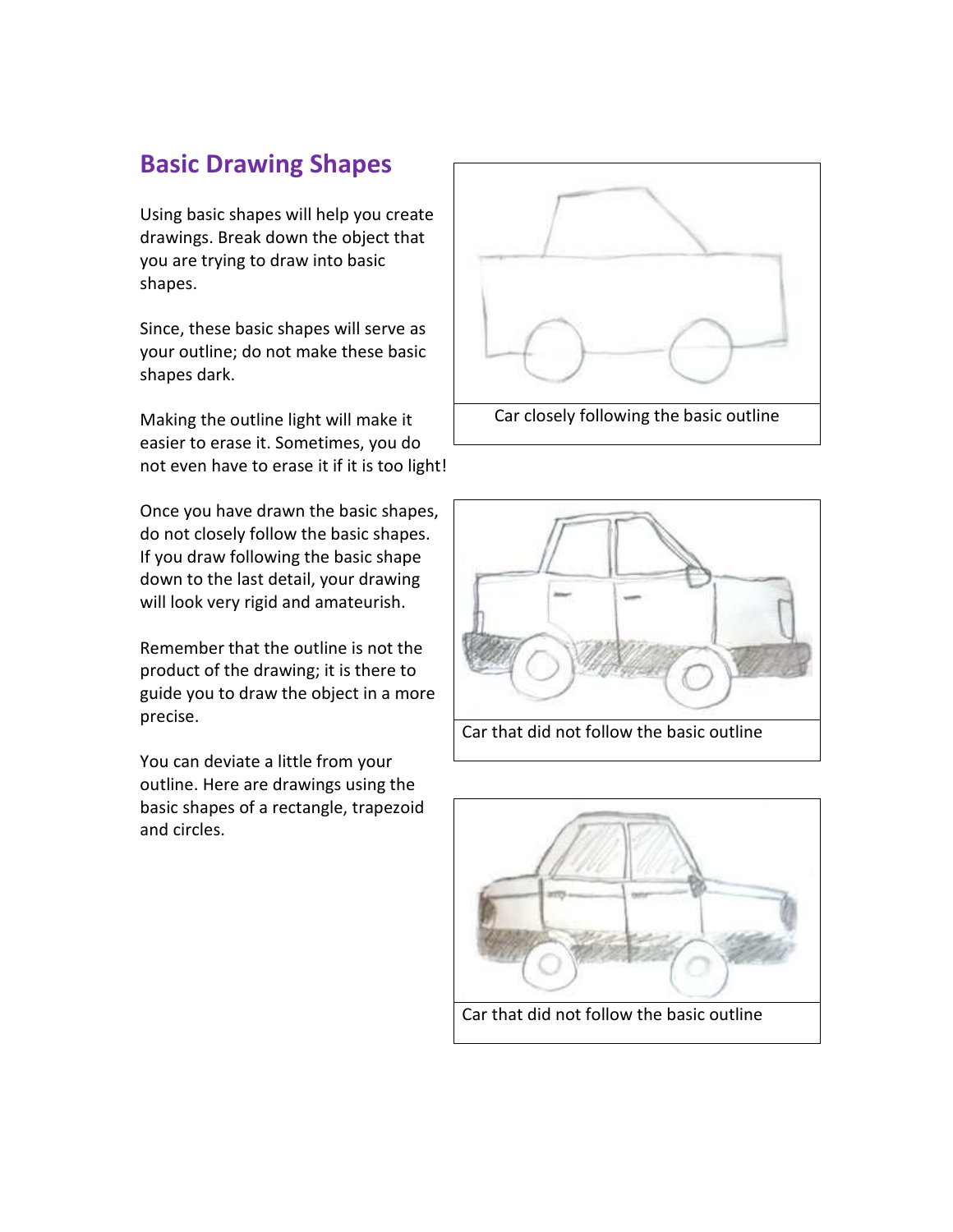Basic shapes do not have to be the perfect or equilateral triangle, a perfect square or a perfect circle. These shapes have variations like the triangle being isosceles or scalene, the square becoming a rectangle, diamond, trapezoid or parallelogram or the circle becoming an oval.



To look at three dimensional, these basic shapes can become cones or boxes.



You can also use basic shapes for eyes and faces, especially with cartoons. Look at the drawings below.

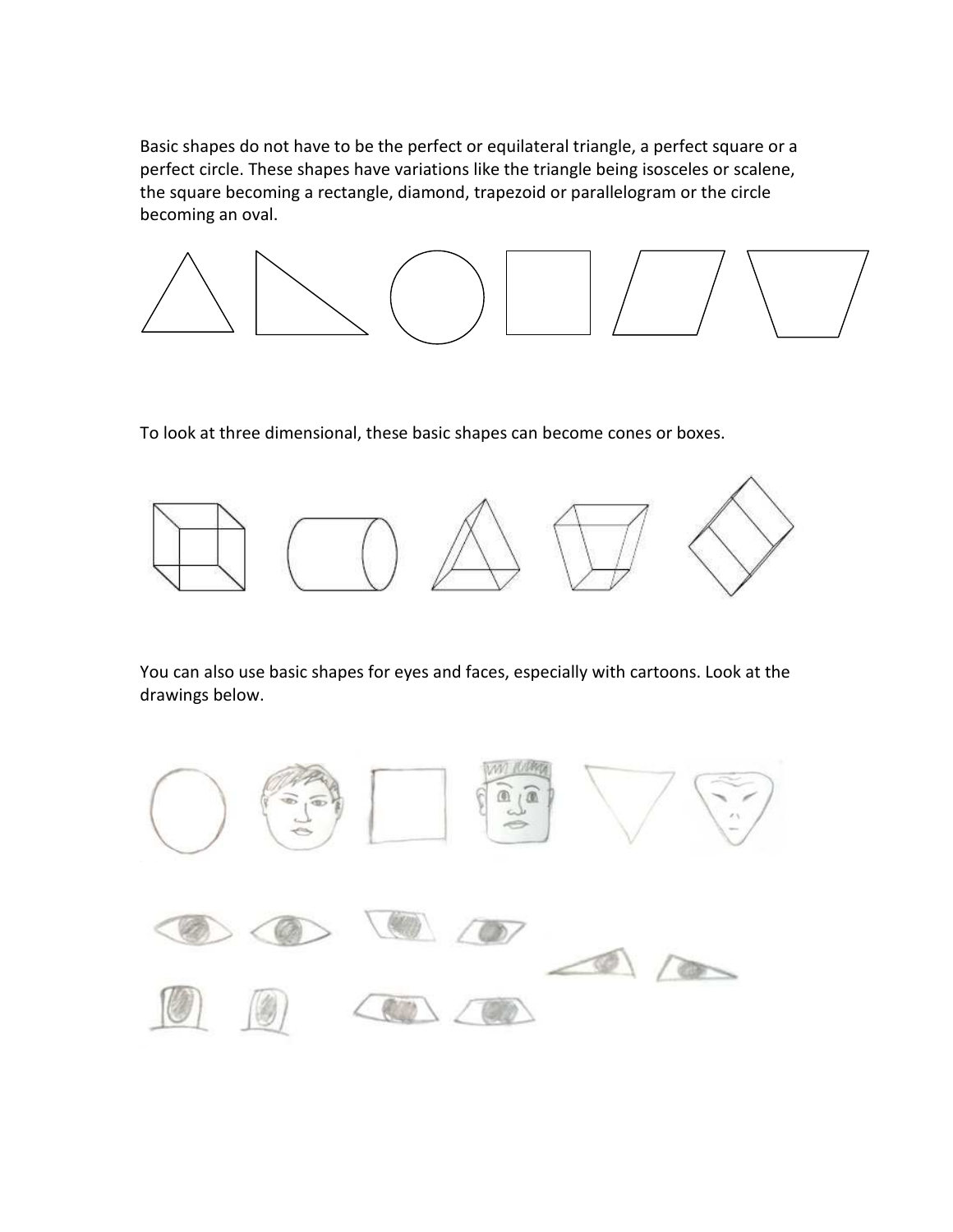# Basic Elements of Light, Shadows, and Shading

#### Light, Shadows and Shadow Box

Light and shadow are important in giving more life to a drawing by adding a certain atmosphere and dimension to it. In the real world, you can see a shadow in almost everything, which makes placing shadows on drawings more realistic, as putting shadows is also another way of adding perspective on an object.

This is where a shadow box finds importance since it shows how a shadow changes its direction and shapes given a particular source of light. Artists specially those drawing still objects make use of the shadow box to get a realistic picture of how light affects the direction of shadows and how to draw the proper shadings and shadows. Shadow boxes find usage in most pencil, color pencil and perspective shadow drawings.

Shading and shading techniques, on the other hand, are important to avoid your drawings from looking flat. Shading allows you to create a shape and form. Shading techniques create illusions that will make drawings more realistic.

Imagine sunlight hitting different objects, with the shadows formed; there is no even illumination on the object. The darker shades in the drawing give people the impression that it has depth while lighter areas give people the illusion of raised portion.

Translating reality to your drawings can take a lot of practice. Think of the direction of the sun and how light and shadows would interplay in the object. Parts of the object that is nearer to the sun will naturally be brighter than those that are farther away from it. Start with applying pressure on the pencil and slowly easing up the pressure to make it lighter. Gradual change in pressure will make the tones look smooth.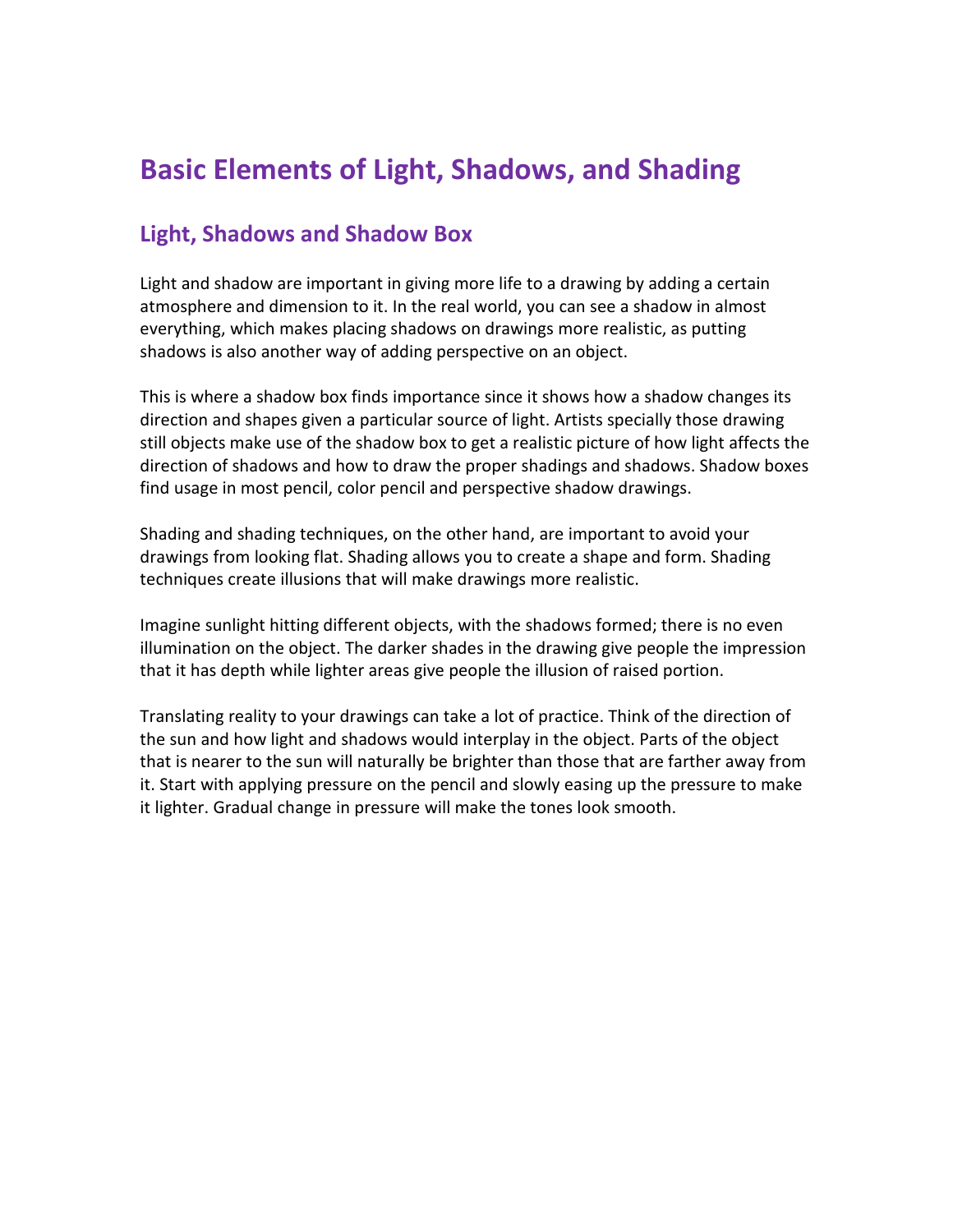#### Constructing a Simple Shadow box

#### Materials:

Cardboard box (20x20x16 inches) Ruler Pencil Paint (white color) Paint Brush Double sided or heavy-duty tapes Board cutter



#### Steps:

1. With your cutter, take away the front cover flaps of your box.

2. On the width of the box, draw a horizontal line on the bottom part at about 3 inches and on the sides draw vertical lines 2 % inches. Then take your cutter and start cutting out the portion as shown in the drawing.

3. Tape the bottom flaps of the box to prepare it for painting.

4. Start painting from inside the box, the three sides and the bottom with white paint preferably acrylic gesso so that it dries fast.

5. Leave under paint dries.

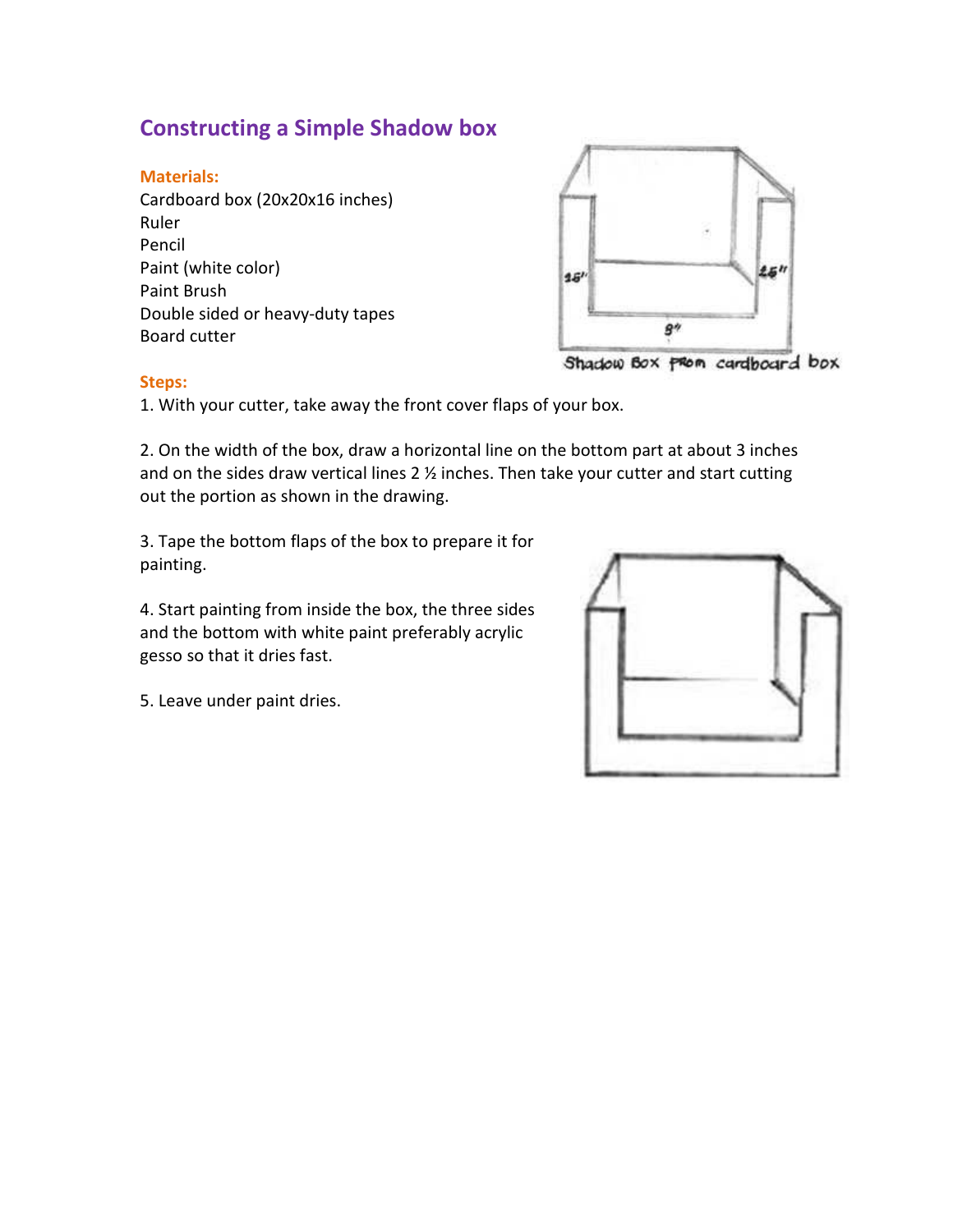#### Kinds and Quality of Light

### Hard Light

Hard light is that which comes from one light source that is far from the subject and this light produces both the highlights and the hard-edged shadows. Among the sources of hard light are the direct sunlight on a very bright day, the standard camera flash, the naked bulb with clear glass and many others. The use of hard light provides a moody and striking effect.

### Soft light

The soft light is more subtle and creates softer shadows than hard lights. Often, household bulbs and bulbs used in photography make use of soft light as it has tendency to hide imperfections. In drawing, soft lights create regular shadows.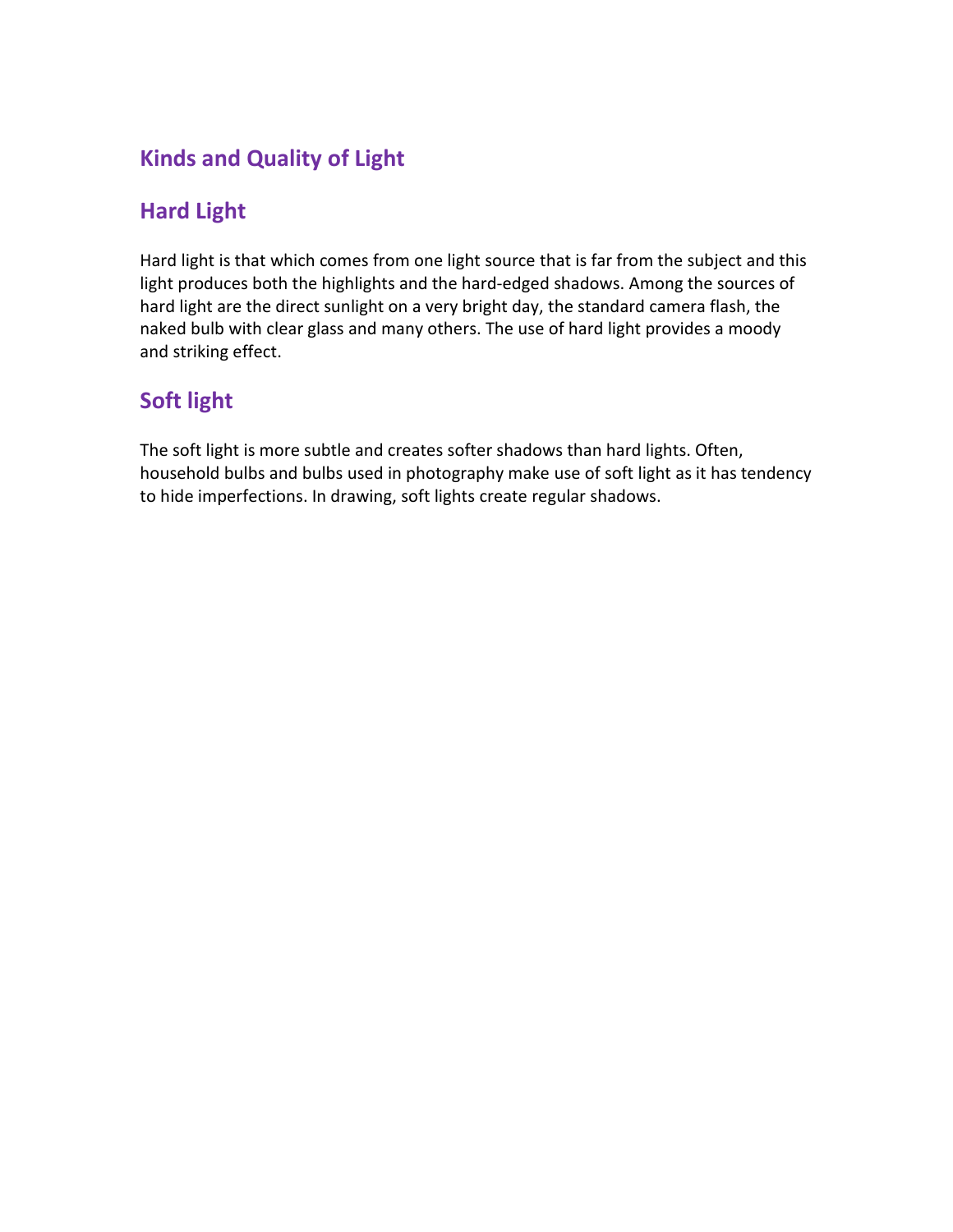#### Basic Elements of Shading

#### The Highlight or Full Light

There is full light when the light hits straight an object that reflects the brightest areas in your drawing.

#### The Cast Shadow

This refers to those areas in the drawing, which is darkest and requires more shading. Cast shadow occurs in completely light blocked places where objects inside cast shadows on other surfaces.

#### The Halftone

It in addition, called the midtone that refers to those areas just in between the dark and light areas and appears to have gray value.

Midtone reflects the true consistency in terms of an object's color.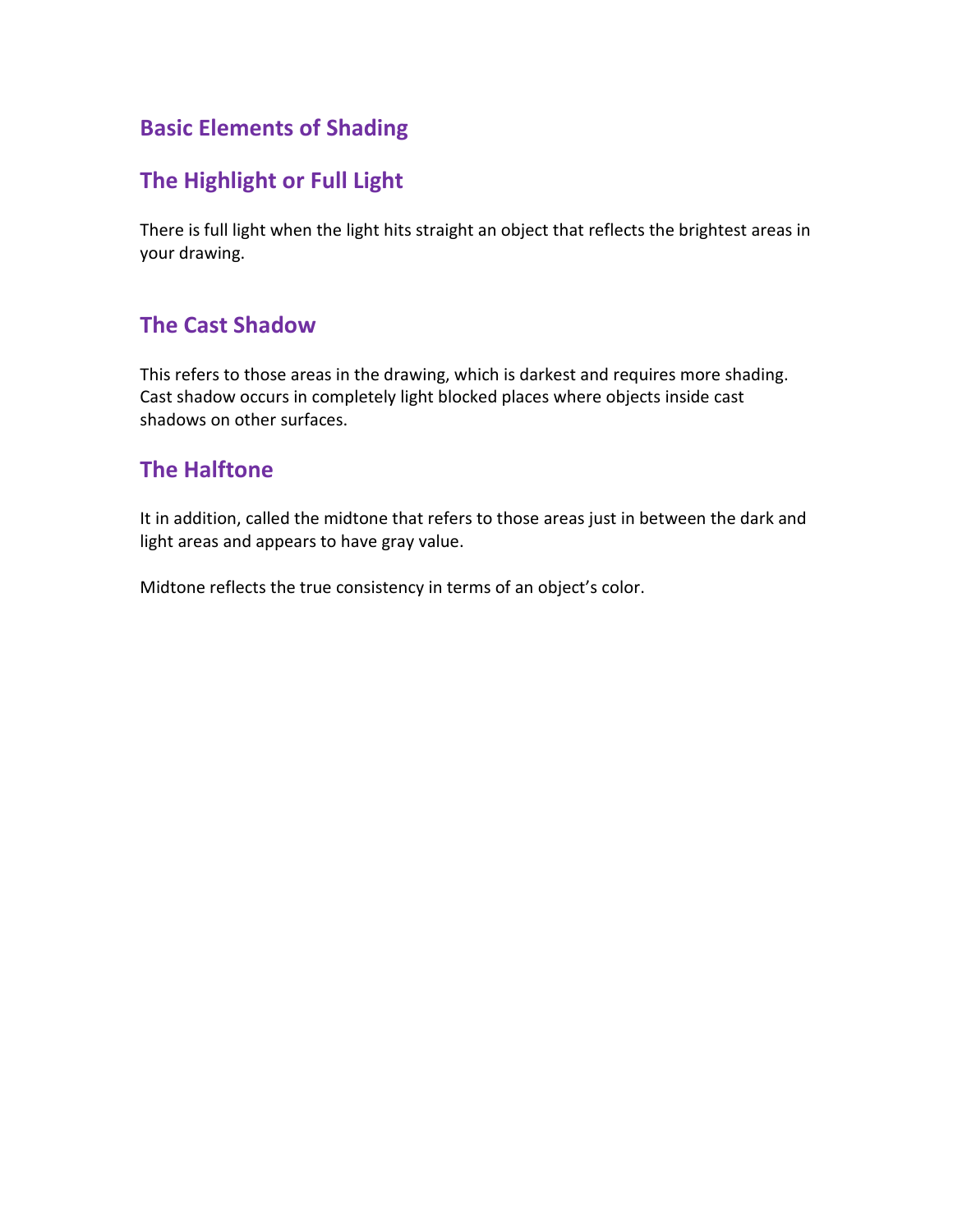#### The Reflected Light

This light is near white or very light gray but not totally white and is important in projecting a dimension on an object. This is the light reflected to an object from its nearby surfaces.

#### The Shadow Edge

Those areas found just in between the midtone and the reflected light.

#### Different Shading Techniques

#### Regular Shading

Moving the pencil from left to right or top to bottom produces this shading technique.



#### Irregular Shading

As opposed to the regular shading, the pencil's direction in irregular shading changes at intervals.



#### Circular Shading

Instead of making straight lines or making irregular strokes, a circular motion is used.



#### Directional Shading

Two directions are used in shading, although, they should not overlap each other.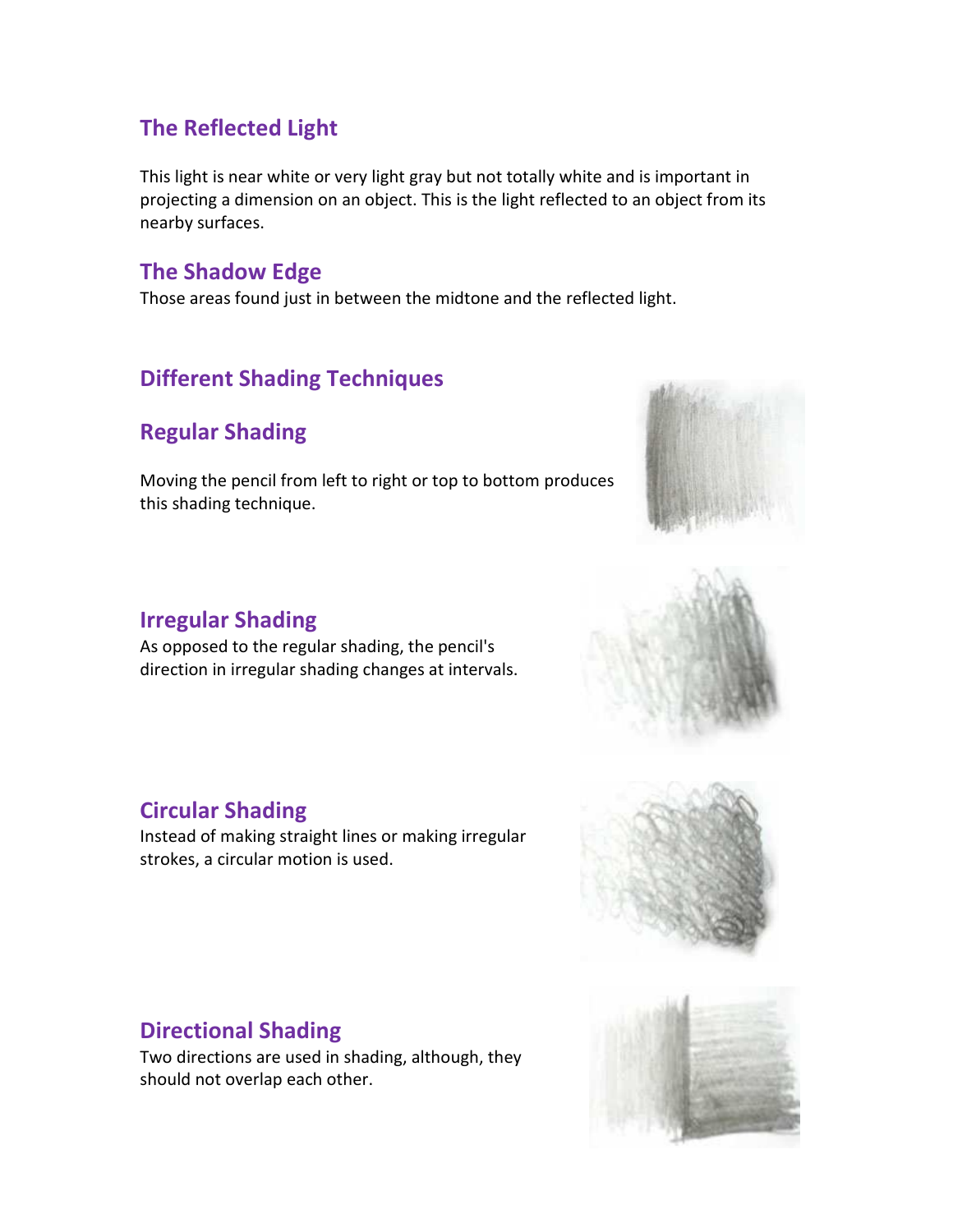#### How to Add Tones and Values?

In shading, the proper lighting and shadowing is very important to make your drawings look three-dimensional and closer to reality. First, imagine the position of the light source. After this, you can determine the direction for the shadow as well as its size and shape.

Here is an illustration of a shaded pole from a certain source of light.



When you apply shading to your drawing, always remember that nothing should be all black or all white. In many drawings with shadings, the light parts contrasted against the black look white but these are very light shades of gray. There are tones in between white and black, referred to as half tones.

Below are computer-generated half tones. It is computer generated to let you see the clear distinctions between the shades.

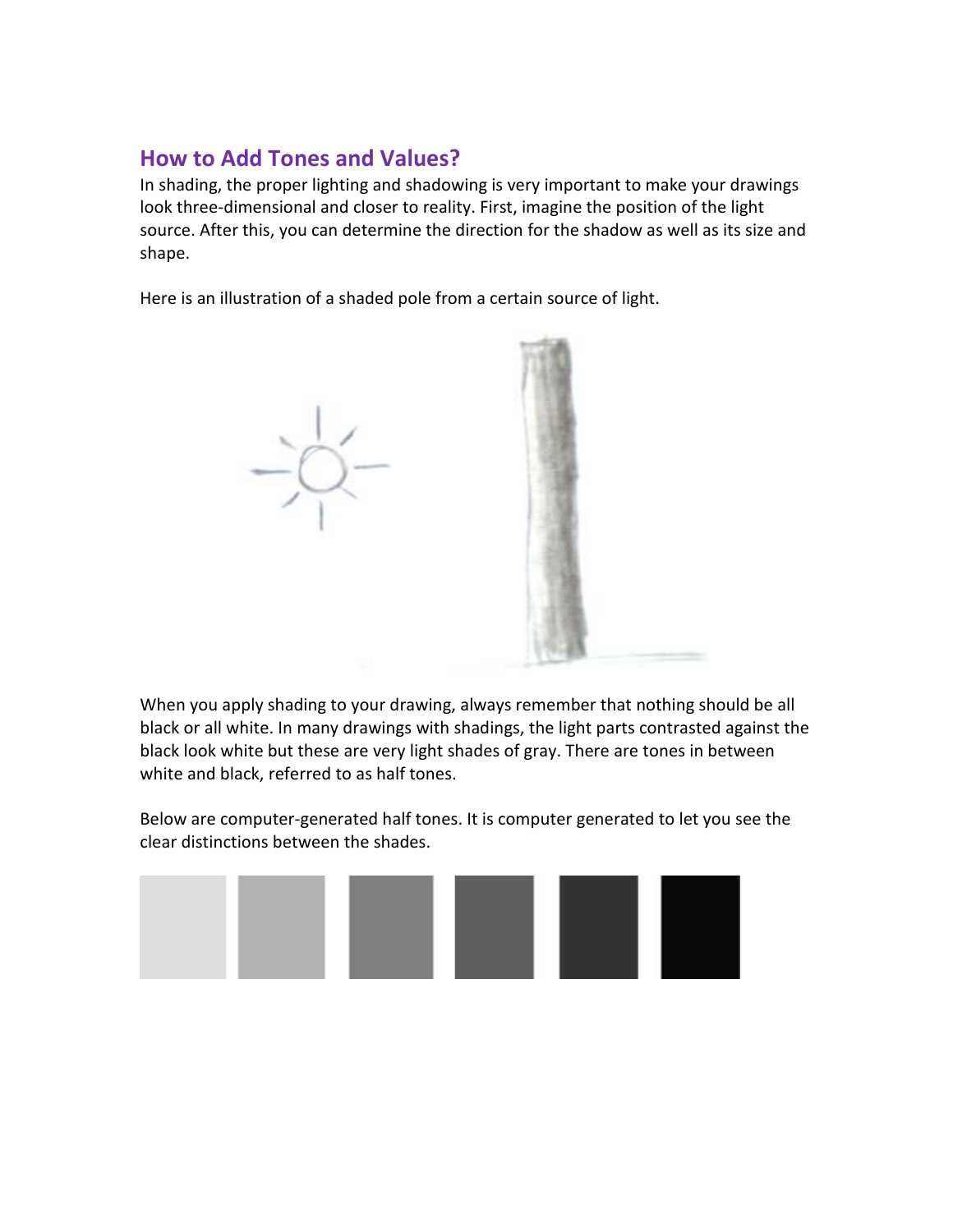This rectangle is the outcome of putting together all the half tones.

These half tones give out the illusion of shape. Notice how shadings can substantially change a drawing. Notice how drawings on the left look bland and boring as it against the drawings on the right.

#### Some Tips on Tones and Values

In shading, it is better to use a blunt pencil than a very sharp one.

Use B pencils since they are darker and will give enough depth in your drawings. Once you start shading, pressure applied changes gradually since the shading must appear or look even.

Make your strokes near to each other that it will be difficult to notice the different strokes.

Do not over shade the drawing because it will be easier to add tones than remove them by eraser.

Do not draw definite outlines when you want to shade because shading makes use of light and dark to create form.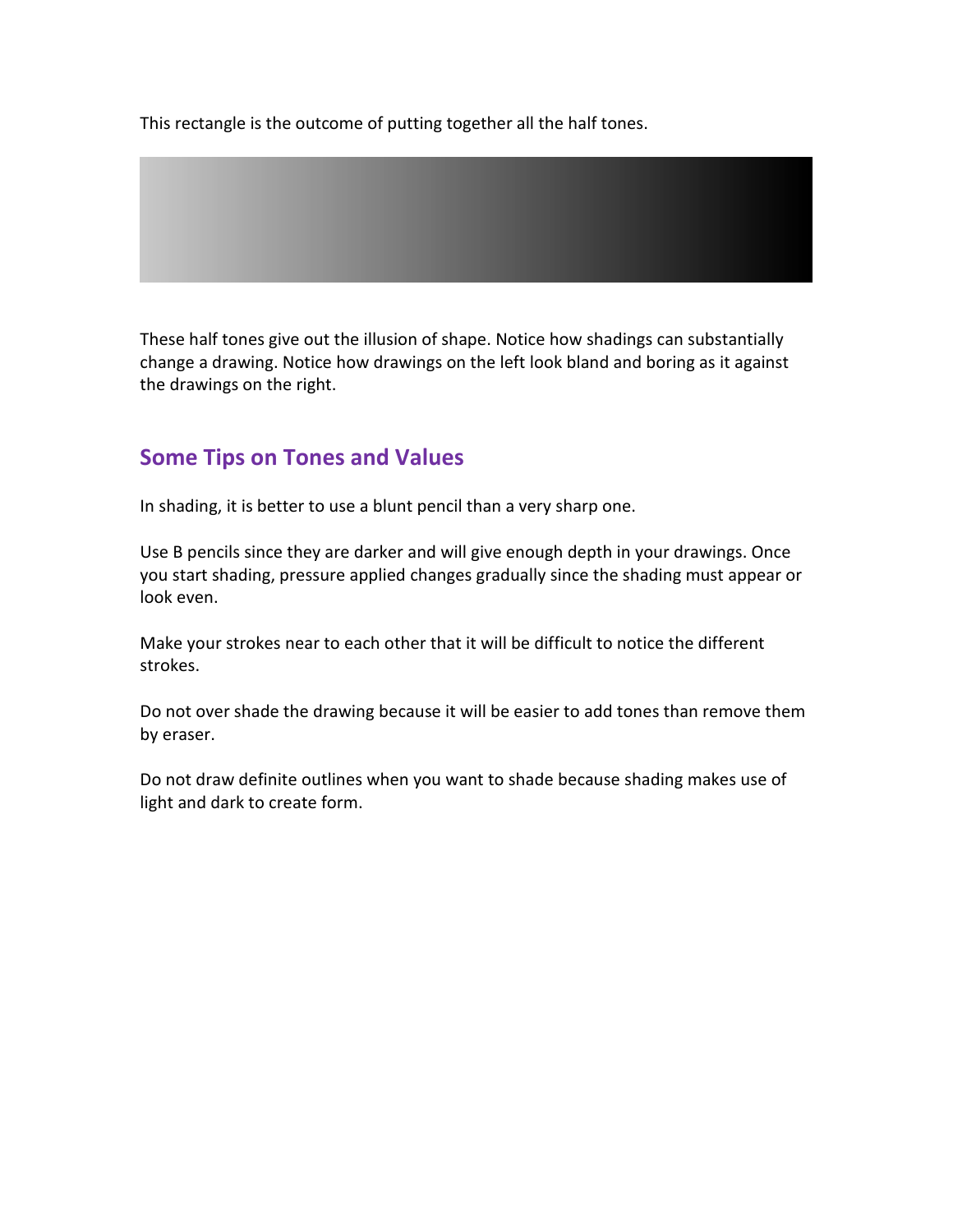# Some Examples on Shading



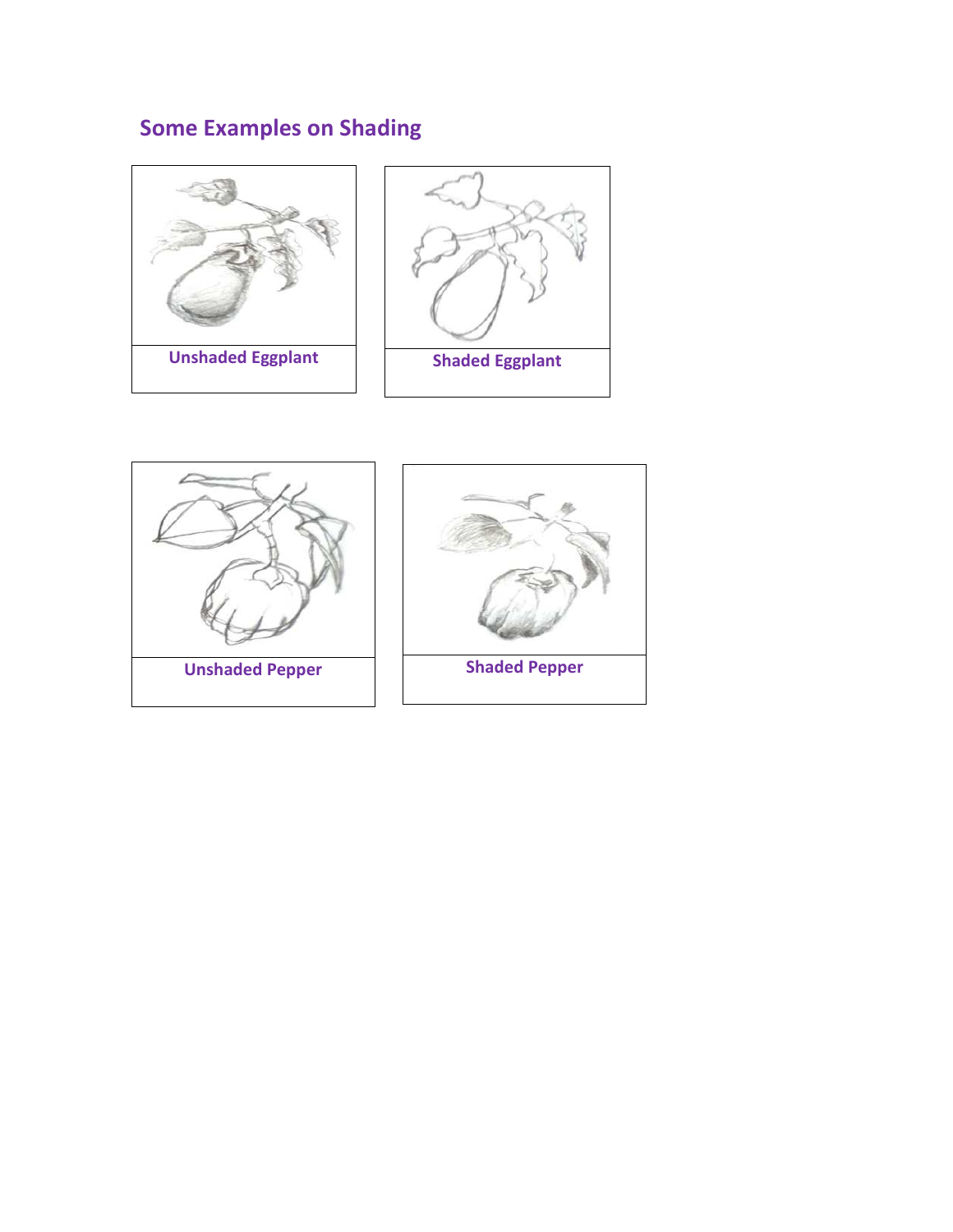# FINISHING TOUCHES

#### Erasing and Dusting

Once you have completed your drawings, you need to erase our outline and excessive lines. Do not just grab any eraser available.

As once mentioned in this ebook, there are different types of erasers with different capabilities. Erasers made from pumice can erase those excessive lines but too much usage of the pumice erased in one spot will damage the paper. Sometimes, it can smear too. Pumice erasers leave a lot of residue, if it does be careful in wiping away those particles.

It is important to use brushes in wiping away eraser residue because wiping them with your bare fingers will leave oils or tend to smudge the drawings, especially if you have sweaty fingers. The brush is a great solution in wiping away those particles, or you can simply let the particles' slide out of the paper by tilting the paper and lightly shaking it.

Soft vinyl erasers are a better than pumice erasers, since they do not cause damage on the paper. Use this eraser when erasing light marks, and if you need to erase details.

Use the gum eraser if you need to erase a large part of your drawing. Since gum eraser is soft and coarse, it is not a very precise eraser. Use a brush to dust away whatever residue is present if ever it leaves residue.

Use the kneaded eraser if you need to make highlights or erase in a precise manner. You can shape this type of eraser to the form that you want it to be, thereby making it easier to erase small areas. Do not use the kneaded eraser with large areas. The kneaded eraser absorbs articles of the graphite on the paper. Once the kneaded erasure is saturated, it will not erase, instead, it will smear the paper.

Once you have erased the unnecessary lines or smudges, your drawing is now ready for the world to see and admire! Using a graphite pencil in drawing will only give you a monochromatic effect. Sometimes, that is not enough to create the picture you want to make.

Using color will bring wonders to your black and white world of pencil drawing. Colors will help you achieve the depth and visual effect that cannot attain by using a single color. In using a color pencil or watercolor pencils, the basics in pencil drawing are still used. You can still use your color pencils for shading, hatching or cross-hatching. A notable technique with a How to Add Tones and Values? In shading, the proper lighting and shadowing is very important to make your drawings

look three-dimensional and closer to reality. First, imagine the position of the light source. After this, you can determine the direction for the shadow as well as its size and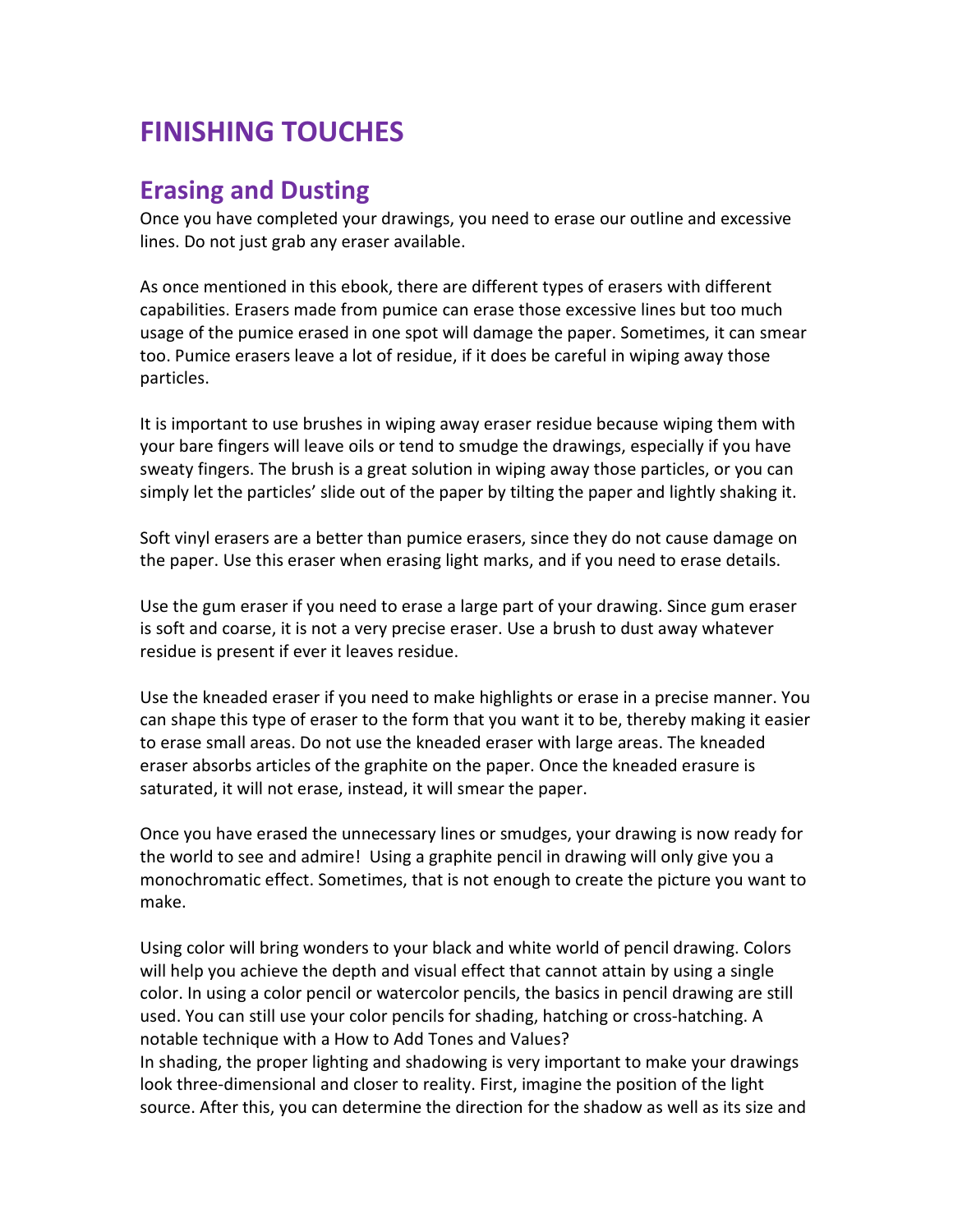shape.

Here is an illustration of a shaded pole from a certain source of light.

When you apply shading to your drawing, always remember that nothing should be all black or all white. In many drawings with shadings, the light parts contrasted against the black look white but these are very light shades of gray. There are tones in between white and black, referred to as half tones.

Below are computer-generated half tones. It is computer generated to let you see the clear distinctions between the shades.

This rectangle is the outcome of putting together, all the half tones.

These half tones give out the illusion of shape. Notice how shadings can substantially change a drawing. Notice how drawings on the left look bland and boring as it against the drawings on the right.

Some Tips on Tones and Values

In shading, it is better to use a blunt pencil than a very sharp one.

Use B pencils since they are darker and will give enough depth in your drawings. Once you start shading, pressure applied changes gradually since the shading must appear or look even.

Make your strokes near to each other that it will be difficult to notice the different strokes.

Do not over shade the drawing because it will be easier to add tones than remove them by eraser.

Do not draw definite outlines when you want to shade because shading makes use of light and dark to create form.

Some Examples on Shading

FINISHING TOUCHES

#### Erasing and Dusting

Once you have completed your drawings, you need to erase our outline and excessive lines. Do not just grab any eraser available.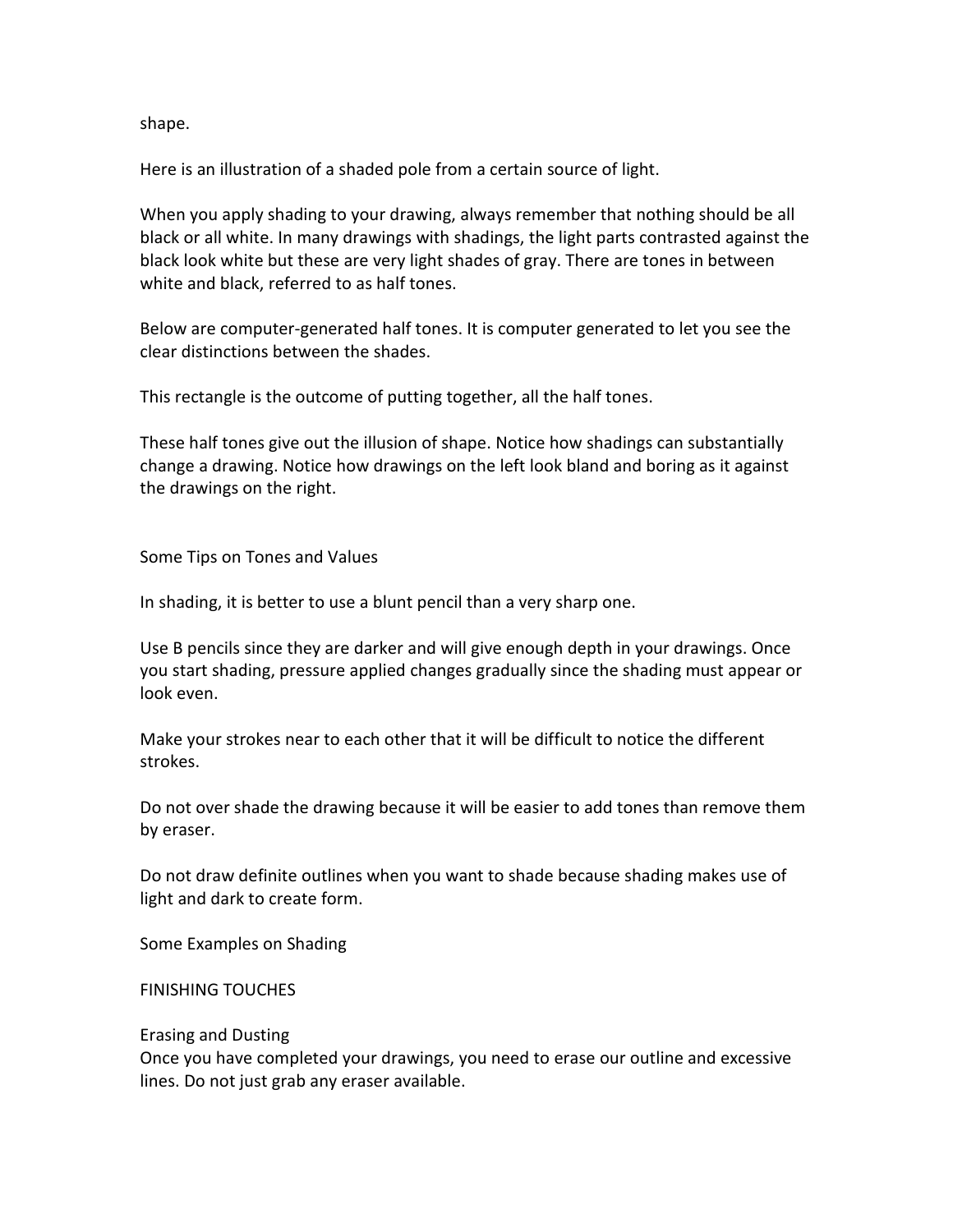As once mentioned in this ebook, there are different types of erasers with different capabilities. Erasers made from pumice can erase those excessive lines but too much usage of the pumice erased in one spot will damage the paper. Sometimes, it can be smear too. Pumice erasers leave a lot of residue, if it does be careful in wiping away those particles.

It is important to use brushes in wiping away eraser residue because wiping them with your bare fingers will leave oils or tend to smudge the drawings especially if you have sweaty fingers. The brush is a great solution in wiping away those particles or you can simply let the particles slide out of the paper by tilting the paper and lightly shaking it.

Soft vinyl erasers are a better than pumice erasers since they do not cause damage on the paper. Use this eraser when erasing light marks and if you need to erase details.

Use the gum eraser if you need to erase a large part of your drawing. Since gum eraser is soft and coarse, it is not a very precise eraser. Use a brush to dust away whatever residue is present if ever it leaves residue.

Use the kneaded eraser if you need to make highlights or erase in a precise manner. You can shape this type of eraser to the form that you want it to be, thereby making it easier to erase small areas. Do not use the kneaded eraser with large areas. The kneaded eraser absorbs articles of the graphite on the paper. Once the kneaded erasure is saturated, it will not erase, instead, it will smear the paper.

Once you have erased the unnecessary lines or smudges, your drawing is now ready for the world to see and admire! Using graphite pencil in drawing will only give you a monochromatic effect. Sometimes, that is not enough to create the picture you want to make.

Using color will bring wonders to your black and white world of pencil drawing. Colors will help you achieve the depth and visual effect that cannot attain by using a single color. In using color pencil or watercolor pencils, the basics in pencil drawing are still used. You can still use your color pencils for shading, hatching or cross-hatching. A notable technique with color pencil is burnishing. It means a smooth surface will result because of layering colored pencil. Using a single color or multiple colors when employing these techniques will help create a realistic piece.color pencil is burnishing. It means a smooth surface will result because of layering colored pencil. Using a single color or multiple colors when employing these techniques will help create a realistic piece.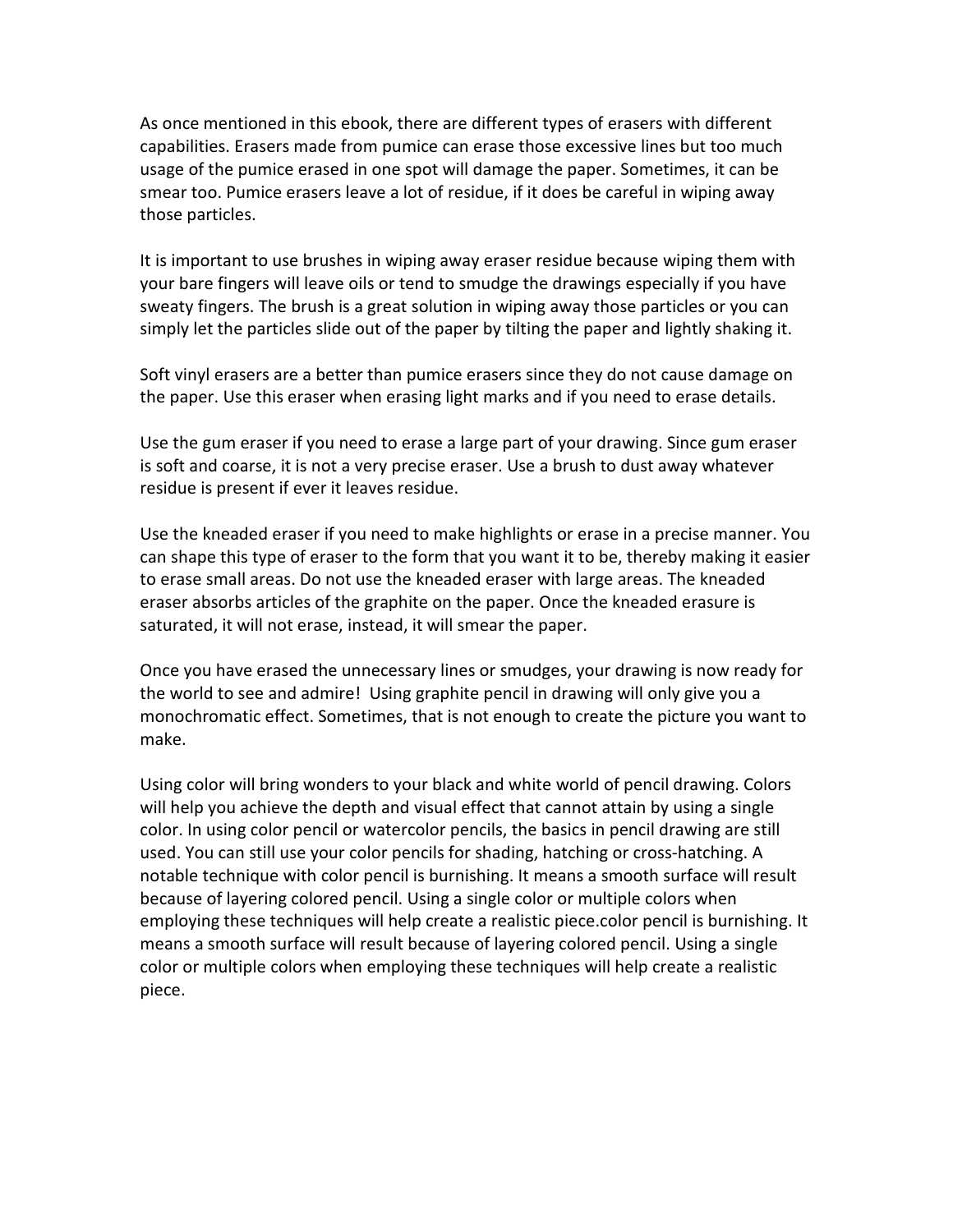# MIXED MEDIA APPLICATIONS

# How a color pencil can bring wonders in your black and white world

Using a graphite pencil in drawing will only give you a monochromatic effect.

Sometimes, that is not enough to create the picture you want to make. Using color will bring wonders to your black and white world of pencil drawing.

Colors will help you achieve the depth and visual effect that cannot attain by using a single color.

In using a color pencil or watercolor pencils, the basics in pencil drawing are still used. You can still use your color pencils for shading, hatching or cross-hatching. A notable technique with a color pencil is burnishing.

It means a smooth surface will result because of layering colored pencil. Using a single color or multiple colors when employing these techniques will help create a realistic piece.

Since colors are involved, not only do you need to have basic knowledge on the tips and techniques on



pencil drawing, a basic knowledge of the color wheel may help you in creating a great color pencil drawing.

The ideal paper needed when making a drawing using color pencil is a fine-toothed paper. With this, it is easier to achieve blending and burnishing because a fine-toothed paper has less patchiness than ordinary paper.

Color pencils maybe crayon pencils or watercolor pencils. Color pencils come from wax cores. The advantage of using a crayon pencil is that it does not smudge as much.

Watercolor pencils have more or less the same effects with watercolor. Often, the usage of these pencils is for making outlines as well as for bold lines. You can saturate the pencil with water or wet a brush and start spreading color.

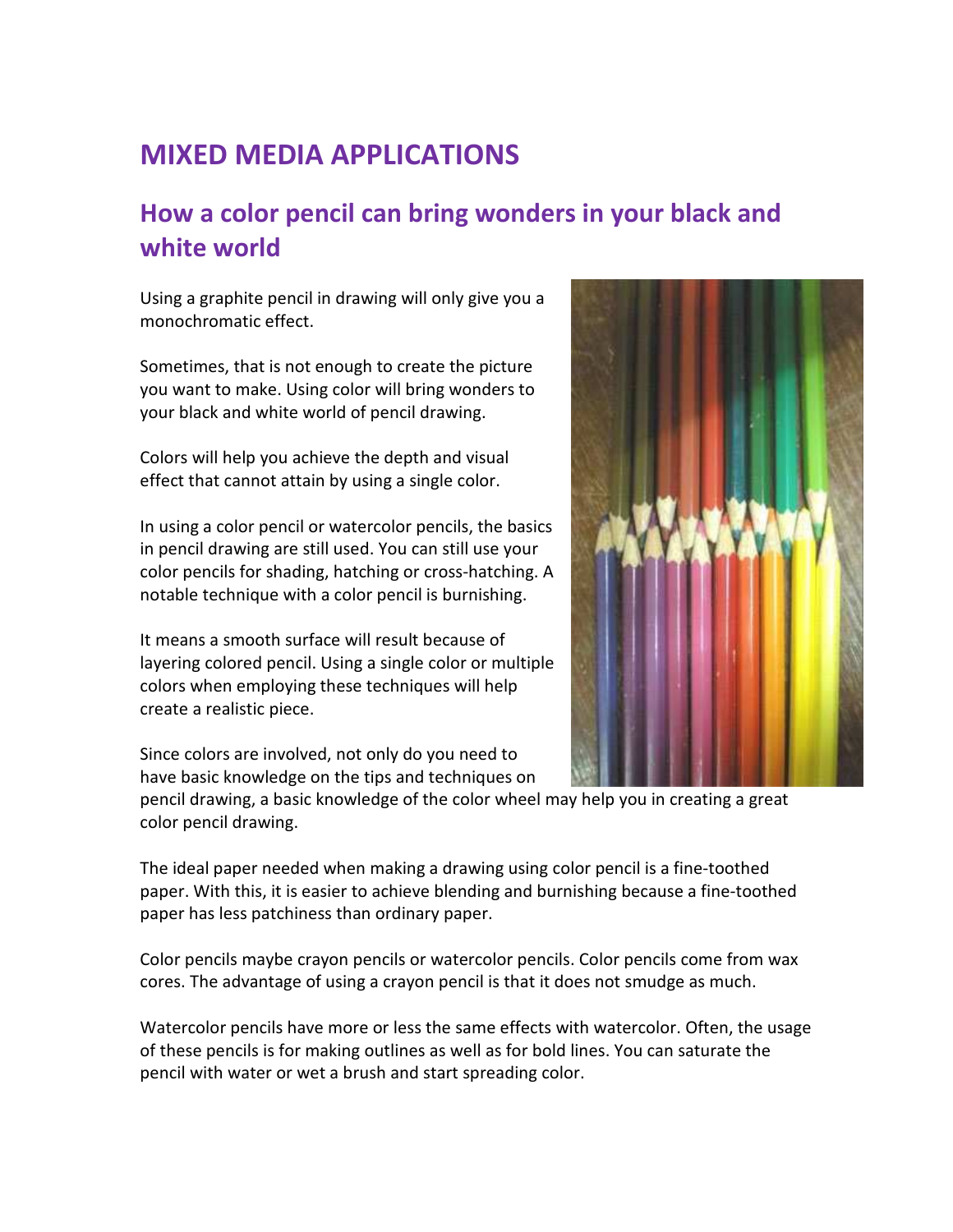Look at the drawings below.

# Practice Exercise:

#### Color Pencil Drawing - Plant

Starting with the basic shapes of triangles or squares to help you outline the drawing.





Filling in the details will make your drawings more realistic.



Application of shading to the drawing gives it a certain form and depth.



Take your drawing a step further by adding color. Drawings look more alive with colors.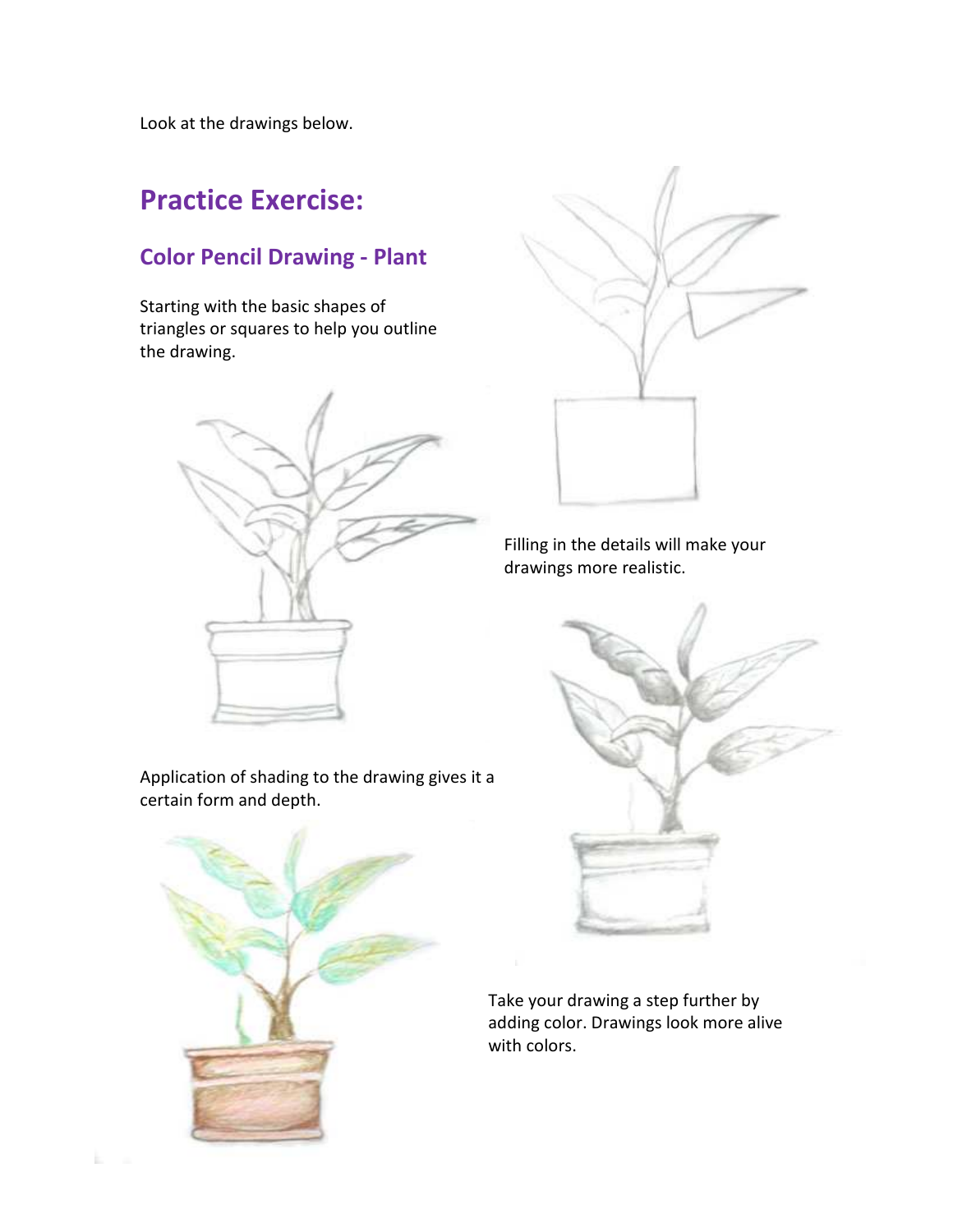# Using Watercolor Pencils and Oil Pencils

If you are braving enough to try watercolor painting or oil painting, grabbing some of those watercolor pencils and oil pencils will give a good start on another painting medium.

The use of both watercolor pencils and oil pencils helps define your drawings.

#### Watercolor Pencils

Just like your ordinary pencils and colored pencils, you can sharpen and erase drawings you make from watercolor pencils. The difference lies in the not applying the dried colors in these pencils but by adding water to these pencils. The followings drawings employ some of the techniques of using watercolor pencils.

1. Wetting your watercolor pencil tips, either by dampening it with a wet brush or by dipping it in water, before drawing for you to draw intense colored lines. Later on you would see that lines become lighter and thinner as the pencil dries out; or





2. Brushing the drawing surface with enough water and then drawing with your pencil; or

3. Using a brush to pick up color from the pencil and then brushing on the drawing surface as the colors; or

4. Drawing on the surface with watercolor pencil and then brushing the surface with water so that water dissolves the lines of the pencil; and

5. Scraping the colors

from the pencil and sprinkling it on the drawing surface and dripping, enough water to allow it to spread.

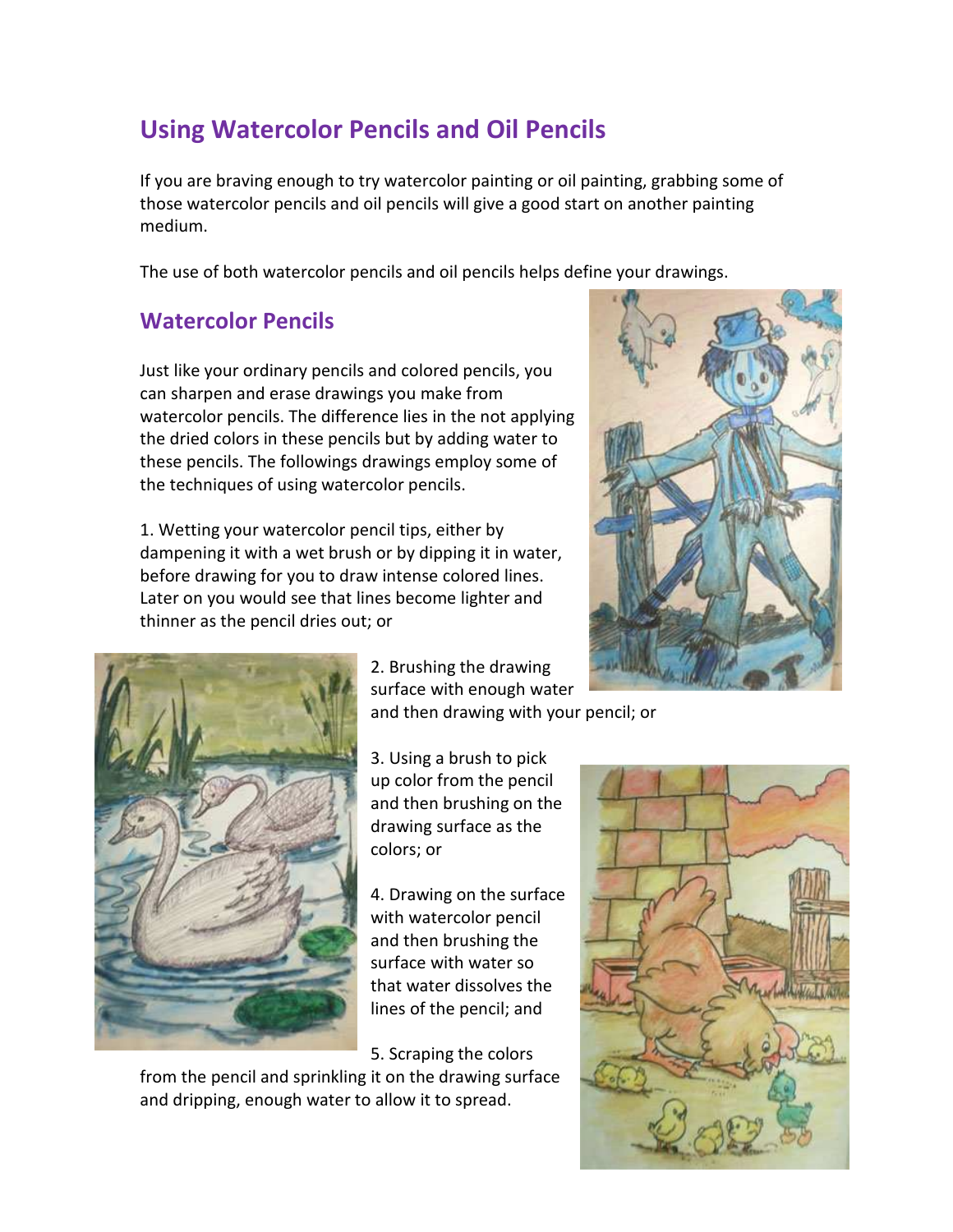#### Practice Exercise:

# Watercolor Pencil Drawings - Landscape



Step 1: Draw the outline





Step 3: Enhance your landscape drawing by coloring it with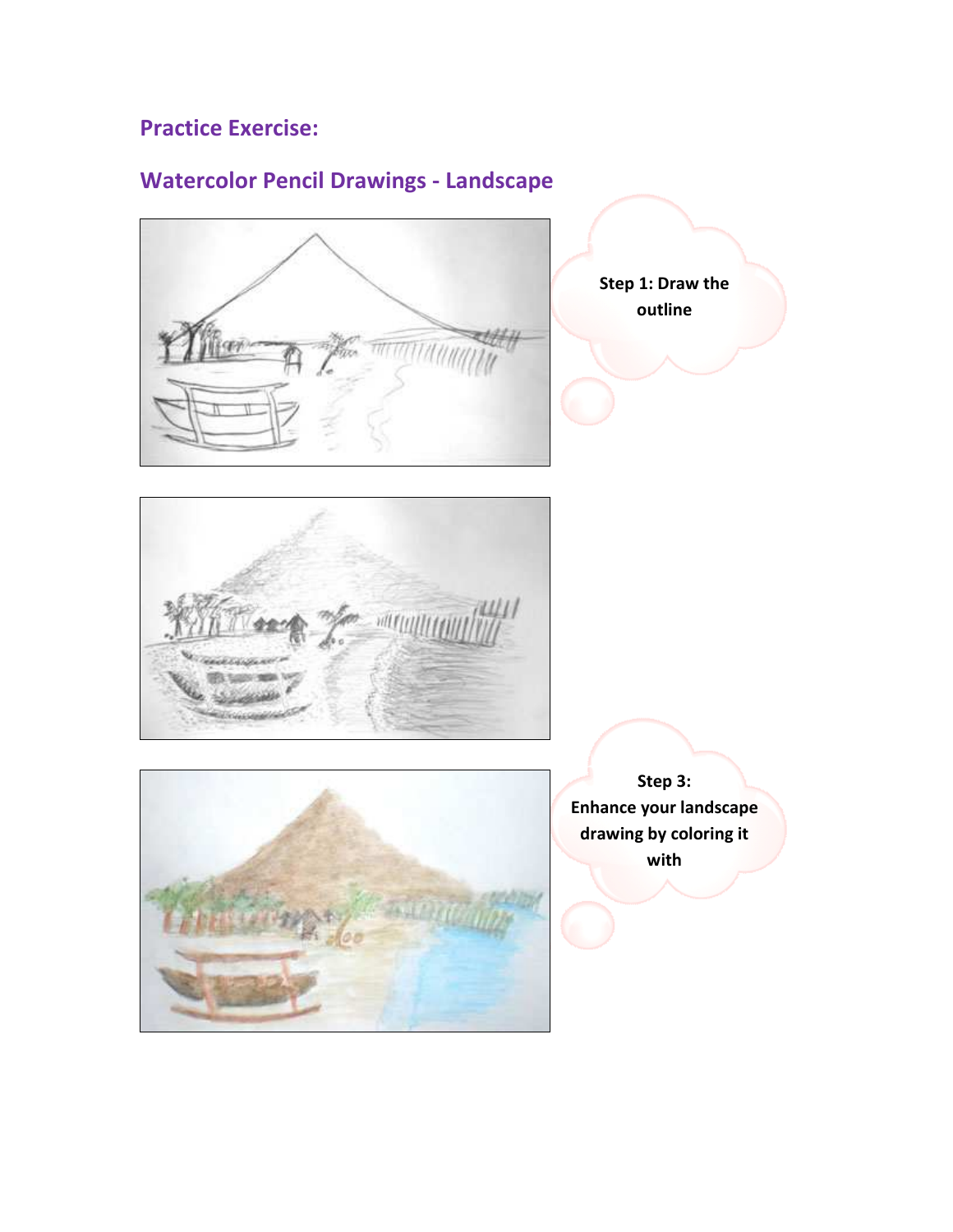### Practice Exercise: Watercolor Pencil Drawings – Forest





STEP 2 Fill in the details of the trees and shade the dark areas of the forest.



STEP 3 Enhance your forest with colors using your watercolor pencils.

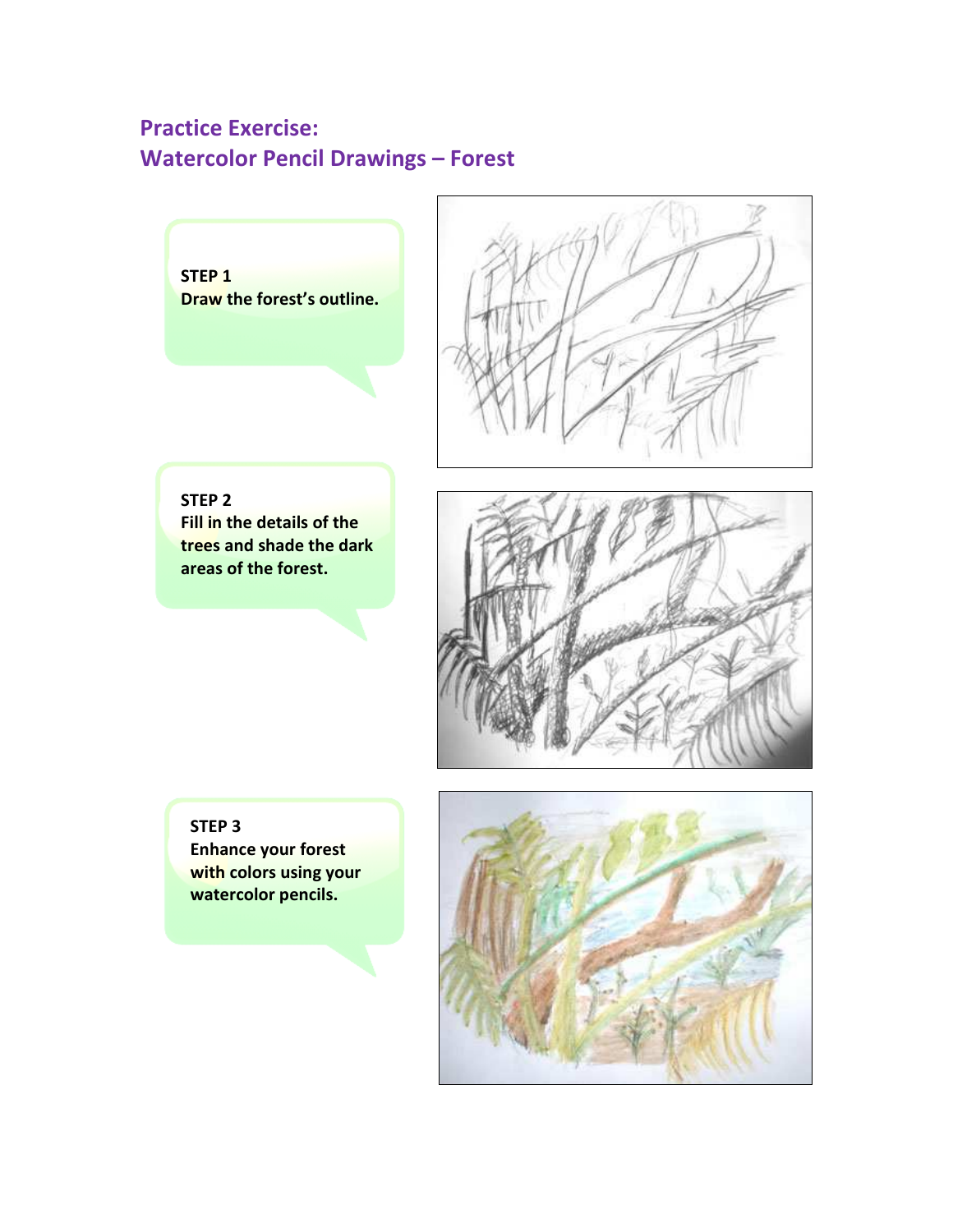#### Oil Colored Pencils

Oil colored pencils are among the new coloring materials of kids nowadays since these are not messy to handle just like colored pencils. Oil Colored pencils are perfect for art works that require some highlight and shading to do.

These pencils are interesting as well because of the wide range of surfaces that one can use such as paper Mache, canvas, and fabrics and even as fillers of scratch surfaces on your furniture.

You can use the oil colored pencil by drawing in lines or in circular motion, taking note that the intensity of color produced depends on the pressure you apply on the pencil.

Today, these pencils are available in a variety of shades that you need not worry of the intensity since you can choose from a number of pencils shades that range from light to dark.

One of the characteristics of oil colored pencils is that colors are easy to blend. Just like pencils, you can correct errors by simply sanding off the surface with wrong applications.

After making your drawing, apply a sealer or a fixative to seal the drawing and make sure you are not applying to varnish over this oil colored pencils since varnish will cause the colors to spread around and smear on the surface.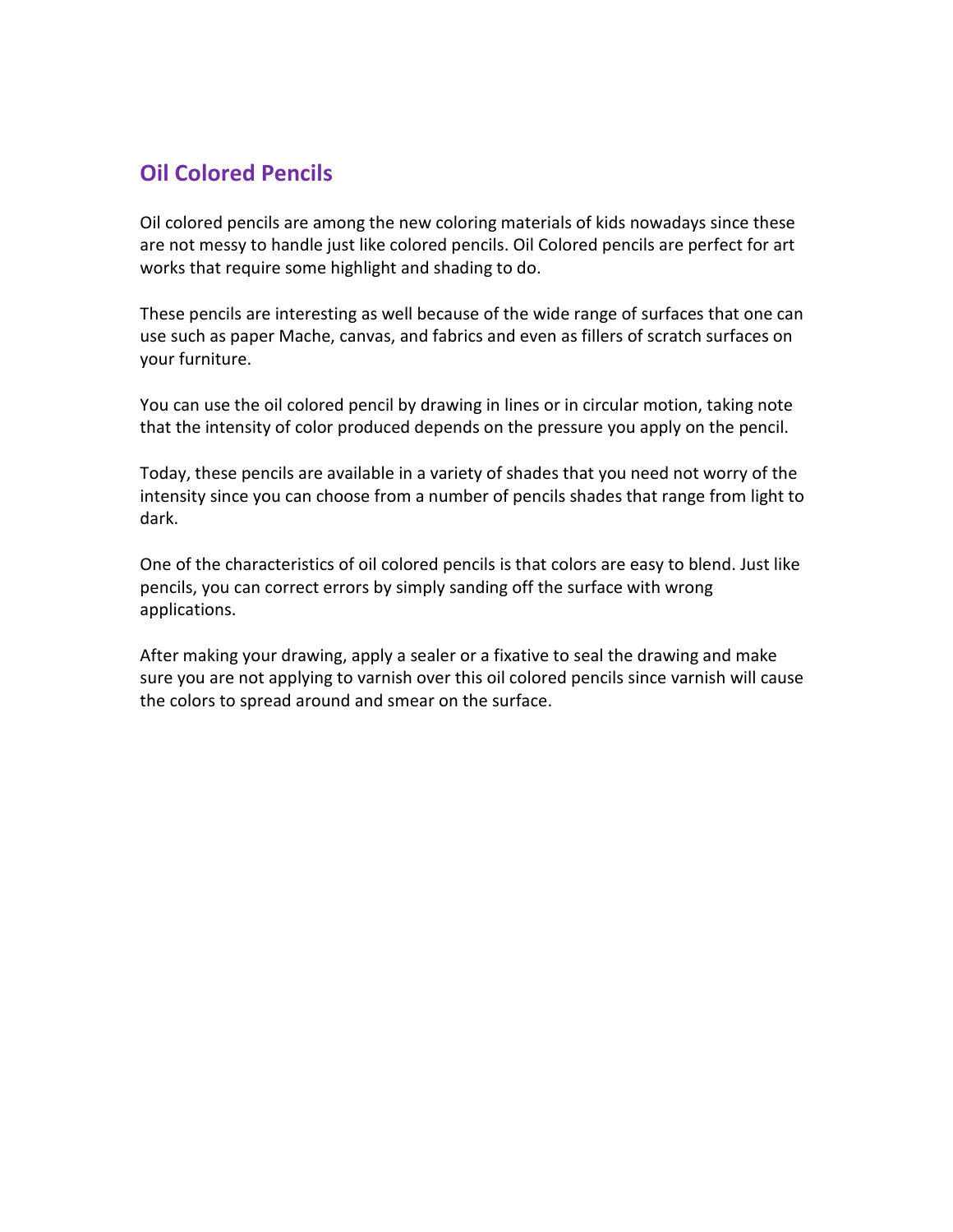## Drawing with Pencils in Oil Painting

Oil painting refers to draw with the application of oil based paints to drawing surfaces. Traditionally, oil painting has its roots in early European arts that became more acceptable than its early counterparts of wax and water- soluble media.

Due to its oil base, oil paintings take time to dry and some pieces even take months to dry. The positive aspect though is that oil paintings have very slight difference in colors from the time these were still wet up to the time they dry up.

However, not unless you are a skilled painter in oil-based paintings, or you are an abstract artist; you may need to sharpen first your pencil drawing skills before you become a full-grown oil painter.

Unknown to many, even skilled oil painters have to do some drawing and sketching with their pencils and charcoals before they actually paint.

Traditionally, oil painting procedures make use of sketching first the design thereby making sure that once they start oil painting, they know that the image as they want it to appear on the canvas or on the surface is well in place.

In fact, some artists make use of shading techniques in order to highlight portions in the drawing that oil paints are not able to do.

Pencils are preferred though as compared to charcoal, as pencil marks are easier to cover. As a tip though, make sure that after making the sketch with a pencil, seal the canvas by using a clear acrylic paint to prevent smearing once you apply the paint.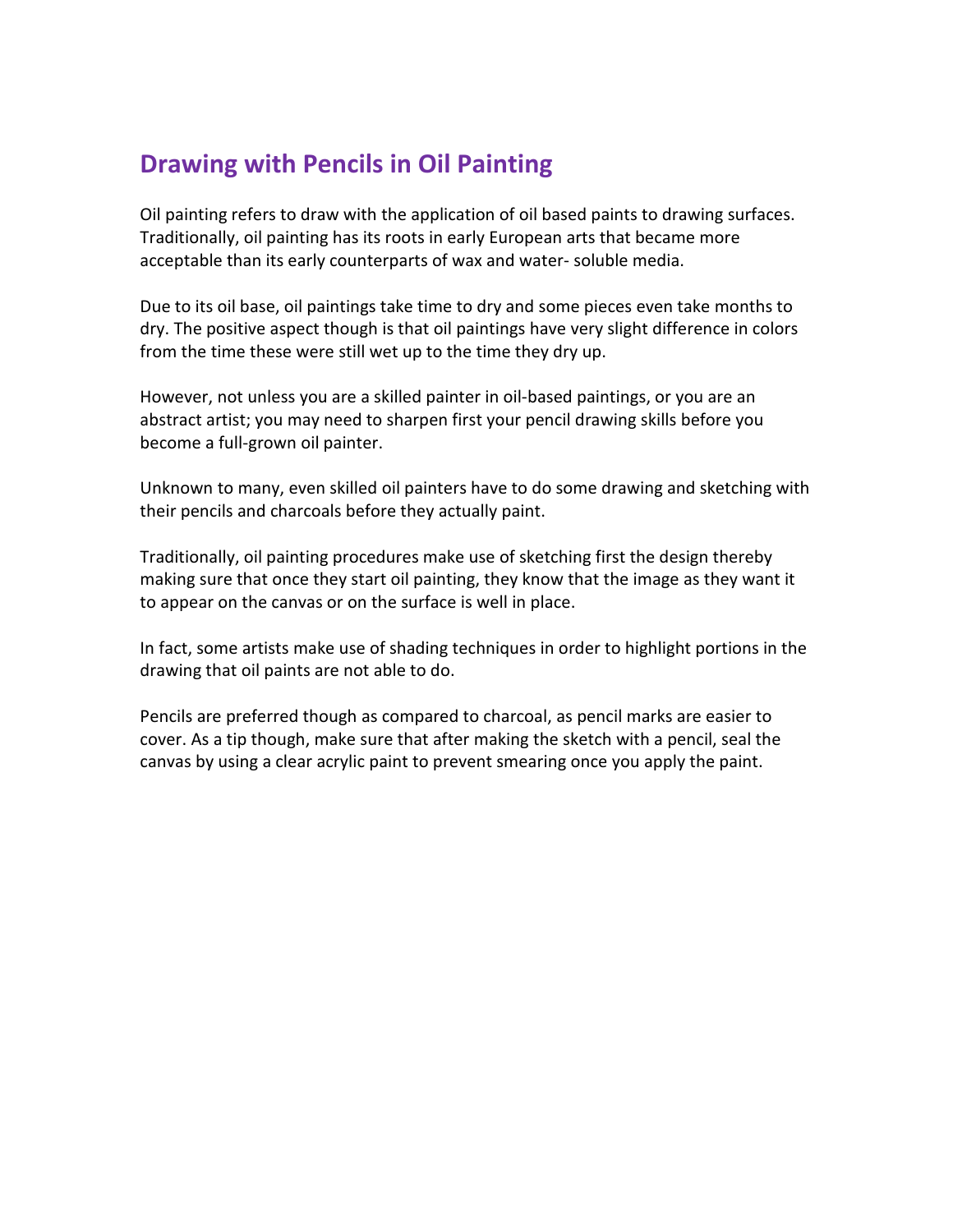#### Pen and Ink Drawing

#### Practice Exercise: Drawing Count Von Roo

Step1: Draw one big circle for count Von Roo's head and three small circles for the ears and the nose. Draw the cross lines for the face and the outline of his cape. Draw the curve lines of the ears, cheeks and nose. Lastly, draw the outline of his right arm.

Artists may use a pen and ink in drawing. Permanency of the ink is its strength as well as its weakness.

In using a pen and ink, one has to be very precise with the strokes because unlike pencils where you can make erasures, ink is permanent.

These drawings will last for many years to come.

Drawings in ink are darker than the ones done with pencils hence ink drawings look more attractive to the eyes.

One cannot use the ink for outline or rough sketch of a drawing because of its permanent and dark nature.

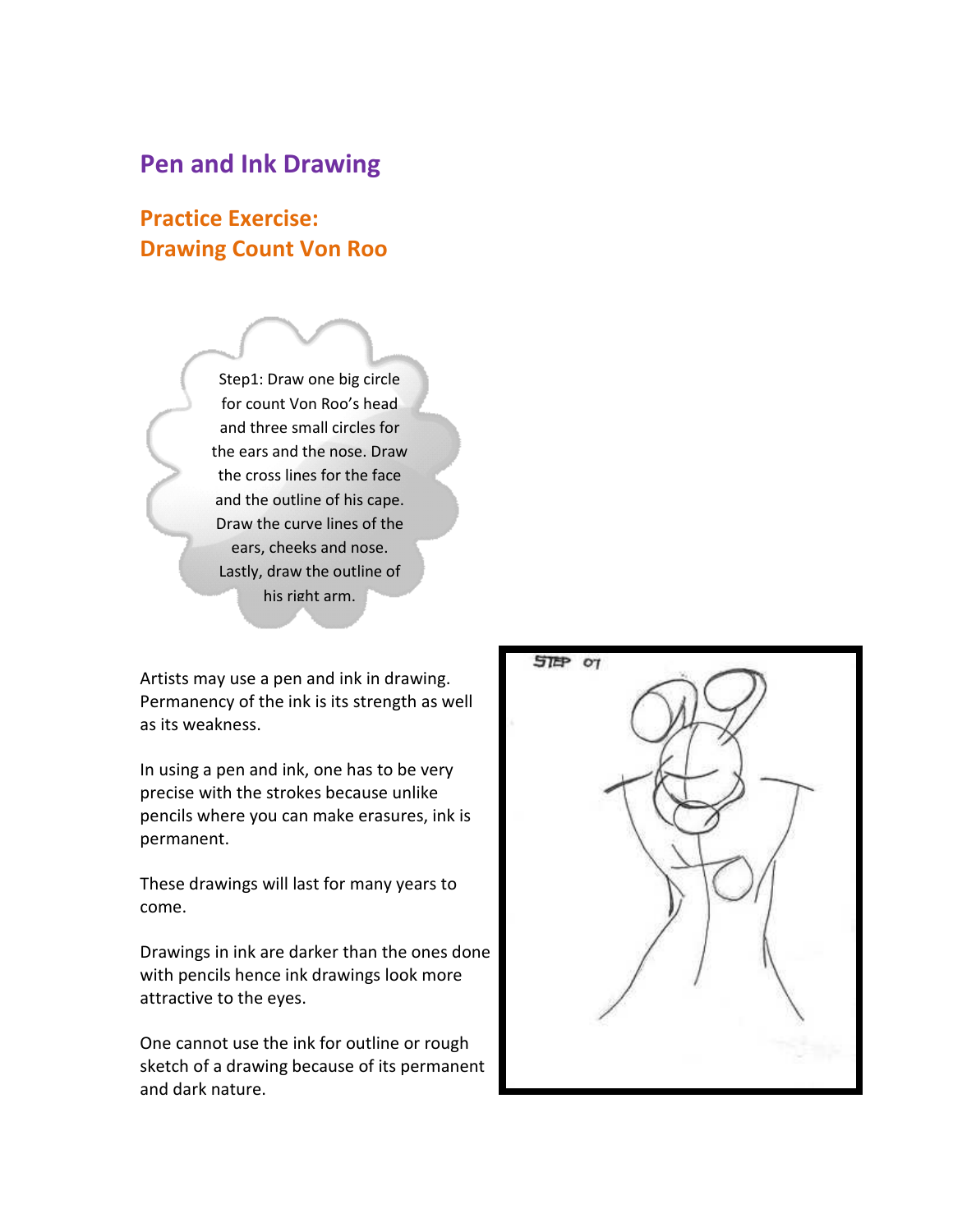STEP 2: Draw the eyes of count Von Roo. Make his tail looking bouncy and his cape looking tattered. Draw the eyebrows and eye hollows of Count Von Roo. Near his nose tip, draw a small circle for the clasp of his cape.

Pens involved in this technique in drawing may be dip pens or reservoir pens. Dip pens are those that you need to dip into the ink.

The nib of this type of pen is flexible and has different forms. Within the category of dip pens are reed, quill and metal pens. Inks used are drawing inks or India ink.

Reservoir pens save the user from dipping the nib of the pen to the ink. Ink constantly flows from the reservoir cartridge to the nib of the pen once the nib is moved against the paper.

The Chinese uses ink sticks, which produce works of art that lasts for many years. The Chinese grind these sticks and add water.

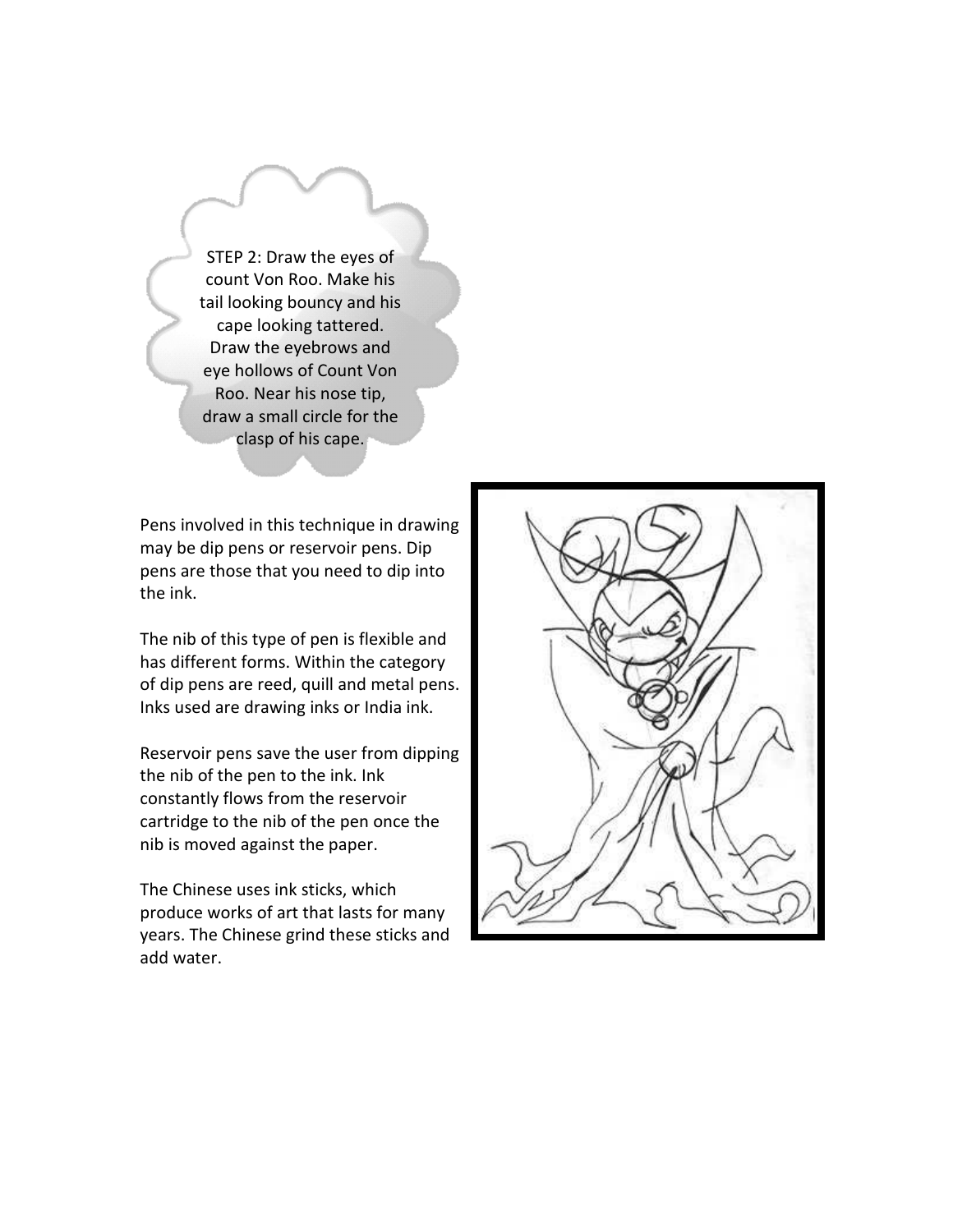STEP 3 Draw the details of Count Von Roo's ears, nose, and clasp of his coat. Draw the cap and the triangleshaped fang. Draw his fingers and the lines of the cape. Erase the pencil outlines and color Count Von Roo.

Use the 'sketching pen' because it has the best of both worlds. Its nib is not that hard as ordinary reservoir pens but it has the ink flow consistency of reservoir pens.

Some use fiber-tipped markers because they make good medium for sketching.

Pen and ink is akin to calligraphy. Artists mix calligraphy into their drawings especially with caricatures.

Many are able to make caricatures entirely in ink while some comic strips incorporate ink as part of its medium.

For many people, a pen may just be a writing instrument but for artists, a pen is a tool for great art.

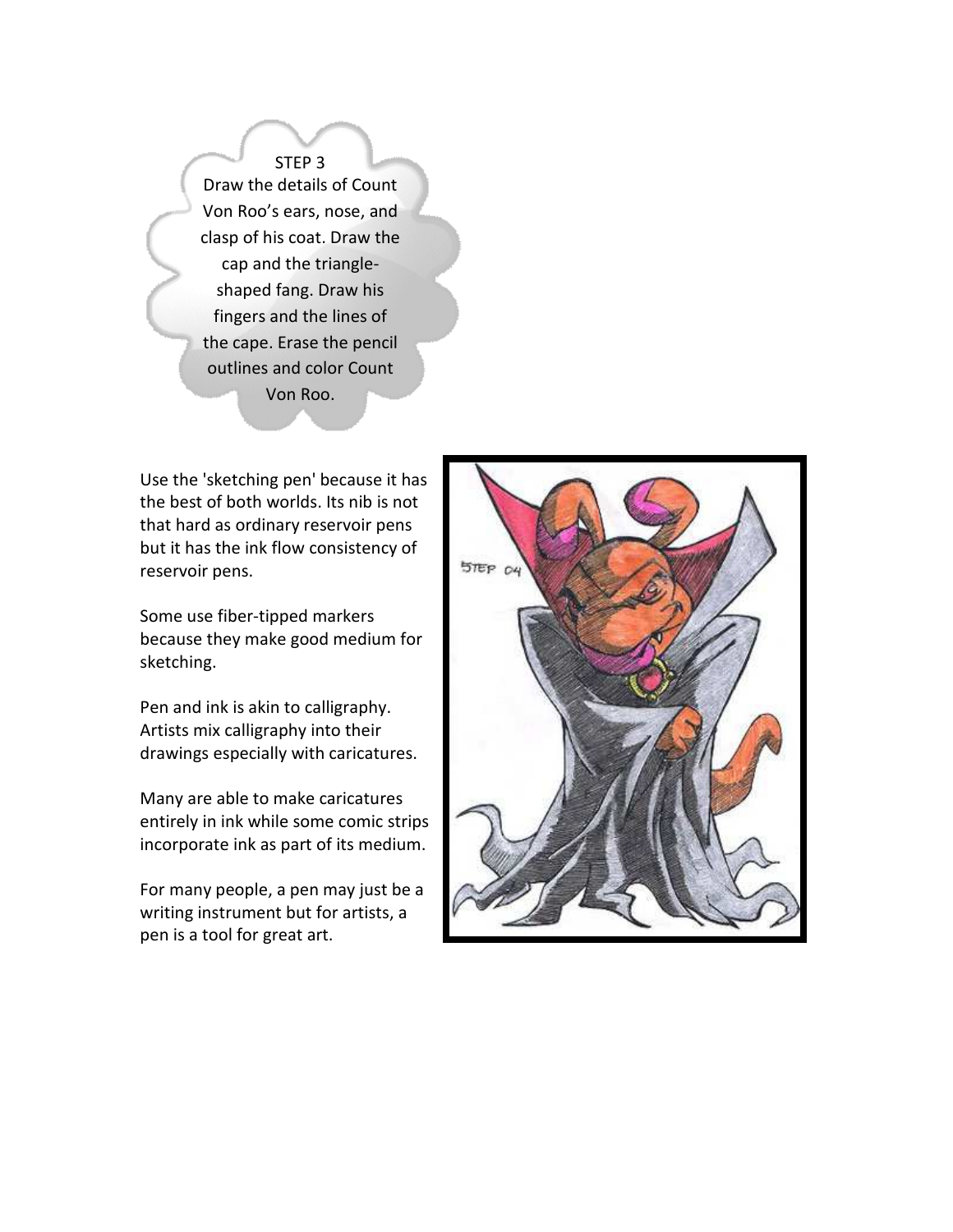# How Pencil Drawing Can Help in Your Wall Painting

Murals and wall paintings have its origins in early French and Mexican history where muralista movement rose in popularity often having used as a social tool to educate the broad mass of people with respect to political issues and trends through the art.

At present, though wall paintings nowadays are gaining popularity in individual homes transforming and adding a different mood and atmosphere to ordinary rooms and spaces in the house. Wall painting is common in nurseries, children's bedroom transformed to a fantasy world and entertainment area in the house.

One of the basic characteristics of wall painting is its large size and somehow it is both an advantage and a disadvantage since you may have a big space to work on, but on the other side, that huge space may be hard to manage as well.

In fact, once you start painting on the wall with your brushes right away, you may end up committing irreversible mistakes that require you to repaint and prepare the wall again for painting. This is where pencil drawing comes to the rescue you from getting into this trouble.

Most wall painting commissions nowadays make use of the so-called drawing grids and pencil outlines on the walls before laying their paint brushes on these walls to save paint materials, time, and to have more accuracy in their murals.

There are different ways though of making the grid lines for your wall painting. The more traditional one is by using a pencil and dividing the walls into grids and the more modern approach is with the use of projector by projecting a readymade grid unto the wall.

Most artists though prefer to use the traditional method, especially for outdoor wall paintings since the use of projector is quite expensive for long hours of use in a large painting endeavor. Some use the projector, though to make the drawing by pencil on the wall much easier and faster.

Here is a systematic method of drawing the grids for your wall painting through pencil.

1. You need to conceptualize your design and how large is. Then, you need to scale the designs into grids with the use of a ruler to show how exactly it should appear on the wall.

2. Do the same thing on the wall by measuring and marking off the corresponding grids on the wall converting the smaller scales in your image to bigger squares on the wall. Here you would need a level to check if the lines, both vertical and horizontal, are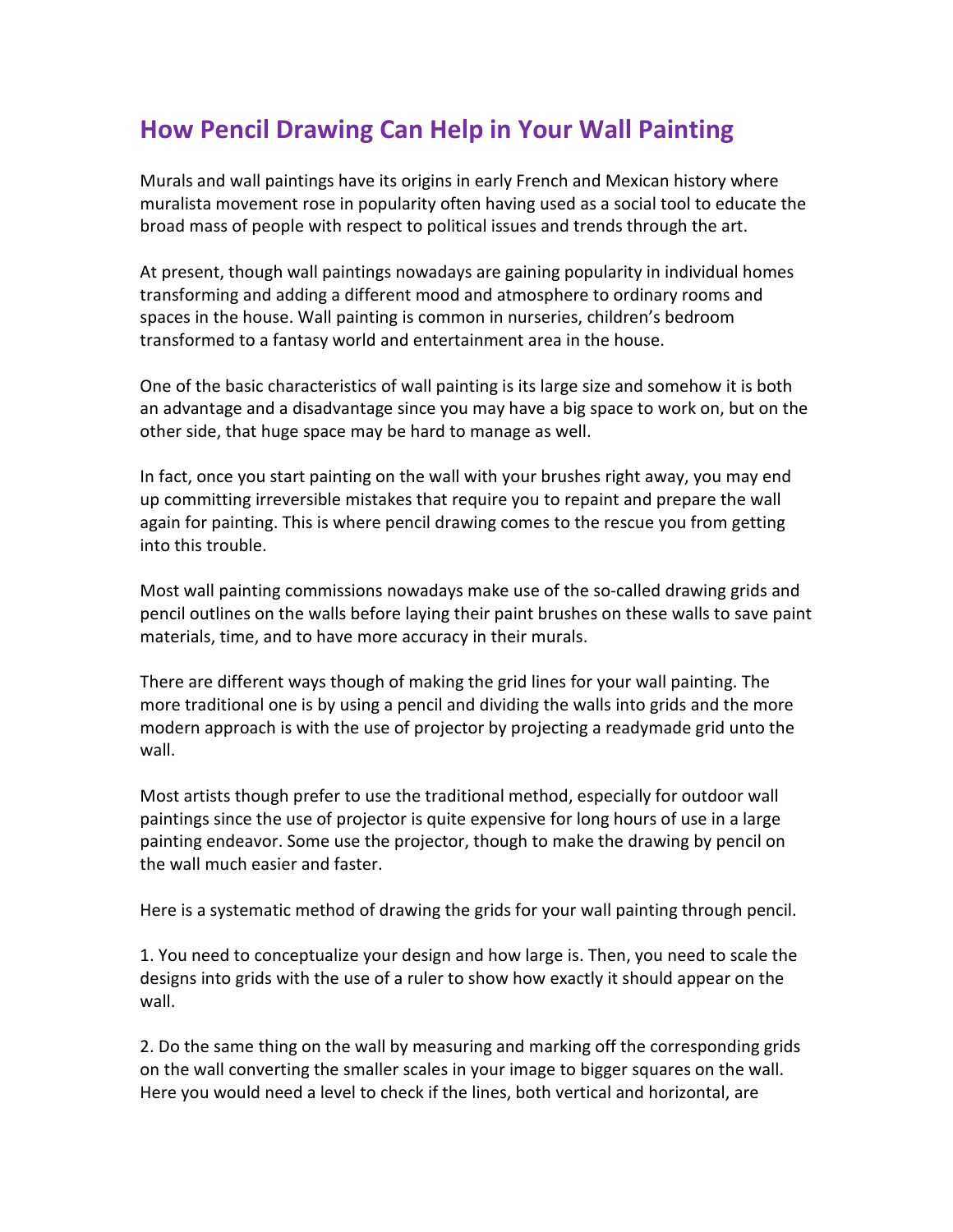straight enough.

3. Try to familiarize the grids of the small image with the grids on the wall and start drawing the image on the large wall with the use of a pencil making a good hand and eye coordination here.





4. Once you are able to draw the image on the wall, it is now time to erase the grid lines and let the pencil drawing remain as your painting guide.

5. Paint your wall design with a fast drying acrylic paint and a flat brush making sure that you paint first the large areas. Do the detailed and smaller areas with the use of a round brush.

6. Leave the wall painted wall until it dries and then start erasing the pencil drawings.

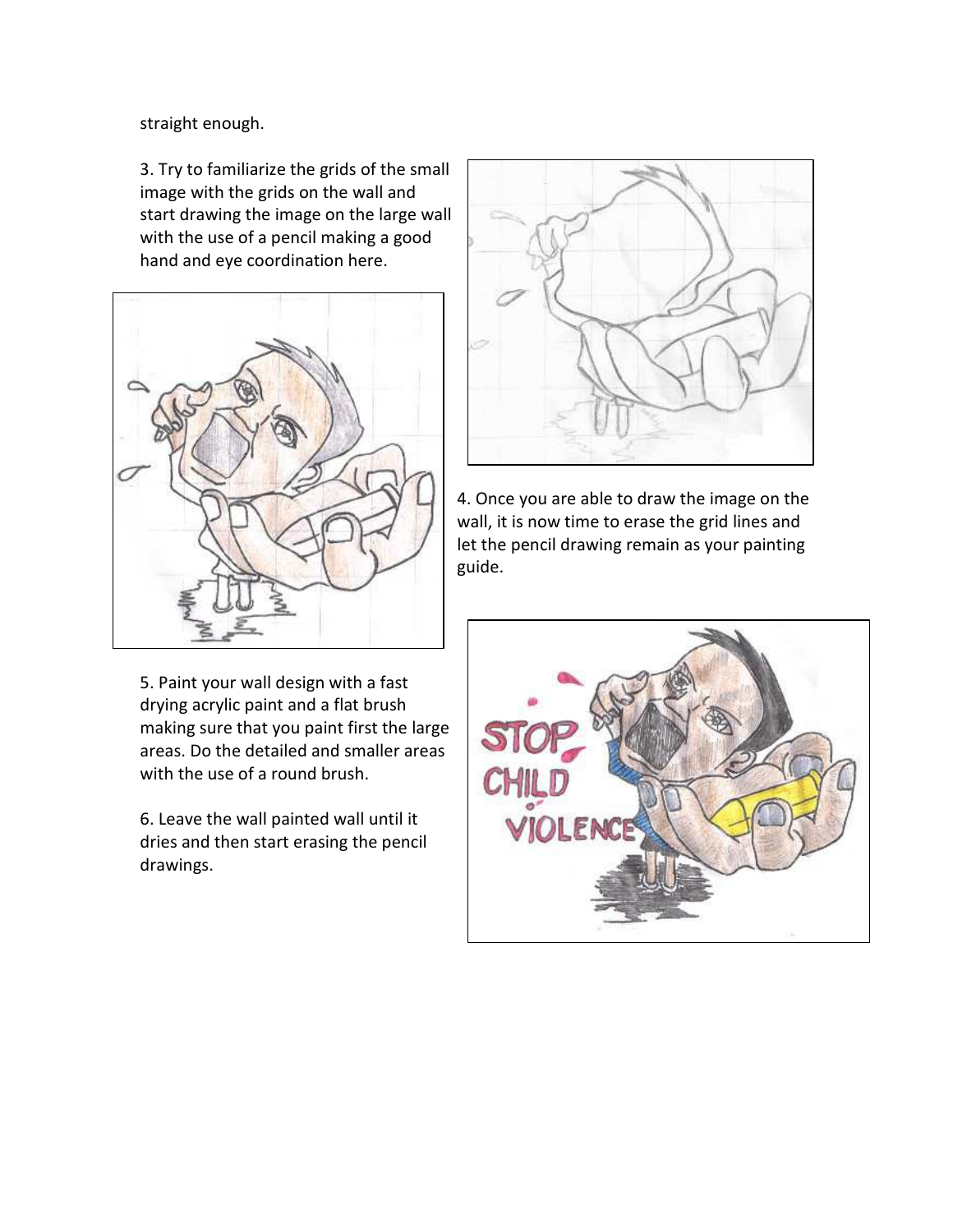# Cartoon Drawing

Cartooning and Cartoon drawing refers to drawings that often have humorous and even satirical connotations printed on various media such as newspapers, magazines, and even the world of film.

The word cartoon has an Italian origin from the word 'cartone' meaning pasteboard or the preparatory sketch for images. The cartoni or the sketches were part of early Renaissance mural arts, which served as drawings on paper used as guides for the frescoed drawings.

Cartoons may refer to animated cartoons, comic cartoons, editorial cartoons, gag cartoon and the illustrative cartoons.

#### Cartoon Drawing Techniques

The creation of modern cartoons starts with the cartoonists making sketches with the use of pencils, pens or computer software.

For not so technically perceptive individuals, it is better to use pencils because it is easier to make corrections without producing as many scratch papers as the pen.

Just like pencil drawing, pencil line drawing techniques and shading techniques are of great help.

Crosshatching is one of the most common techniques used to create the light and shadows of the cartoon drawing. Pointillism, on the other hand, is another way of shading areas in these cartoons.

Thus, mastery of basic pencil drawing technique is your tool to becoming the next famous cartoonist.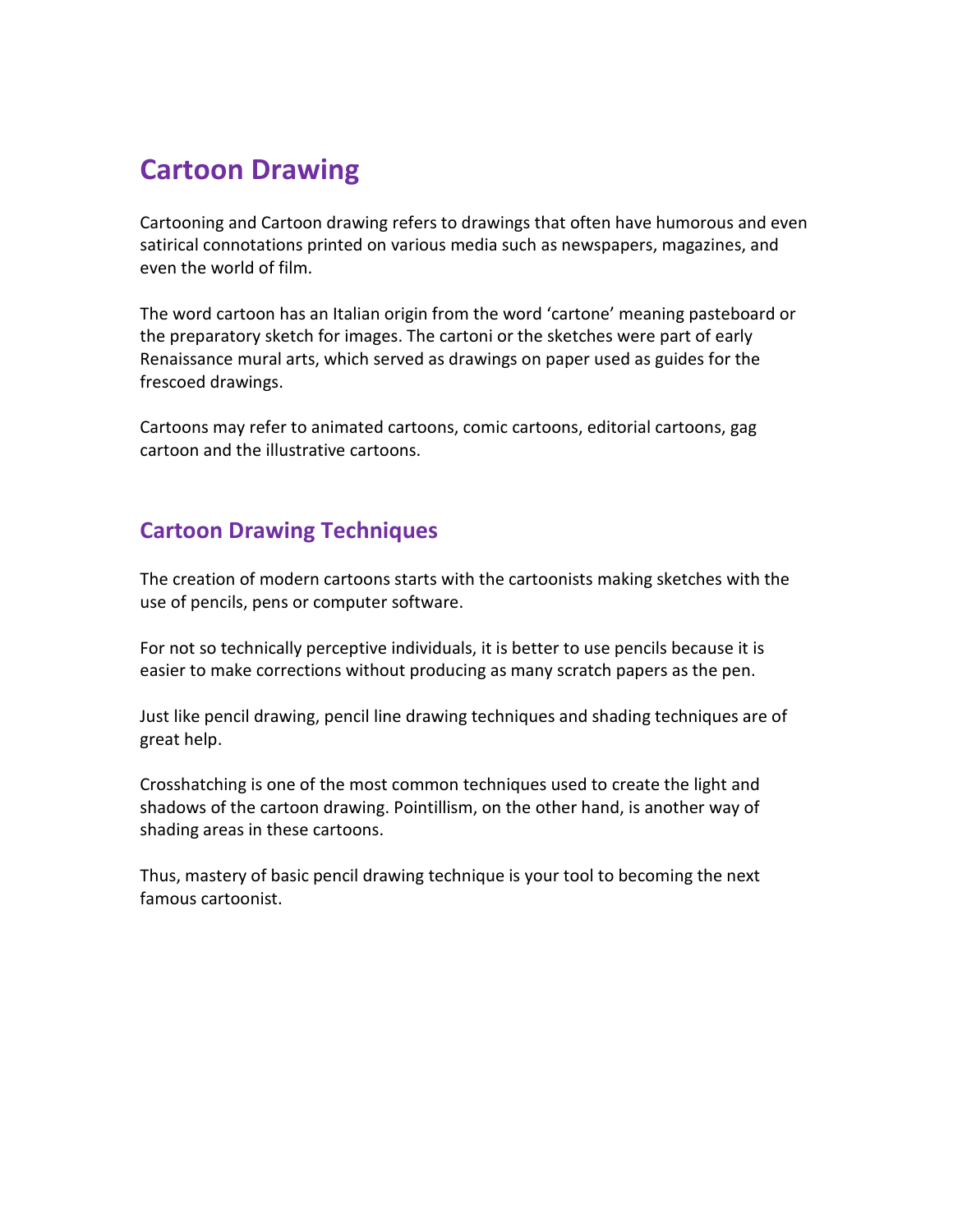#### Practice Exercise: Cartoon Drawing - UNI



STEP 1: Draw three big circles and make two smaller circles. Draw the connecting guidelines between the large circles. Then connect the head and body with curved lines. Start drawing the outline of the legs. Make two smaller circles for the hooves of Uni.

STEP 2: Make the cone, the mouth, the snout and the cheek of Uni. On the earlier circles for the hooves, draw two more circles. Draw the curves of the legs. Draw two leaves shape for Uni's ears and make his wings. Draw the details of the eyes and nostrils.

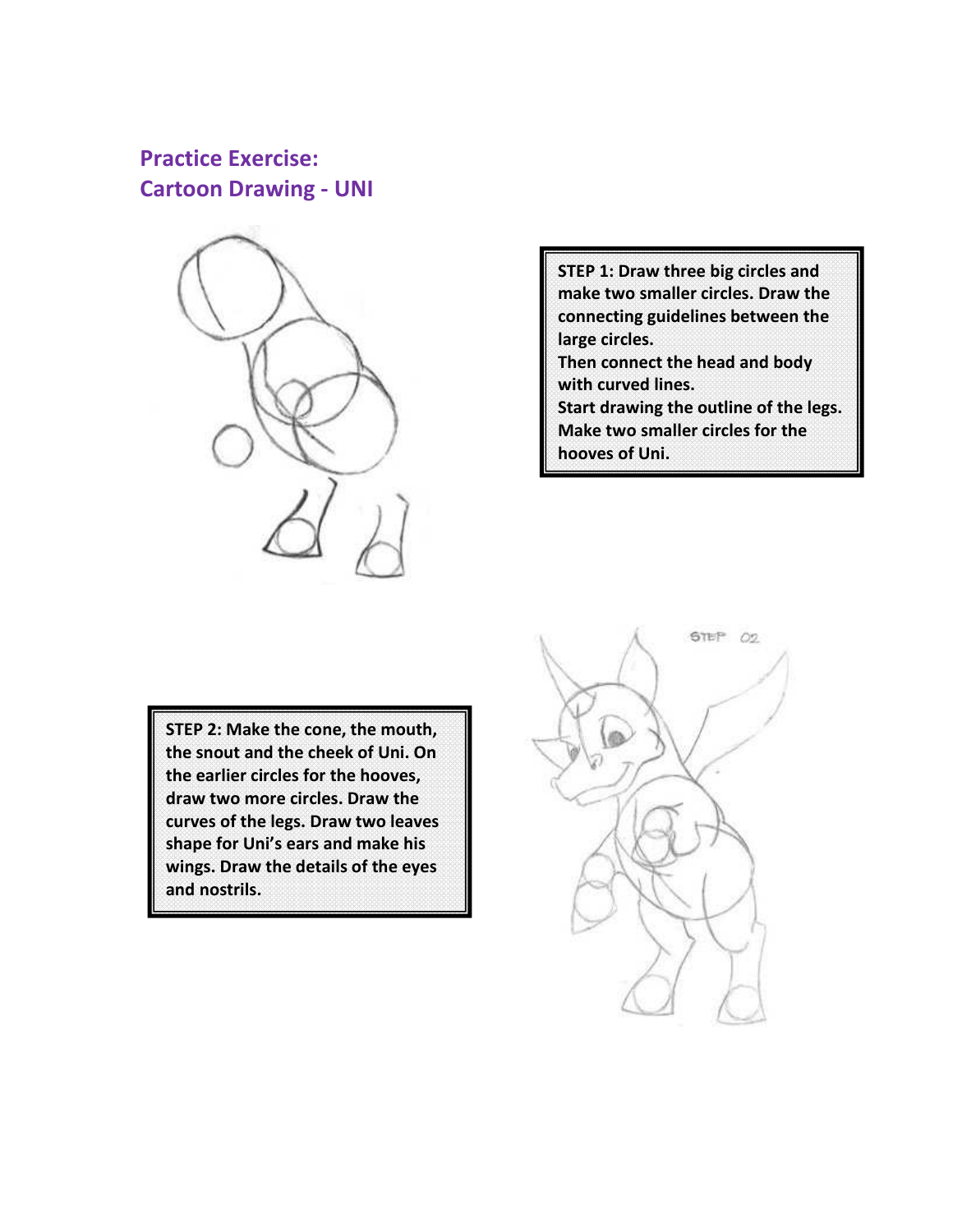

STEP 3: Draw Uni's tail and floppy mane and make the wings, tail and hair look feathery…

STEP 4: Finish your Uni by adding colors and erasing extra pencil marks.

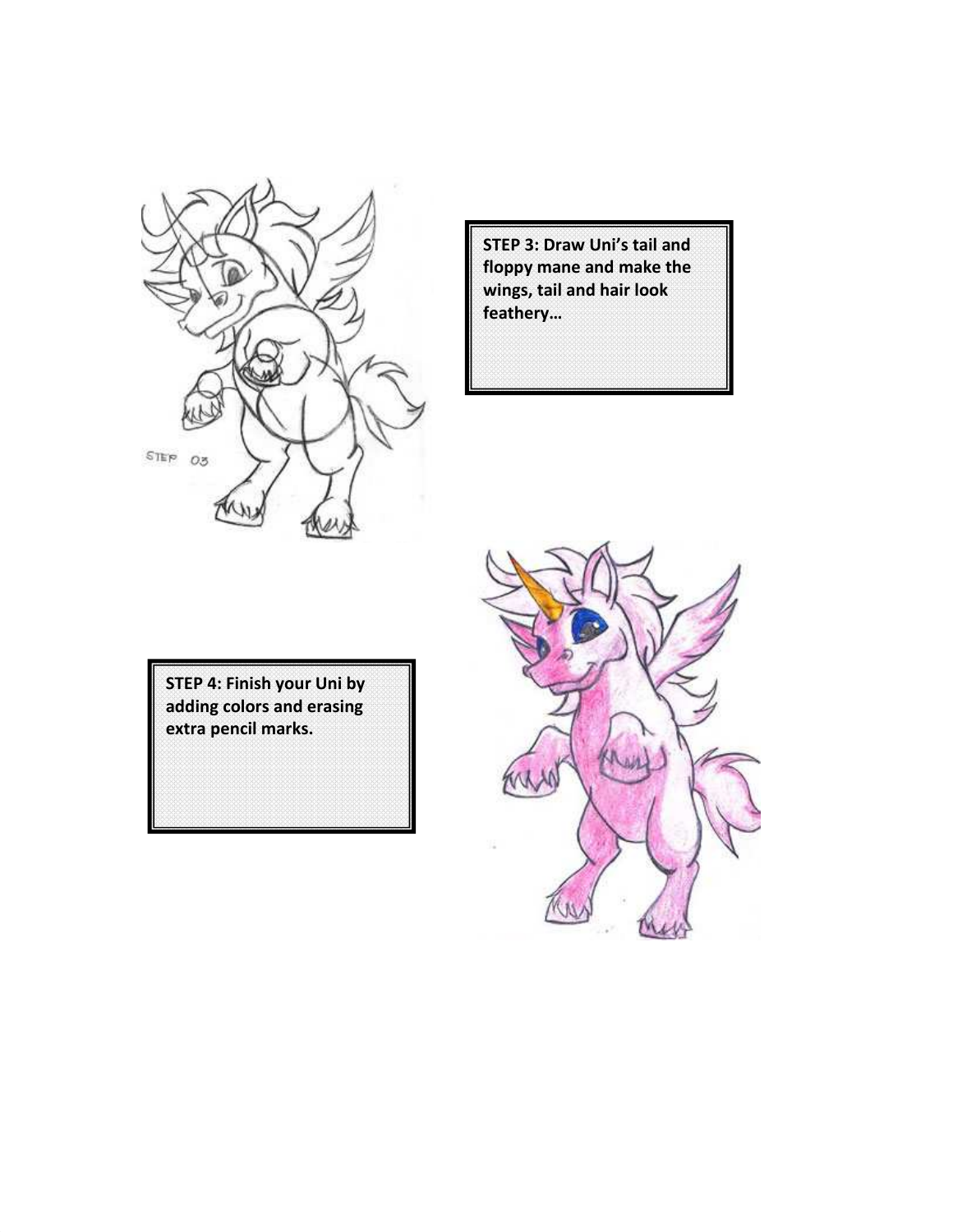#### Tips on How to Draw Faster

Drawing is so enjoyable that it is easy to forget time. However, does it take you hours to complete one simple drawing?

It takes you hours, not because you are enjoying the whole process, but because you are struggling to complete a drawing?

There are artists who can draw at lightning speed and have the very good results. The key to their ability is practice. As the first tip, try giving yourself a time limit and draw as much as you can.

Do not concern yourself much with the details since the main goal is to produce as much as you can.

While you are out waiting, try to drawing objects and people moving around. Sketching, with basic shapes, helps you fill in the details later.

Remember that in drawing fast, you are not trying to replicate everything, but you are trying to make something that resembles the object you are trying to draw.

Once you got the basic shapes, you can easily put the details when you have more time.

Practice everyday and increase your capacity. For example, in the first week, you may just be able to draw basic shapes in 30 seconds.

In the second week, try to force yourself to add more details within 30 seconds. If you want to make a detailed and precise drawing, then it is best to take your time with it.

At first, everything will look worse than a child's drawing but overtime, you will learn to pace yourself and improve your technique.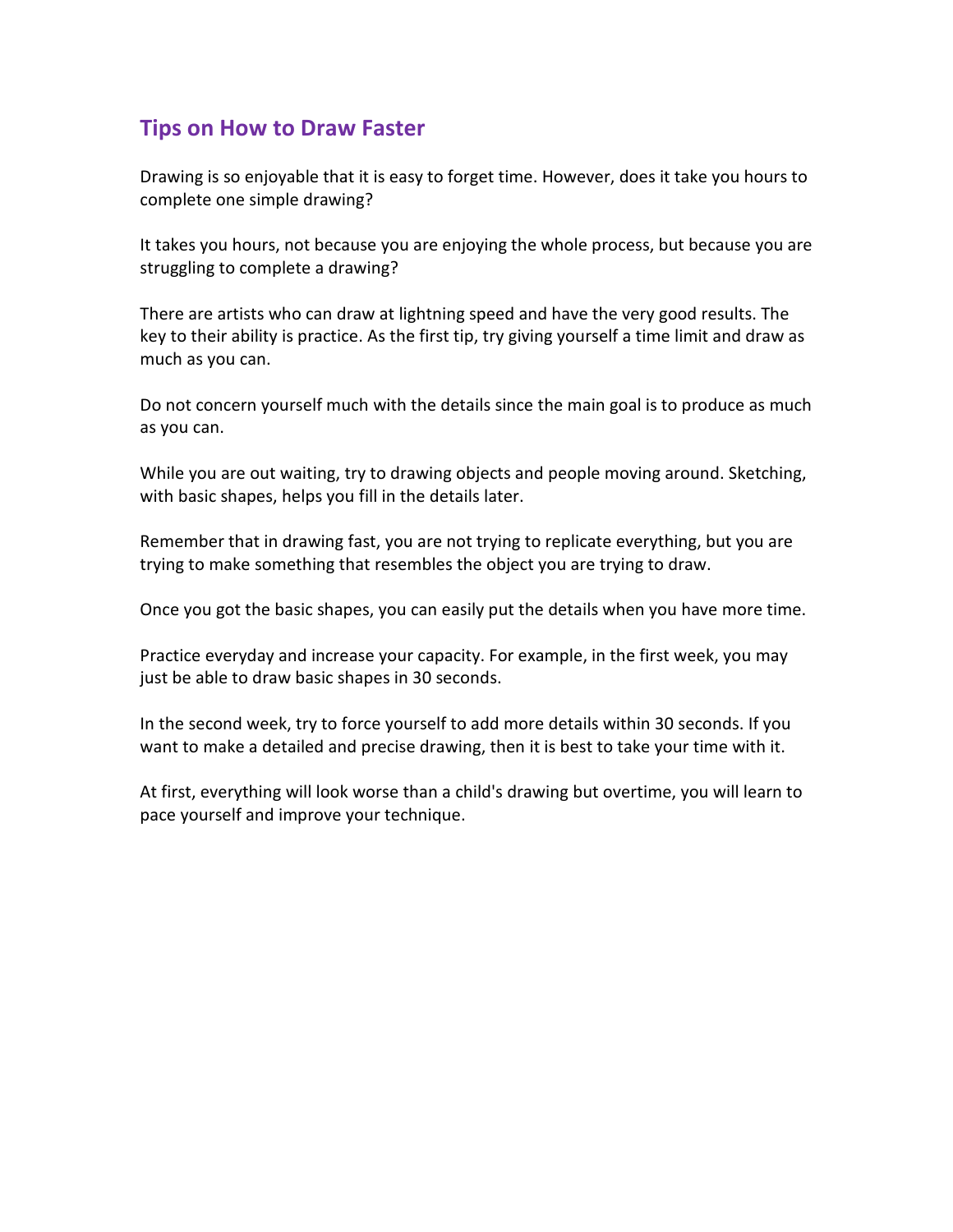# **CONCLUSION**

Discussed and illustrated in this ebook are the basics of pencil drawing. Do not stop with this ebook.

Hone your skills by doing practice exercises.

Practice as much as you can and, let your creativity take control.

Draw everyday objects as well as your surreal visions and see what beauty you can create.

One can do so many things with one's skills in drawing.

One can draw to pass the time, tell stories, or make others happy.

Some make a living by selling their drawings.



Once you have grappled with the basics of pencil drawing, expand your skills by venturing into other fields in visual arts such as watercolor, charcoal and oil painting.

It will equally be as fun and challenging as with pencil drawing.